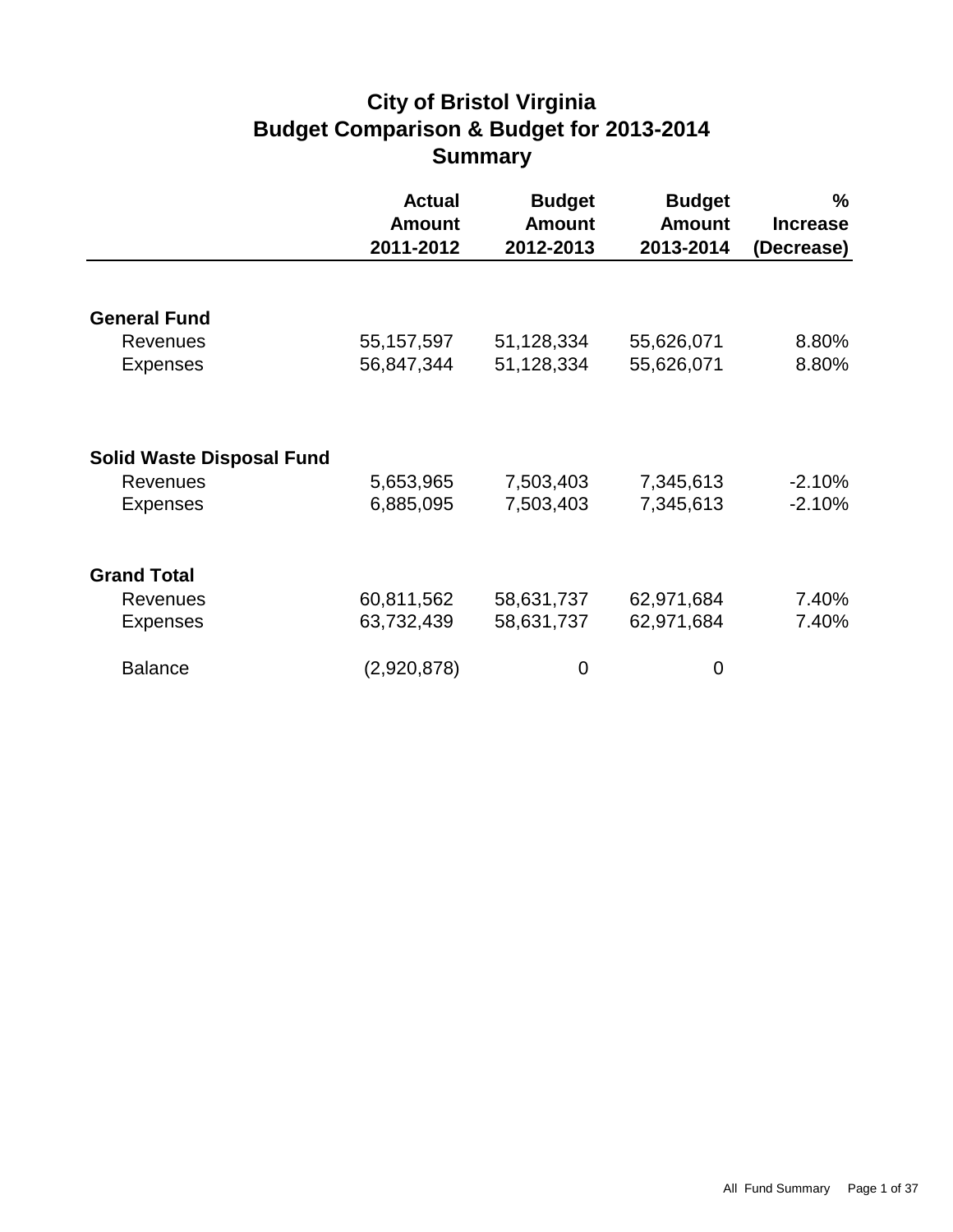## **City of Bristol Virginia Budget Comparison & Budget for 2013-2014 Overall Budget Summary**

|                                        | <b>Actual</b><br><b>Amount</b><br>2011-2012 | <b>Budget</b><br><b>Amount</b><br>2012-2013 | <b>Budget</b><br><b>Amount</b><br>2013-2014 | <b>Increase</b><br>(Decrease) | $\%$<br><b>Incr</b><br>(Decr) |
|----------------------------------------|---------------------------------------------|---------------------------------------------|---------------------------------------------|-------------------------------|-------------------------------|
|                                        |                                             |                                             |                                             |                               |                               |
| <b>Revenues</b>                        |                                             |                                             |                                             |                               |                               |
| <b>Revenue from Local Sources</b>      | 29,874,374                                  | 31,876,792                                  | 32,053,662                                  | 176,870                       | 0.55%                         |
| Revenue from Commonwealth of Virginia  | 12,785,813                                  | 13,259,006                                  | 14,095,600                                  | 836,594                       | 6.31%                         |
| Revenue from Commonwealth-Grants       | 342,649                                     | 141,342                                     | 144,530                                     | 3,188                         | 2.26%                         |
| Revenue from Commonwealth-Special Proj | 3,236,875                                   | 3,143,395                                   | 5,970,400                                   | 2,827,005                     | 89.93%                        |
| Revenue from Federal Government        | 2,323,342                                   | 2,286,733                                   | 2,888,389                                   | 601,656                       | 26.31%                        |
| Revenue from Federal Government-Grants | 459,830                                     | 221,066                                     | 173,490                                     | (47, 576)                     | $-21.52%$                     |
| Revenue from Solid Waste               | 5,653,965                                   | 5,035,592                                   | 4,907,592                                   | (128,000)                     | $-2.54%$                      |
| <b>Transfers</b>                       | 69,299                                      | 1,067,811                                   | 2,738,021                                   | 1,670,210                     | 156.41%                       |
| <b>Other Financing Sources</b>         | 6,065,416                                   | 1,600,000                                   | 0                                           | (1,600,000)                   | $-100.00\%$                   |
|                                        | 60,811,562                                  | 58,631,737                                  | 62,971,684                                  | 4,339,947                     | 7.40%                         |
| <b>Expenses</b>                        |                                             |                                             |                                             |                               |                               |
| Governmental Administration            | 2,100,995                                   | 2,324,084                                   | 2,387,682                                   | 63,598                        | 2.74%                         |
| <b>Judicial Administration</b>         | 1,243,247                                   | 1,337,405                                   | 1,195,330                                   | (142, 075)                    | $-10.62%$                     |
| <b>Public Safety</b>                   | 12,615,699                                  | 12,879,438                                  | 12,967,819                                  | 88,381                        | 0.69%                         |
| <b>Public Safety-Grants</b>            | 586,449                                     | 81,120                                      | 167,798                                     | 86,678                        | 106.85%                       |
| Public Works                           | 4,752,221                                   | 4,545,935                                   | 4,760,433                                   | 214,498                       | 4.72%                         |
| Solid Waste Disposal/Collections       | 5,271,988                                   | 5,740,203                                   | 3,964,861                                   | (1,775,342)                   | $-30.93%$                     |
| Health & Welfare, & Social Services    | 6,016,795                                   | 6,200,080                                   | 7,198,096                                   | 998,016                       | 16.10%                        |
| Education                              | 8,701,292                                   | 9,151,682                                   | 9,259,682                                   | 108,000                       | 1.18%                         |
| Parks & Recreation                     | 3,457,226                                   | 3,517,912                                   | 3,503,225                                   | (14, 687)                     | $-0.42%$                      |
| <b>Community Development</b>           | 2,109,597                                   | 1,665,774                                   | 1,590,257                                   | (75, 517)                     | $-4.53%$                      |
| Non-Departmental                       | 969,523                                     | 1,268,835                                   | 1,130,227                                   | (138, 608)                    | $-10.92%$                     |
| Debt                                   | 7,009,634                                   | 5,732,463                                   | 6,294,253                                   | 561,790                       | 9.80%                         |
| <b>Capital Projects</b>                | 5,901,666                                   | 3,318,995                                   | 6,114,000                                   | 2,795,005                     | 84.21%                        |
| <b>Transfers</b>                       | 2,996,108                                   | 867,811                                     | 2,438,021                                   | 1,570,210                     | 180.94%                       |
|                                        | 63,732,439                                  | 58,631,737                                  | 62,971,684                                  | 4,339,947                     | 7.40%                         |
|                                        | (2,920,878)                                 | 0                                           | 0                                           | $\mathbf 0$                   |                               |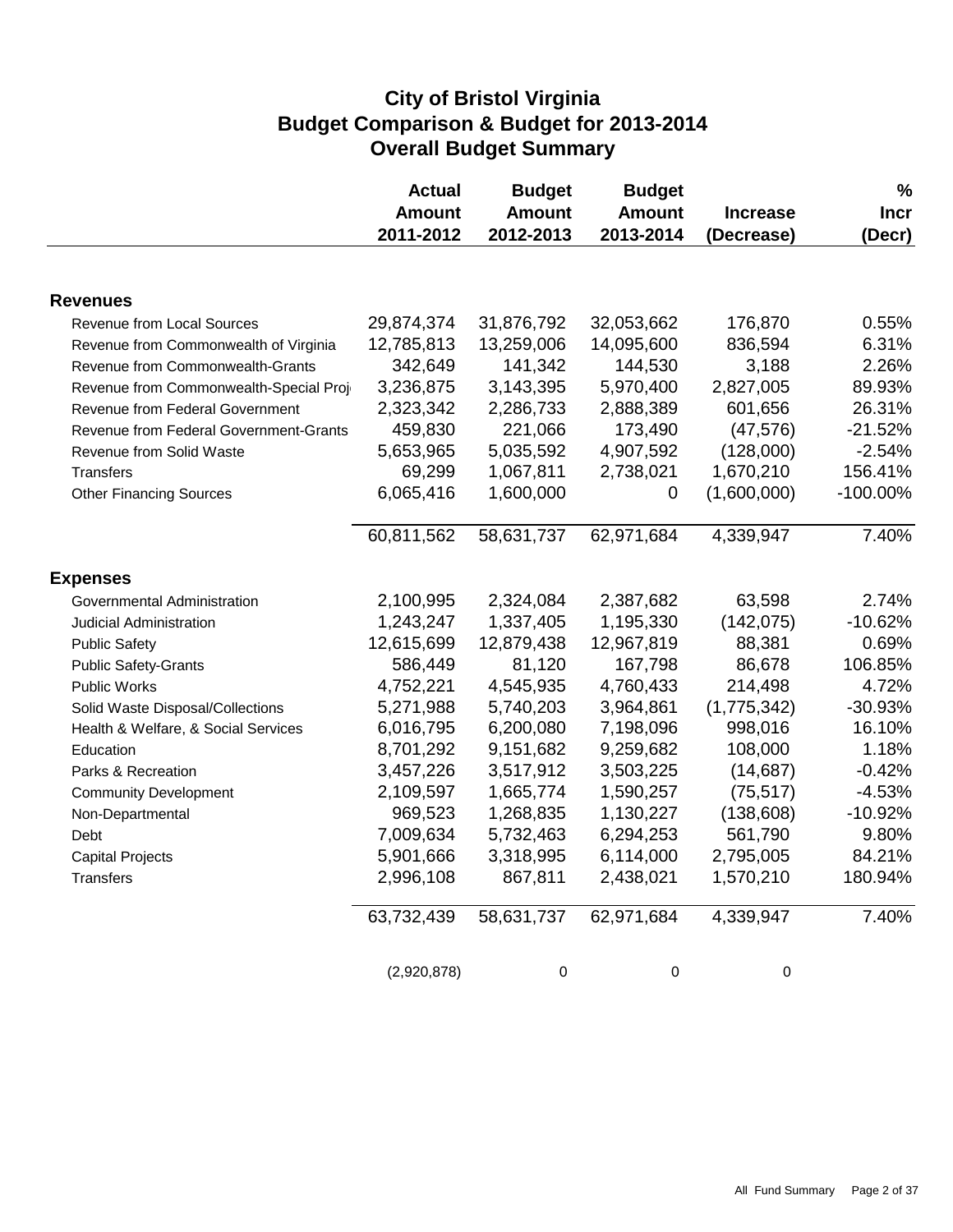#### **City of Bristol Virginia Budget Comparison & Budget for 2013-2014 Summary By Fund**

|                                        | <b>Actual</b> | <b>Budget</b> | <b>Budget</b> |                 | %           |
|----------------------------------------|---------------|---------------|---------------|-----------------|-------------|
|                                        | <b>Amount</b> | <b>Amount</b> | <b>Amount</b> | <b>Increase</b> | <b>Incr</b> |
|                                        | 2011-2012     | 2012-2013     | 2013-2014     | (Decrease)      | (Decr)      |
| <b>General Fund Revenues</b>           |               |               |               |                 |             |
| Revenue from Local Sources             | 29,874,374    | 31,876,792    | 32,053,662    | 176,870         | 0.55%       |
| Revenue from Commonwealth of Virginia  | 12,785,813    | 13,259,006    | 14,095,600    | 836,594         | 6.31%       |
| Revenue from Commonwealth-Grants       | 342,649       | 141,342       | 144,530       | 3,188           | 2.26%       |
| Revenue from Commonwealth-Special Pro  | 3,236,875     | 3,143,395     | 5,970,400     | 2,827,005       | 89.93%      |
| Revenue from Federal Government        | 2,323,342     | 2,286,733     | 2,888,389     | 601,656         | 26.31%      |
| Revenue from Federal Government-Grants | 459,830       | 221,066       | 173,490       | (47, 576)       | $-21.52%$   |
| Transfers In                           | 69,299        | 200,000       | 300,000       | 100,000         | 50.00%      |
| <b>Other Financing Sources</b>         | 6,065,416     | 0             | 0             | 0               | 0.00%       |
| <b>General Fund Revenues</b>           | 55, 157, 597  | 51,128,334    | 55,626,071    | 4,497,737       | 8.80%       |
| <b>General Fund Expenses</b>           |               |               |               |                 |             |
| Governmental Administration            | 2,100,995     | 2,324,084     | 2,387,682     | 63,598          | 2.74%       |
| Judicial Administration                | 1,243,247     | 1,337,405     | 1,195,330     | (142, 075)      | $-10.62%$   |
| <b>Public Safety</b>                   | 12,615,699    | 12,879,438    | 12,967,819    | 88,381          | 0.69%       |
| <b>Public Safety-Grants</b>            | 586,449       | 81,120        | 167,798       | 86,678          | 106.85%     |
| <b>Public Works</b>                    | 4,752,221     | 4,545,935     | 4,760,433     | 214,498         | 4.72%       |
| Health & Welfare, & Social Services    | 6,016,795     | 6,200,080     | 7,198,096     | 998,016         | 16.10%      |
| Education                              | 8,701,292     | 9,151,682     | 9,259,682     | 108,000         | 1.18%       |
| Parks & Recreation                     | 3,457,226     | 3,517,912     | 3,503,225     | (14, 687)       | $-0.42%$    |
| <b>Community Development</b>           | 2,109,597     | 1,665,774     | 1,590,257     | (75, 517)       | $-4.53%$    |
| Non-Departmental                       | 969,523       | 1,268,835     | 1,130,227     | (138, 608)      | $-10.92%$   |
| Debt                                   | 5,396,526     | 3,969,263     | 2,913,501     | (1,055,762)     | $-26.60%$   |
| <b>Special Projects</b>                | 5,901,666     | 3,318,995     | 6,114,000     | 2,795,005       | 84.21%      |
| <b>Transfers</b>                       | 2,996,108     | 867,811       | 2,438,021     | 1,570,210       | 180.94%     |
| <b>General Fund Expenses</b>           | 56,847,344    | 51,128,334    | 55,626,071    | 4,497,737       | 8.80%       |
|                                        |               |               |               |                 |             |
| <b>Solid Waste Revenues</b>            |               |               |               |                 |             |
| <b>Disposal Operating Revenue</b>      | 4,513,069     | 3,990,000     | 3,685,000     | (305,000)       | $-7.64%$    |
| <b>Collection Operating Revenue</b>    | 1,045,488     | 1,044,592     | 1,211,592     | 167,000         | 15.99%      |
| Non-Operating Revenue                  | 95,408        | 1,000         | 11,000        | 10,000          | 1000.00%    |
| <b>Transfers</b>                       | 0             | 867,811       | 2,438,021     | 1,570,210       | 180.94%     |
| <b>Other Financing Sources</b>         | 0             | 1,600,000     | 0             | (1,600,000)     | $-100.00\%$ |
| <b>SWDF Revenues</b>                   | 5,653,965     | 7,503,403     | 7,345,613     | (157, 790)      | $-2.10%$    |
| <b>Solid Waste Expenses</b>            |               |               |               |                 |             |
| <b>Disposal Personnel Services</b>     | 1,121,665     | 1,224,500     | 1,099,184     | (125, 316)      | $-10.23%$   |
| <b>Disposal Operation Expenses</b>     | 1,817,299     | 3,553,800     | 1,945,200     | (1,608,600)     | $-45.26%$   |
| <b>Refuse Collection</b>               | 818,350       | 961,903       | 920,477       | (41, 426)       | $-4.31%$    |
| Debt Expense                           | 1,613,108     | 1,763,200     | 3,380,752     | 1,617,552       | 91.74%      |
| Other                                  | 1,514,674     | 0             | 0             | 0               | 0.00%       |
| <b>SWDF Expenses</b>                   | 6,885,095     | 7,503,403     | 7,345,613     | (157, 790)      | $-2.10%$    |
| <b>TOTAL REVENUES</b>                  | 60,811,562    | 58,631,737    | 62,971,684    | 4,339,947       | 7.40%       |
| <b>TOTAL EXPENSES</b>                  | 63,732,439    | 58,631,737    | 62,971,684    | 4,339,947       | 7.40%       |
| <b>TOTAL BALANCE</b>                   | (2,920,878)   | 0             | 0             | 0               |             |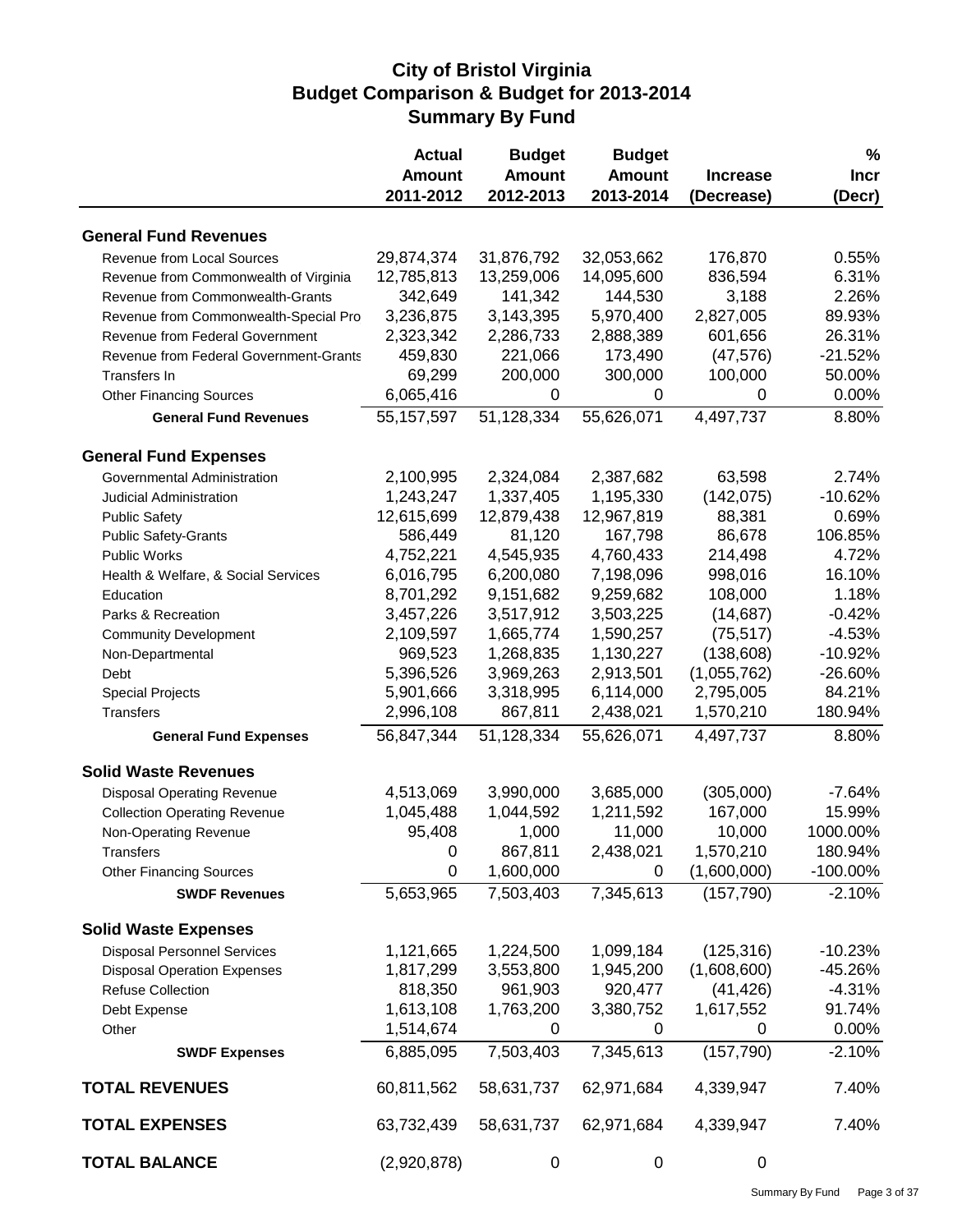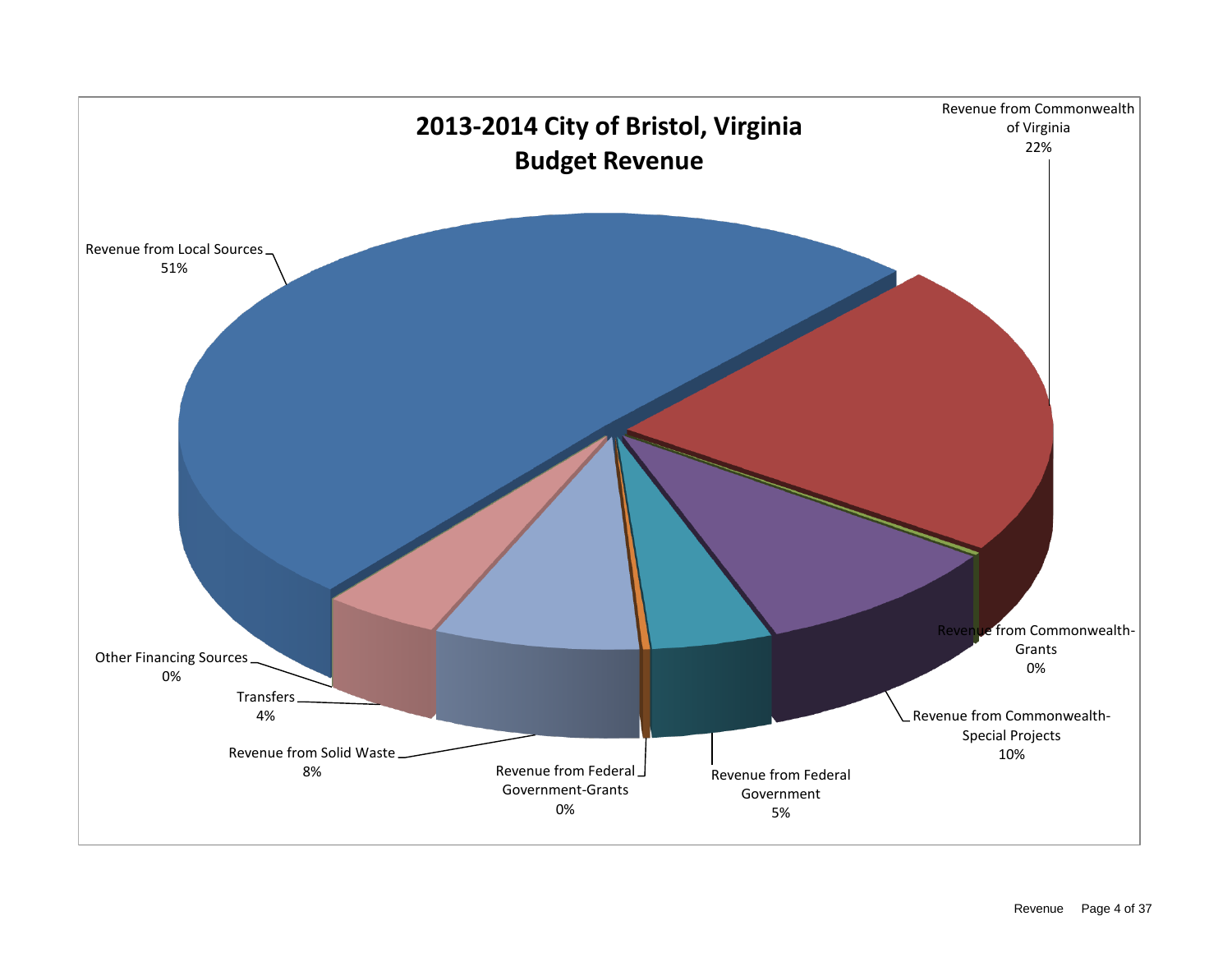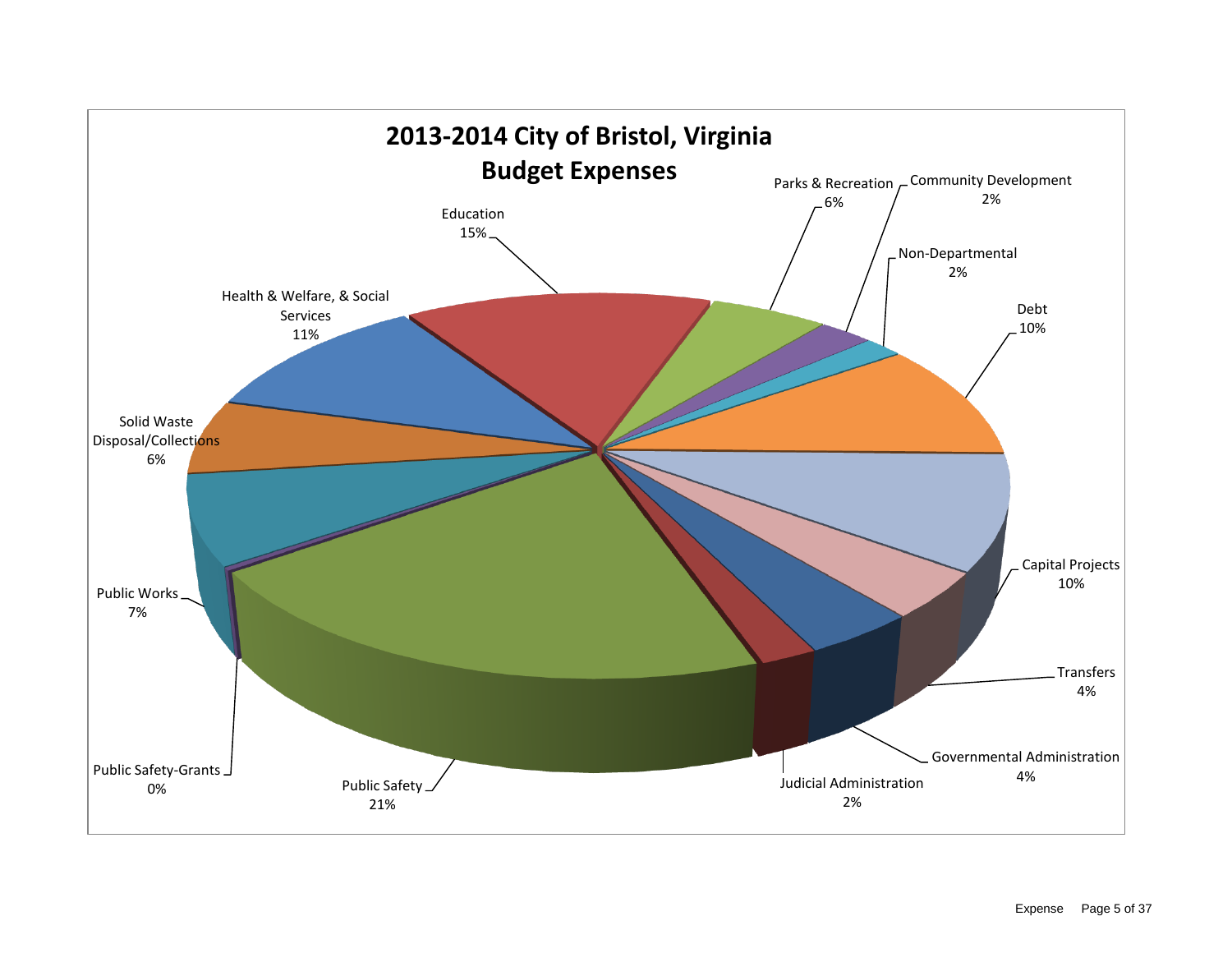| Code           |         |                                                                         | <b>Actual</b><br>Amount<br>2011-2012 | <b>Budget</b><br><b>Amount</b><br>2012-2013 | <b>Budget</b><br><b>Amount</b><br>2013-2014 | <b>Increase</b><br>or<br>(Decrease) |
|----------------|---------|-------------------------------------------------------------------------|--------------------------------------|---------------------------------------------|---------------------------------------------|-------------------------------------|
|                |         | <b>REVENUE</b>                                                          |                                      |                                             |                                             |                                     |
| 10000          |         | <b>REVENUE FROM LOCAL SOURCES</b>                                       |                                      |                                             |                                             |                                     |
| 11000          |         | <b>GENERAL PROPERTY TAXES</b>                                           |                                      |                                             |                                             |                                     |
| 11010          | $-0000$ | <b>REAL PROPERTY TAXES</b>                                              |                                      |                                             |                                             |                                     |
| 11010          | $-0001$ | <b>Current Taxes on Real Property</b>                                   | 9,027,594                            | 10,740,000                                  | 10,450,000                                  | (290,000)                           |
| 11010          | $-0002$ | Delinquent Taxes on Real Estate                                         | 794,492                              | 350,000                                     | 600,000                                     | 250,000                             |
| 11010          |         | <b>TOTAL</b>                                                            | 9,822,086                            | 11,090,000                                  | 11,050,000                                  | (40,000)                            |
| 11020          |         | <b>REAL &amp; PERSONAL PUBLIC SERVICE</b><br><b>CORPORATION TAXES</b>   |                                      |                                             |                                             |                                     |
|                |         |                                                                         |                                      |                                             |                                             |                                     |
| 11020<br>11020 |         | -0003 PSC Current Property Taxes<br>-0004 PSC Delinquent Property Taxes | 156,812                              | 160,000                                     | 185,000                                     | 25,000                              |
| 11020          |         | <b>TOTAL</b>                                                            | 0<br>156,812                         | 0<br>160,000                                | 0<br>185,000                                | 0<br>25,000                         |
|                |         |                                                                         |                                      |                                             |                                             |                                     |
| 11030          |         | PERSONAL PROPERTY TAXES                                                 |                                      |                                             |                                             |                                     |
| 11030          | $-0001$ | <b>Current Taxes</b>                                                    | 2,604,862                            | 2,800,000                                   | 3,000,000                                   | 200,000                             |
| 11030          | $-0002$ | <b>Delinquent Taxes</b>                                                 | 104,264                              | 200,000                                     | 200,000                                     | 0                                   |
| 11030          |         | -0003 PPTRA-Current Taxes                                               | 723,990                              | 723,990                                     | 723,990                                     | 0                                   |
| 11030          |         | <b>TOTAL</b>                                                            | 3,433,116                            | 3,723,990                                   | 3,923,990                                   | 200,000                             |
| 11060          |         | <b>PENALTIES &amp; INTEREST</b>                                         |                                      |                                             |                                             |                                     |
| 11060          | $-0001$ | <b>Penalties on Taxes</b>                                               | 165,644                              | 160,000                                     | 125,000                                     | (35,000)                            |
| 11060          | $-0002$ | Interest on Taxes                                                       | 295,925                              | 300,000                                     | 200,000                                     | (100,000)                           |
| 11060          | $-0003$ | Del Tax Administration Fee                                              | 41,819                               | 50,000                                      | 60,000                                      | 10,000                              |
| 11060          | $-0004$ | Penalties on Liens                                                      | 2,825                                | 300                                         | 0                                           | (300)                               |
| 11060          | $-0005$ | Interest on Liens                                                       | 2,119                                | 0                                           | 0                                           | 0                                   |
| 11060          |         | <b>TOTAL</b>                                                            | 508,332                              | 510,300                                     | 385,000                                     | (125, 300)                          |
| 12010          |         | <b>OTHER LOCAL TAXES</b>                                                |                                      |                                             |                                             |                                     |
| 12010          | $-0001$ | <b>Local Sales and Use Taxes</b>                                        | 3,968,672                            | 4,050,000                                   | 4,150,000                                   | 100,000                             |
| 12010          |         | -0002 Consumers' Utility Taxes                                          | 140,174                              | 132,000                                     | 150,000                                     | 18,000                              |
| 12010          | $-0003$ | <b>Business License Taxes</b>                                           | 1,300,348                            | 1,250,000                                   | 1,400,000                                   | 150,000                             |
| 12010          | $-0005$ | Motor Vehicle License Taxes                                             | 245,591                              | 245,000                                     | 250,000                                     | 5,000                               |
| 12010          |         | -0006 Bank Franchise Tax                                                | 408,863                              | 500,000                                     | 500,000                                     | $\Omega$                            |
| 12010          |         | -0007 Taxes on Recordation and Wills                                    | 123,771                              | 125,000                                     | 150,000                                     | 25,000                              |
| 12010          |         | -0008 Cigarette Taxes                                                   | 170,956                              | 180,000                                     | 150,000                                     | (30,000)                            |
| 12010          |         | -0010 Lodging Taxes                                                     | 926,754                              | 1,100,000                                   | 1,100,000                                   | 0                                   |
| 12010          | $-0011$ | <b>Restaurant Meal Taxes</b>                                            | 5,055,094                            | 6,100,000                                   | 6,000,000                                   | (100,000)                           |
| 12010          |         | -0013 Electric Consumption Tax                                          | 78,815                               | 90,000                                      | 90,000                                      | 0                                   |
| 12010          |         | <b>TOTAL</b>                                                            | 12,419,037                           | 13,772,000                                  | 13,940,000                                  | 168,000                             |
| 13010          |         | <b>PERMITS &amp; PRIVILEGE FEES</b>                                     |                                      |                                             |                                             |                                     |
| 13010          | -0001   | <b>Animal Licenses</b>                                                  | 779                                  | 1,000                                       | 1,000                                       | 0                                   |
| 13010          |         | -0003 Building Permits, Inspection Fees                                 | 66,801                               | 75,000                                      | 75,000                                      | 0                                   |
| 13010          |         | -0004 Transfer Fees                                                     | 495                                  | 500                                         | 500                                         | 0                                   |
| 13010          |         | -0005 Zoning Fees                                                       | 1,380                                | 500                                         | 1,000                                       | 500                                 |
| 13010          |         | <b>TOTAL</b>                                                            | 69,455                               | 77,000                                      | 77,500                                      | 500                                 |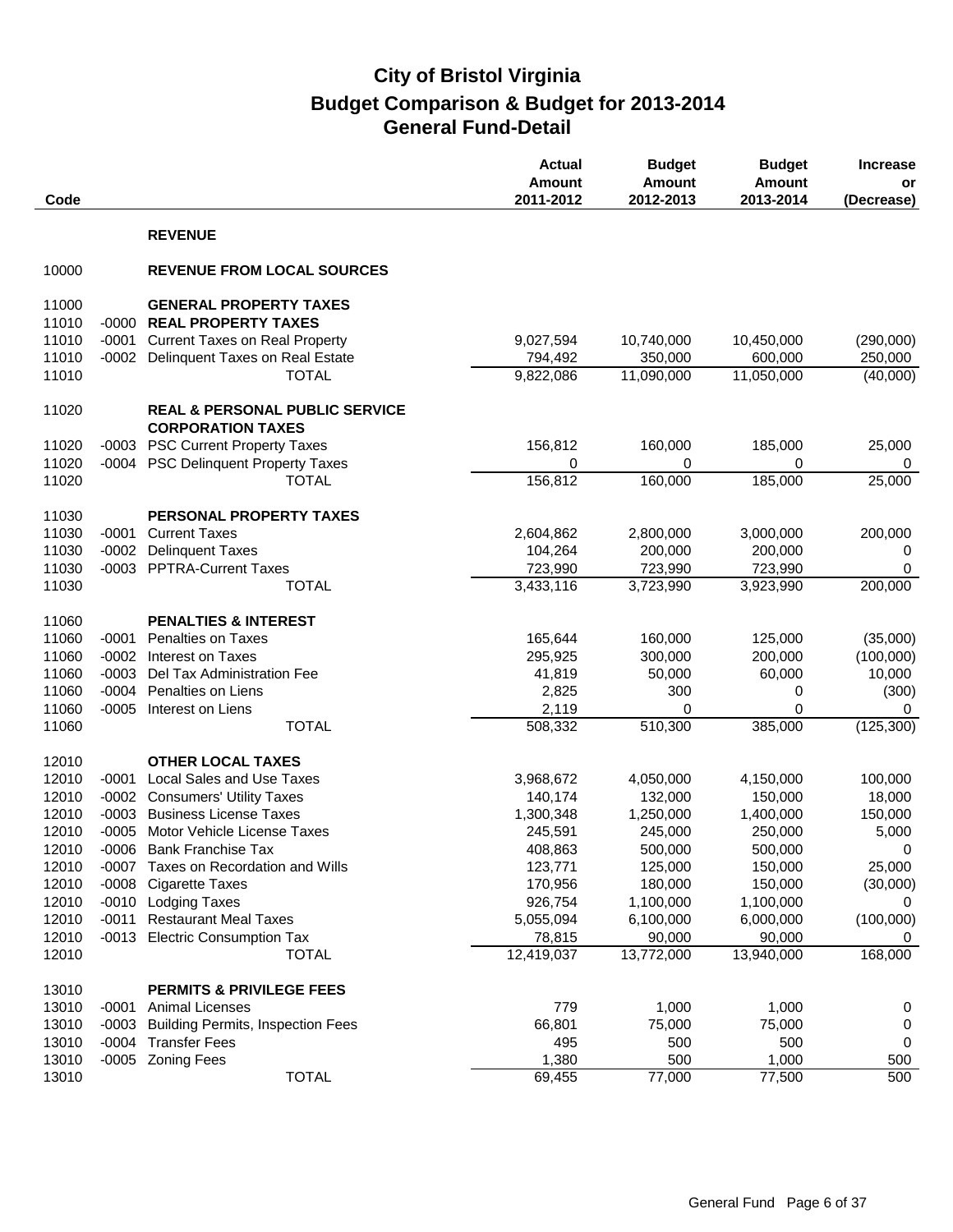|       |         |                                            | <b>Actual</b><br><b>Amount</b> | <b>Budget</b><br><b>Amount</b> | <b>Budget</b><br><b>Amount</b> | <b>Increase</b><br>or |
|-------|---------|--------------------------------------------|--------------------------------|--------------------------------|--------------------------------|-----------------------|
| Code  |         |                                            | 2011-2012                      | 2012-2013                      | 2013-2014                      | (Decrease)            |
| 14000 |         | <b>FINES &amp; FORFEITURES</b>             |                                |                                |                                |                       |
| 14010 |         | <b>FINES</b>                               |                                |                                |                                |                       |
| 14010 | -0001   | <b>Court Fines</b>                         | 227,756                        | 250,000                        | 230,079                        | (19, 921)             |
| 14010 | $-0002$ | <b>Parking Fines</b>                       | 810                            | 5,000                          | 1,000                          | (4,000)               |
| 14010 | $-0003$ | <b>Other Fines</b>                         | 0                              | 0                              | 0                              | 0                     |
| 14010 |         | <b>TOTAL</b>                               | 228,566                        | 255,000                        | 231,079                        | (23, 921)             |
| 15000 |         | <b>REVENUES FROM MONEY &amp; PROPERTY</b>  |                                |                                |                                |                       |
| 15010 |         | <b>REVENUES FROM USE OF MONEY</b>          |                                |                                |                                |                       |
| 15010 | $-0001$ | Interest on Bank Deposits                  | (12, 577)                      | 10,000                         | 10,000                         | 0                     |
| 15010 | $-0002$ | Interest on Investments                    | (1,269)                        | 1,000                          | 1,000                          | $\pmb{0}$             |
| 15010 | $-0004$ | Interest on Notes Receivable               | 0                              | 1,000                          | 1,000                          | $\pmb{0}$             |
| 15010 | $-0006$ | Interest on Investments-Exit 5             | $\Omega$                       | 0                              | 0                              | $\pmb{0}$             |
| 15010 |         | <b>TOTAL</b>                               | (13, 846)                      | 12,000                         | 12,000                         | $\mathbf 0$           |
| 15020 |         | <b>REVENUE FROM USE OF PROPERTY</b>        |                                |                                |                                |                       |
| 15020 | $-0001$ | <b>Rental of General Properties</b>        | 75,565                         | 76,000                         | 76,000                         | 0                     |
| 15020 | $-0002$ | <b>Rental of Parking Lots</b>              | 51,248                         | 50,000                         | 21,420                         | (28, 580)             |
| 15020 |         | -0004 Telephone Commissions                | 26,337                         | 25,000                         | 25,000                         | $\Omega$              |
| 15020 | $-0006$ | <b>Advertising Revenue-City Buses</b>      | 3,124                          | 30,000                         | 10,000                         | (20,000)              |
| 15020 | $-0008$ | <b>Snack Alliance Rental</b>               | 152,250                        | 152,500                        | 152,500                        | 0                     |
| 15020 |         | -0009 Rent of Property-Exit 5              | 0                              | 0                              | 25,000                         | 25,000                |
| 15020 |         | <b>TOTAL</b>                               | 308,524                        | 333,500                        | 309,920                        | (23, 580)             |
| 16000 |         | <b>CHARGES FOR SERVICES</b>                |                                |                                |                                |                       |
| 16010 |         | <b>COURT COSTS</b>                         |                                |                                |                                |                       |
| 16010 | $-0002$ | <b>Sheriff's Fees</b>                      | 2,020                          | 5,000                          | 6,000                          | 1,000                 |
| 16010 | $-0003$ | Law Library Fees                           | 6,902                          | 8,000                          | 8,000                          | 0                     |
| 16010 | $-0004$ | <b>Courthouse Maintenance Fees</b>         | 16,461                         | 15,000                         | 3,000                          | (12,000)              |
| 16010 | $-0005$ | <b>Other Court Cost</b>                    | 19,348                         | 15,000                         | 15,000                         | 0                     |
| 16010 | $-0006$ | <b>Courthouse Security Fund</b>            | 67,800                         | 62,000                         | 70,000                         | 8,000                 |
| 16010 | -0007   | <b>Court-Fines &amp; Forfeitures</b>       | 3,160                          | 3,000                          | 0                              | (3,000)               |
| 16010 | $-0009$ | Court-CHMF                                 | 0                              | 0                              | 10,000                         | 10,000                |
| 16010 | $-0010$ | Court-Local Interest                       | $\mathbf 0$                    | 0                              | 5,000                          | 5,000                 |
| 16010 |         | <b>TOTAL</b>                               | 115,691                        | 108,000                        | 117,000                        | 9,000                 |
| 16020 |         | <b>CHARGES FOR COMMONWEALTH'S ATTORNEY</b> |                                |                                |                                |                       |
| 16020 | $-0001$ | Commonwealth's Attorney Fees               | 4,316                          | 2,000                          | 4,000                          | 2,000                 |
| 16020 |         | <b>TOTAL</b>                               | 4,316                          | 2,000                          | 4,000                          | 2,000                 |
| 16060 |         | <b>CHARGES FOR PARKS &amp; RECREATION</b>  |                                |                                |                                |                       |
| 16060 | $-0001$ | Parks & Recreation Fees                    | 19,515                         | 41,000                         | 36,000                         | (5,000)               |
| 16060 |         | -0002 Sugar Hollow/Waldo Miles Ret. Fees   | 62,947                         | 60,000                         | 60,000                         | 0                     |
| 16060 |         | -0003 Parks & Recreation Concessions       | 6,478                          | 10,000                         | 10,000                         | 0                     |
| 16060 |         | -0004 Travel Fees                          | (52)                           | 1,000                          | 1,000                          | 0                     |
| 16060 |         | <b>TOTAL</b>                               | 88,888                         | 112,000                        | 107,000                        | (5,000)               |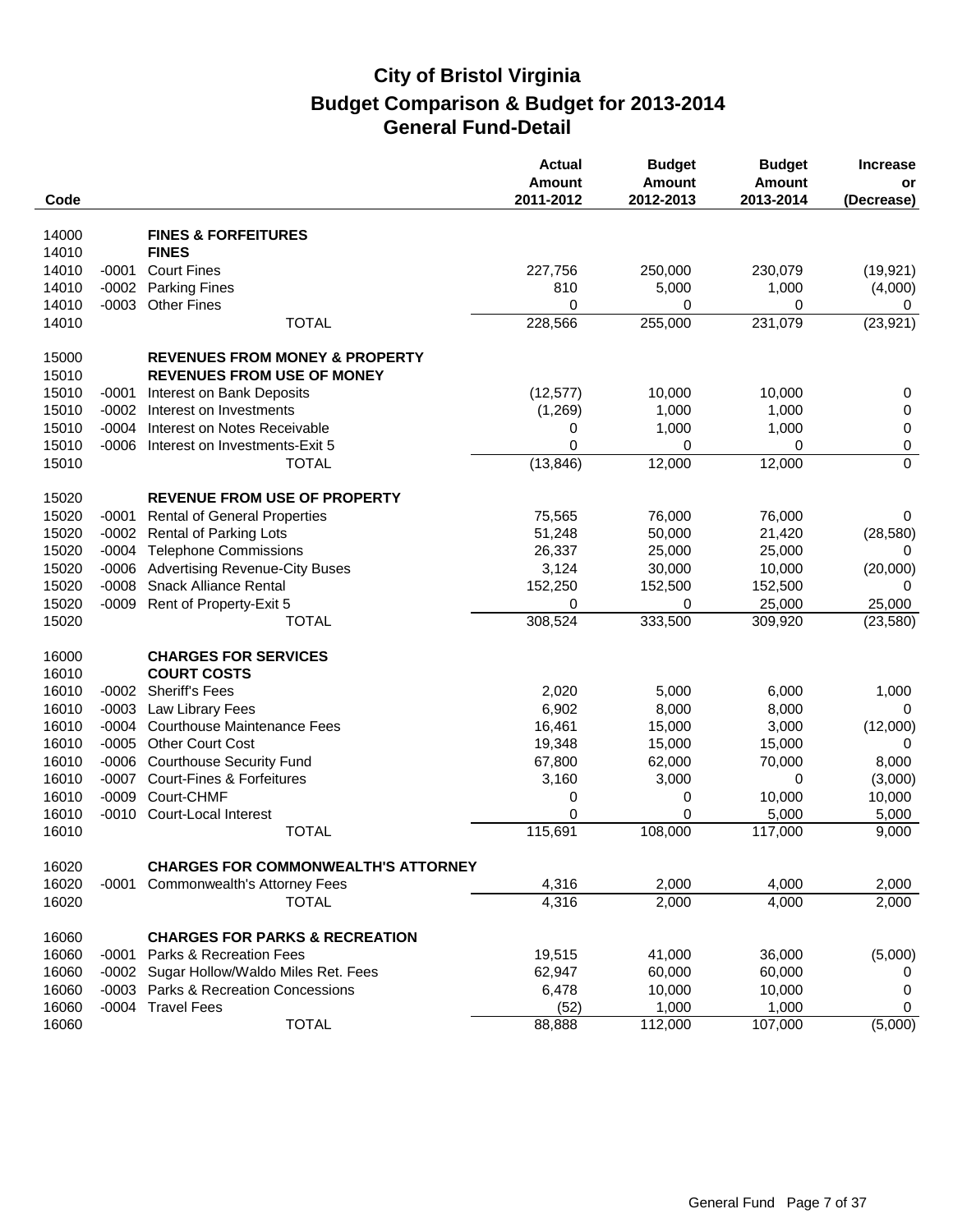| Code           |         |                                                        | <b>Actual</b><br><b>Amount</b><br>2011-2012 | <b>Budget</b><br><b>Amount</b><br>2012-2013 | <b>Budget</b><br>Amount<br>2013-2014 | <b>Increase</b><br>or<br>(Decrease) |
|----------------|---------|--------------------------------------------------------|---------------------------------------------|---------------------------------------------|--------------------------------------|-------------------------------------|
| 16065          |         | <b>CHARGES FOR CLEAR CREEK GOLF COURSE</b>             |                                             |                                             |                                      |                                     |
| 16065          | $-0001$ | Membership & Green Fees                                | 362,567                                     | 355,000                                     | 360,000                              |                                     |
| 16065          |         |                                                        |                                             |                                             |                                      | 5,000                               |
|                | $-0002$ | <b>Cart Rental Fees</b>                                | 274,726                                     | 295,000                                     | 295,000                              | 0                                   |
| 16065<br>16065 |         | -0003 Pro Shop                                         | 124,129                                     | 100,000                                     | 105,000                              | 5,000                               |
|                |         | -0004 Food & Beverage Sales<br>-0005 Sales/Meals Taxes | 53,984                                      | 60,000                                      | 66,000                               | 6,000                               |
| 16065<br>16065 |         | -0010 Other                                            | 23,579<br>59,097                            | 25,000<br>15,000                            | 26,000<br>15,000                     | 1,000                               |
| 16065          |         | <b>TOTAL</b>                                           | 898,082                                     | 850,000                                     | 867,000                              | 0<br>17,000                         |
|                |         |                                                        |                                             |                                             |                                      |                                     |
| 16070          |         | <b>CHARGES FOR PLANNING/COMMUNITY DEV</b>              |                                             |                                             |                                      |                                     |
| 16070          | $-0001$ | Sale of Maps, Surveys, etc                             | 2,025                                       | 3,000                                       | 3,000                                | 0                                   |
| 16070          |         | <b>TOTAL</b>                                           | 2,025                                       | 3,000                                       | 3,000                                | $\overline{0}$                      |
| 16080          |         | <b>CHARGES FOR CITY TRANSPORTATION</b>                 |                                             |                                             |                                      |                                     |
| 16080          | $-0001$ | <b>City Transit Fees</b>                               | 35,994                                      | 30,000                                      | 30,000                               | 0                                   |
| 16080          |         | <b>TOTAL</b>                                           | 35,994                                      | 30,000                                      | 30,000                               | $\overline{0}$                      |
|                |         |                                                        |                                             |                                             |                                      |                                     |
| 16090<br>16090 | $-0001$ | <b>CHARGES FOR JAIL</b><br><b>Contract Jail Beds</b>   | 8,505                                       | 12,000                                      |                                      | (7,000)                             |
| 16090          | $-0002$ | <b>Work Release</b>                                    | 0                                           | 0                                           | 5,000<br>2,000                       |                                     |
| 16090          |         | -0003 Other                                            | 7,649                                       | 10,000                                      | 10,000                               | 2,000<br>0                          |
| 16090          |         | <b>TOTAL</b>                                           | 16,154                                      | 22,000                                      | 17,000                               | (5,000)                             |
|                |         |                                                        |                                             |                                             |                                      |                                     |
| 18000          |         | <b>MISCELLANEOUS REVENUE</b>                           |                                             |                                             |                                      |                                     |
| 18010          |         | <b>PAYMENT IN LIEU OF TAXES</b>                        |                                             |                                             |                                      |                                     |
| 18010          | $-0001$ | <b>Payments From Utilities Board</b>                   | 312,000                                     | 350,000                                     | 350,000                              | 0                                   |
| 18010          |         | -0003 Payments From Utilities Board-Optinet            | 0                                           | 0                                           | 100,000                              | 100,000                             |
| 18010          |         | <b>TOTAL</b>                                           | 312,000                                     | 350,000                                     | 450,000                              | 100,000                             |
| 18020          |         | <b>MISCELLANEOUS</b>                                   |                                             |                                             |                                      |                                     |
| 18020          | $-0001$ | Gifts & Donations                                      | 59,885                                      | 55,000                                      | 22,500                               | (32,500)                            |
| 18020          | $-0003$ | Insurance Adjustments/Recoveries                       | 671,165                                     | 0                                           | 0                                    |                                     |
| 18020          | $-0005$ | Sale of Equipment                                      | 12,726                                      | 0                                           | 1,000                                | 1,000                               |
| 18020          | $-0006$ | Sale of Land and Buildings                             | 8,065                                       | 0                                           | 0                                    | 0                                   |
| 18020          |         | -0007 Other                                            | 2,696                                       | 25,000                                      | 30,000                               | 5,000                               |
| 18020          |         | -0012 DARE Program                                     | 14,800                                      | 6,000                                       | 0                                    | (6,000)                             |
| 18020          |         | -0014 Asset Seizure                                    | 20,995                                      | 30,000                                      | 30,000                               | 0                                   |
| 18020          |         | -0019 Sale of City Code Books                          | 25                                          | 0                                           | 0                                    | 0                                   |
| 18020          |         | -0026 Bristol Va. Web Site                             | 0                                           | 2,000                                       | 0                                    | (2,000)                             |
| 18020          | $-0028$ | <b>Bounty Payments</b>                                 | 5,000                                       | 4,000                                       | 5,000                                | 1,000                               |
| 18020          | $-0029$ | <b>Miscellaneous Grants</b>                            | 0                                           | 34,952                                      | 13,000                               | (21, 952)                           |
| 18020          | $-0031$ | <b>Bristol VA Utilities</b>                            | 100,000                                     | 125,000                                     | 100,000                              | (25,000)                            |
| 18020          |         | -0032 Returned Check Fees                              | 575                                         | 1,500                                       | 1,000                                | (500)                               |
| 18020          |         | -0033 Cash Over-Treasurer                              | 2,099                                       | 0                                           | 0                                    | 0                                   |
| 18020          |         | -0034 EDC Group                                        | 0                                           | 0                                           | 0                                    | 0                                   |
| 18020          |         | -0035 Treasurer Copies                                 | 79                                          | 50                                          | 50                                   | 0                                   |
| 18020          |         | -0036 Treasurer Litigation Fees                        | 18,456                                      | 4,000                                       | 4,000                                | 0                                   |
| 18020          |         | -0037 Asset Seizure-Sheriff                            | 0                                           | 10,000                                      | 10,000                               | 0                                   |
| 18020          |         | -0038 Contribution from BVPS Foundation                | 187,500                                     | 0                                           | 0                                    | 0                                   |
| 18020          |         | <b>TOTAL</b>                                           | 1,104,066                                   | 297,502                                     | 216,550                              | (80, 952)                           |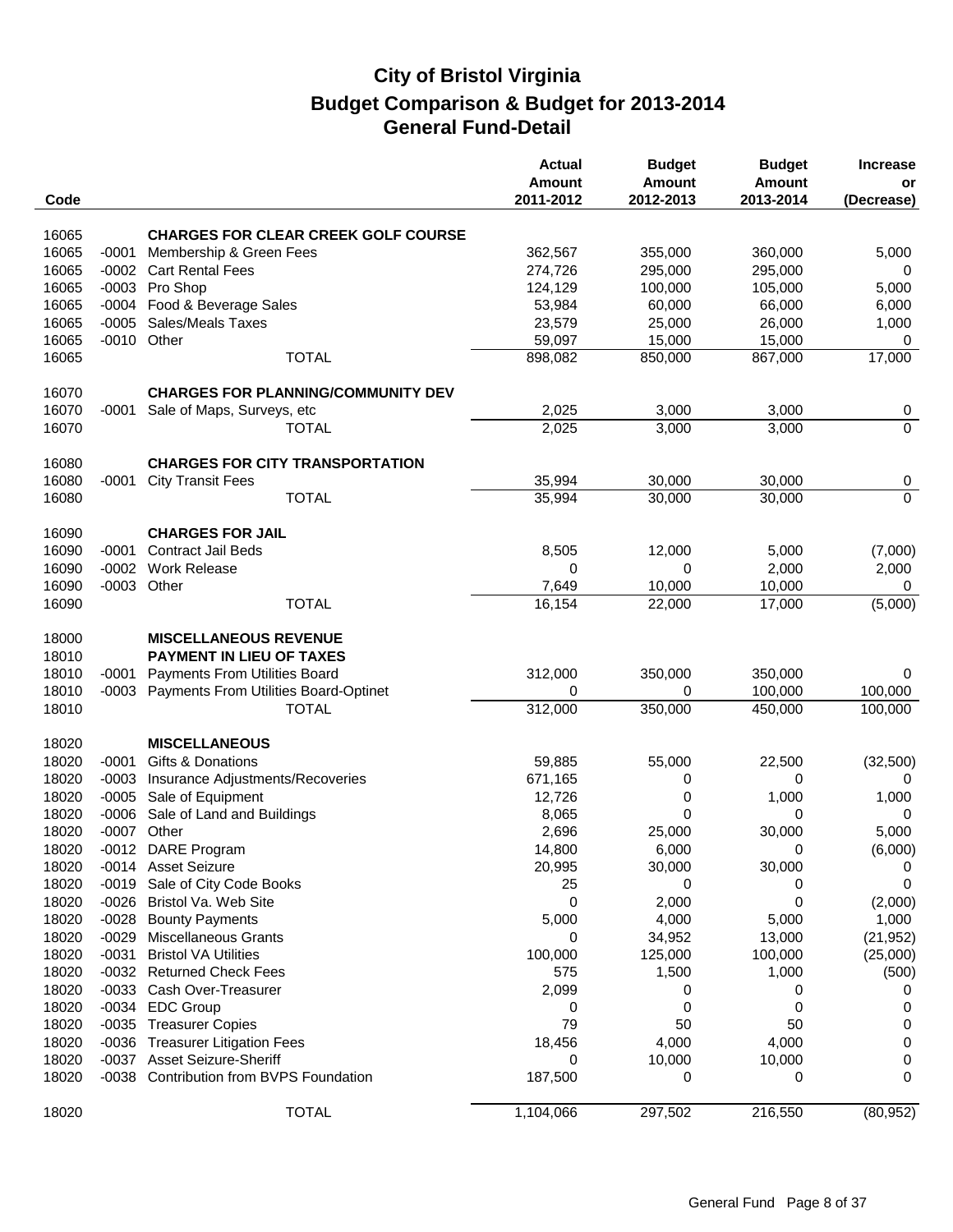| Code  |         |                                                | <b>Actual</b><br>Amount<br>2011-2012 | <b>Budget</b><br><b>Amount</b><br>2012-2013 | <b>Budget</b><br><b>Amount</b><br>2013-2014 | <b>Increase</b><br>or<br>(Decrease) |
|-------|---------|------------------------------------------------|--------------------------------------|---------------------------------------------|---------------------------------------------|-------------------------------------|
|       |         |                                                |                                      |                                             |                                             |                                     |
| 19010 |         | <b>RECOVERED COSTS</b>                         |                                      |                                             |                                             |                                     |
| 19010 | $-0001$ | <b>Street Department</b>                       | 1,137                                | 1,000                                       | 1,500                                       | 500                                 |
| 19010 | $-0002$ | City Bus System                                | 1,949                                | 1,000                                       | 1,000                                       | 0                                   |
| 19010 |         | -0003 Parks and Recreation                     | 11,601                               | 8,000                                       | 8,000                                       | 0                                   |
| 19010 | $-0006$ | <b>Engineering Department</b>                  | 0                                    | 1,000                                       | 1,000                                       | 0                                   |
| 19010 | $-0007$ | Fire Department                                | 796                                  | 2,500                                       | 2,500                                       | $\mathbf 0$                         |
| 19010 | $-0009$ | <b>Police Department</b>                       | 11,361                               | 4,000                                       | 4,000                                       | $\mathbf 0$                         |
| 19010 | $-0011$ | <b>Bristol Youth Services (HCS Contract)</b>   | 0                                    | 6,000                                       | 4,000                                       | (2,000)                             |
| 19010 | $-0021$ | Sheriff's Office                               | 4,267                                | 0                                           | 0                                           | 0                                   |
| 19010 | $-0023$ | <b>Family Preservation</b>                     | 1,529                                | 0                                           | 0                                           | 0                                   |
| 19010 |         | -0026 Animal Control                           | 50                                   | 0                                           | 0                                           | 0                                   |
| 19010 |         | -0027 Other                                    | 426                                  | 0                                           | 1,000                                       | 1,000                               |
| 19010 | $-0029$ | Federal Revenue Sharing (Commonwealth Attorney | 103,453                              | 85,000                                      | 88,623                                      | 3,623                               |
| 19010 | $-0030$ | <b>Capital Projects</b>                        | 172,493                              | 0                                           | 0                                           | 0                                   |
| 19010 | $-0031$ | Schools-SRO                                    | 56,018                               | 60,000                                      | 0                                           | (60,000)                            |
| 19010 |         | -0032 Tourism Promotion                        | 0                                    | 0                                           | 15,000                                      | 15,000                              |
| 19010 | $-0033$ | Treasurer                                      | 0                                    | 0                                           | 0                                           | 0                                   |
| 19010 |         | -0034 Fleet Maintenance                        | 0                                    | 0                                           | 0                                           | 0                                   |
| 19010 |         | -0035 Public Works-Recycling                   | 0                                    | 0                                           | 1,000                                       | 1,000                               |
| 19010 |         | <b>TOTAL</b>                                   | 365,078                              | 168,500                                     | 127,623                                     | (40, 877)                           |
|       |         |                                                |                                      |                                             |                                             |                                     |
|       |         | <b>TOTAL REVENUE FROM LOCAL SOURCES</b>        | 29,874,374                           | 31,876,792                                  | 32,053,662                                  | 176,870                             |
| 20000 |         | <b>REVENUE FROM THE COMMONWEALTH</b>           |                                      |                                             |                                             |                                     |
|       |         | <b>PAYMENT IN LIEU OF TAXES</b>                |                                      |                                             |                                             |                                     |
| 21010 | $-0001$ | Payment from TVA                               | 361,963                              | 360,000                                     | 450,000                                     | 90,000                              |
| 21010 |         | <b>TOTAL</b>                                   | 361,963                              | 360,000                                     | 450,000                                     | 90,000                              |
|       |         |                                                |                                      |                                             |                                             |                                     |
|       |         | <b>NON CATEGORICAL AID</b>                     |                                      |                                             |                                             |                                     |
| 22010 | $-0003$ | <b>Motor Vehicle Carriers' Taxes</b>           | 173                                  | 20,901                                      | 25,000                                      | 4,099                               |
| 22010 | $-0004$ | Mobile Home Titling Taxes                      | 4,568                                | 5,000                                       | 5,000                                       | 0                                   |
| 22010 | $-0005$ | Tax on Deeds                                   | 26,516                               | 30,000                                      | 30,000                                      | 0                                   |
| 22010 |         | -0006 Rental Tax - Motor Vehicles              | 15,347                               | 15,000                                      | 20,000                                      | 5,000                               |
| 22010 |         | <b>TOTAL</b>                                   | 46,604                               | 70,901                                      | 80,000                                      | 9,099                               |
| 23010 |         | <b>SHARED EXPENSES (CATEGORICAL)</b>           |                                      |                                             |                                             |                                     |
| 23010 | $-0001$ | Commonwealth's Attorney                        | 350,816                              | 401,590                                     | 430,660                                     | 29,070                              |
| 23010 |         | -0002 Sheriff                                  | 1,521,867                            | 1,778,007                                   | 1,750,000                                   | (28,007)                            |
| 23010 |         | -0003 Commissioner of the Revenue              | 109,586                              | 111,821                                     | 116,334                                     | 4,513                               |
| 23010 | $-0004$ | Treasurer                                      | 74,644                               | 74,444                                      | 79,288                                      | 4,844                               |
| 23010 | $-0006$ | Registrar/Electoral Board                      | 36,585                               | 43,650                                      | 43,650                                      | 0                                   |
| 23010 | $-0007$ | Witness, Juror Fees                            | 12,390                               | 10,000                                      | 7,000                                       | (3,000)                             |
| 23010 | $-0008$ | Clerk of the Circuit Court                     | 210,029                              | 240,108                                     | 248,258                                     | 8,150                               |
| 23010 | $-0009$ | <b>General District Court</b>                  | 3,541                                | 4,000                                       | 4,000                                       | 0                                   |
| 23010 | $-0010$ | Clerk's Technology Trust Fund                  | 11,653                               | 14,714                                      | 14,714                                      | 0                                   |
| 23010 | $-0011$ | <b>State Travel Reimbursements</b>             | 16,061                               | 12,000                                      | 12,000                                      | 0                                   |
| 23010 |         | <b>TOTAL</b>                                   | 2,347,172                            | 2,690,334                                   | 2,705,904                                   | 15,570                              |
|       |         |                                                |                                      |                                             |                                             |                                     |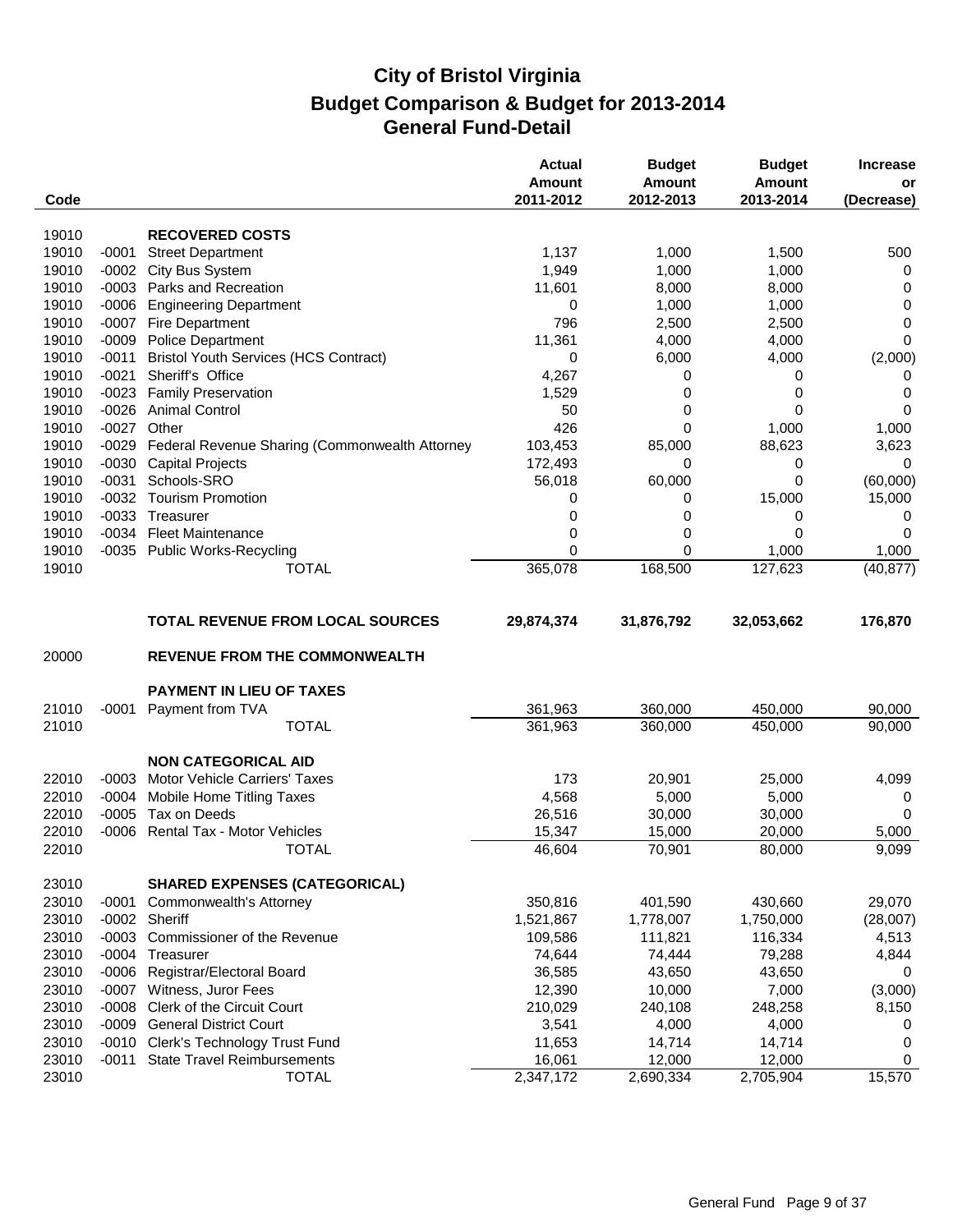| Code  |         |                                                     | <b>Actual</b><br><b>Amount</b><br>2011-2012 | <b>Budget</b><br><b>Amount</b><br>2012-2013 | <b>Budget</b><br>Amount<br>2013-2014 | <b>Increase</b><br>or<br>(Decrease) |
|-------|---------|-----------------------------------------------------|---------------------------------------------|---------------------------------------------|--------------------------------------|-------------------------------------|
| 24010 |         | <b>CATEGORICAL AID</b>                              |                                             |                                             |                                      |                                     |
| 24010 | $-0001$ | <b>State Revenue - Social Services</b>              | 1,548,539                                   | 1,860,428                                   | 2,193,588                            | 333,160                             |
| 24010 | $-0002$ | <b>State Sales Tax</b>                              | 2,252,762                                   | 2,350,000                                   | 2,450,000                            | 100,000                             |
| 24010 | $-0003$ | Law Enforcement Grants (Includes 599 money)         | 967,020                                     | 967,054                                     | 967,054                              | 0                                   |
| 24010 |         | -0005 State Contract Jail Beds                      | 300,395                                     | 250,000                                     | 254,000                              | 4,000                               |
| 24010 | $-0006$ | Street & Highway Maintenance                        | 3,104,290                                   | 3,104,290                                   | 3,204,290                            | 100,000                             |
| 24010 | $-0008$ | Metropolitan Planning Organize                      | 102,761                                     | 81,354                                      | 81,354                               | 0                                   |
| 24010 | $-0009$ | <b>Mass Transit-Operating Expense</b>               | 120,040                                     | 92,000                                      | 94,000                               | 2,000                               |
| 24010 | $-0010$ | Mass Transit-Capital Expense                        | 0                                           | 15,000                                      | 15,000                               | 0                                   |
| 24010 | $-0017$ | <b>Emergency Medical Services</b>                   | 13,213                                      | 1,000                                       | 0                                    | (1,000)                             |
| 24010 | $-0024$ | Commission for the Arts                             | 5,000                                       | 0                                           | $\Omega$                             | 0                                   |
| 24010 | $-0030$ | <b>Comprehensive Services Act Grant</b>             | 888,741                                     | 854,645                                     | 854,645                              | 0                                   |
| 24010 | $-0046$ | Dept of Emergency Mgmt                              | 15,000                                      | 0                                           | 0                                    | 0                                   |
| 24010 | $-0050$ | Miscellaneous                                       | 25,033                                      | 0                                           | 0                                    | 0                                   |
| 24010 | $-0051$ | <b>State Reimbursement</b>                          | 5,190                                       | 0                                           | 0                                    | $\Omega$                            |
| 24010 | $-0052$ | E 911 Grant Wireless                                | 74,173                                      | 77,000                                      | 80,765                               | 3,765                               |
| 24010 | $-0055$ | <b>Communication Taxes</b>                          | 607,916                                     | 610,000                                     | 640,000                              | 30,000                              |
| 24010 |         | -0072 State Reduction In Aid                        | 0                                           | (150,000)                                   | 0                                    | 150,000                             |
| 24010 |         | -0075 Line of Duty Insurance Reimbursement          | 0                                           | 25,000                                      | 25,000                               | $\Omega$                            |
| 24010 |         | <b>TOTAL</b>                                        | 10,030,073                                  | 10,137,771                                  | 10,859,696                           | 721,925                             |
| 24020 |         | <b>STATE CATEGORICAL-GRANTS</b>                     |                                             |                                             |                                      |                                     |
| 24020 | -0007   | <b>Litter Control</b>                               | 5,000                                       | 5,000                                       | 5,000                                | 0                                   |
| 24020 | $-0012$ | Fire Program Fund                                   | 177,677                                     | 45,489                                      | 47,677                               | 2,188                               |
| 24020 |         | -0015 Victim/Witness Program                        | 54,130                                      | 55,222                                      | 55,222                               | 0                                   |
| 24020 | $-0017$ | <b>Emergency Medical Services</b>                   | 0                                           | 0                                           | 1,000                                | 1,000                               |
| 24020 | $-0028$ | <b>DCJS Police Dept. Grants</b>                     | 0                                           | 1,000                                       | 1,000                                | 0                                   |
| 24020 | $-0029$ | <b>DCJS Sheriff Dept. Grants</b>                    | 0                                           | 1,000                                       | 1,000                                | 0                                   |
| 24020 | $-0036$ | <b>Family Preservation Grant</b>                    | 19,999                                      | 20,000                                      | 20,000                               | 0                                   |
| 24020 | $-0048$ | <b>Tobacco Commission Grant</b>                     | 82,971                                      | 0                                           | 0                                    | 0                                   |
| 24020 | $-0060$ | Four For Life Funds (Fire Dept)                     | 0                                           | 13,631                                      | 13,631                               | 0                                   |
| 24020 | $-0061$ | <b>GOSAP Grant (Office on Youth)</b>                | (98)                                        | 0                                           | 0                                    | 0                                   |
| 24020 |         | -0069 VDH-VA Dept Health-Fire Dept Grants           | 2,970                                       | 0                                           | 0                                    | 0                                   |
|       |         |                                                     |                                             |                                             |                                      |                                     |
| 24020 |         | <b>TOTAL</b>                                        | 342,649                                     | 141,342                                     | 144,530                              | 3,188                               |
| 24030 |         | STATE CATEGORICAL-SPECIAL/CAPITAL PROJECTS          |                                             |                                             |                                      |                                     |
| 24030 | $-0058$ | V-Dot Reimbursement-Bonham Road Corridor            | 2,094,738                                   | 0                                           | 0                                    | 0                                   |
| 24030 |         | -0059 V-Dot Reimbursement-Resting Tree              | 0                                           | 0                                           | 0                                    | 0                                   |
| 24030 |         | -0062 VDOT Reimb-Signal @ Euclid/Vance              | 9,681                                       | 215,305                                     | 0                                    | (215, 305)                          |
| 24030 |         | -0063 VDOT Reimb-Signal @ Lee/Valley                | 0                                           | 246,900                                     | 247,000                              | 100                                 |
| 24030 |         | -0064 VDOT Reimb-Signal @ Lee/Bonham                | 0                                           | 177,750                                     | 237,000                              | 59,250                              |
| 24030 | $-0065$ | <b>VDOT Transp-Downtown Street Lights</b>           | 356,816                                     | 0                                           | 0                                    |                                     |
| 24030 | $-0066$ | Dept of Mine, Minerals & Energy                     | 390,822                                     | 0                                           | 0                                    | 0                                   |
| 24030 |         | -0068 VA Tobacco/Com Revitalization-Alpha           | 365,000                                     | 0                                           | 0                                    | 0                                   |
| 24030 |         | -0070 VDOT Reimb-State St/Commonwealth Safety Imprc | 0                                           | 55,000                                      | 0                                    | (55,000)                            |
| 24030 |         | -0071 VDOT Reimb-Linden Drive Sidewalks             | 0                                           | 52,000                                      | 52,000                               |                                     |
| 24030 |         | -0073 VDOT Reimb-Signal @ Euclid Ave/Commonwealth   | 19,379                                      | 294,040                                     | 0                                    | (294, 040)                          |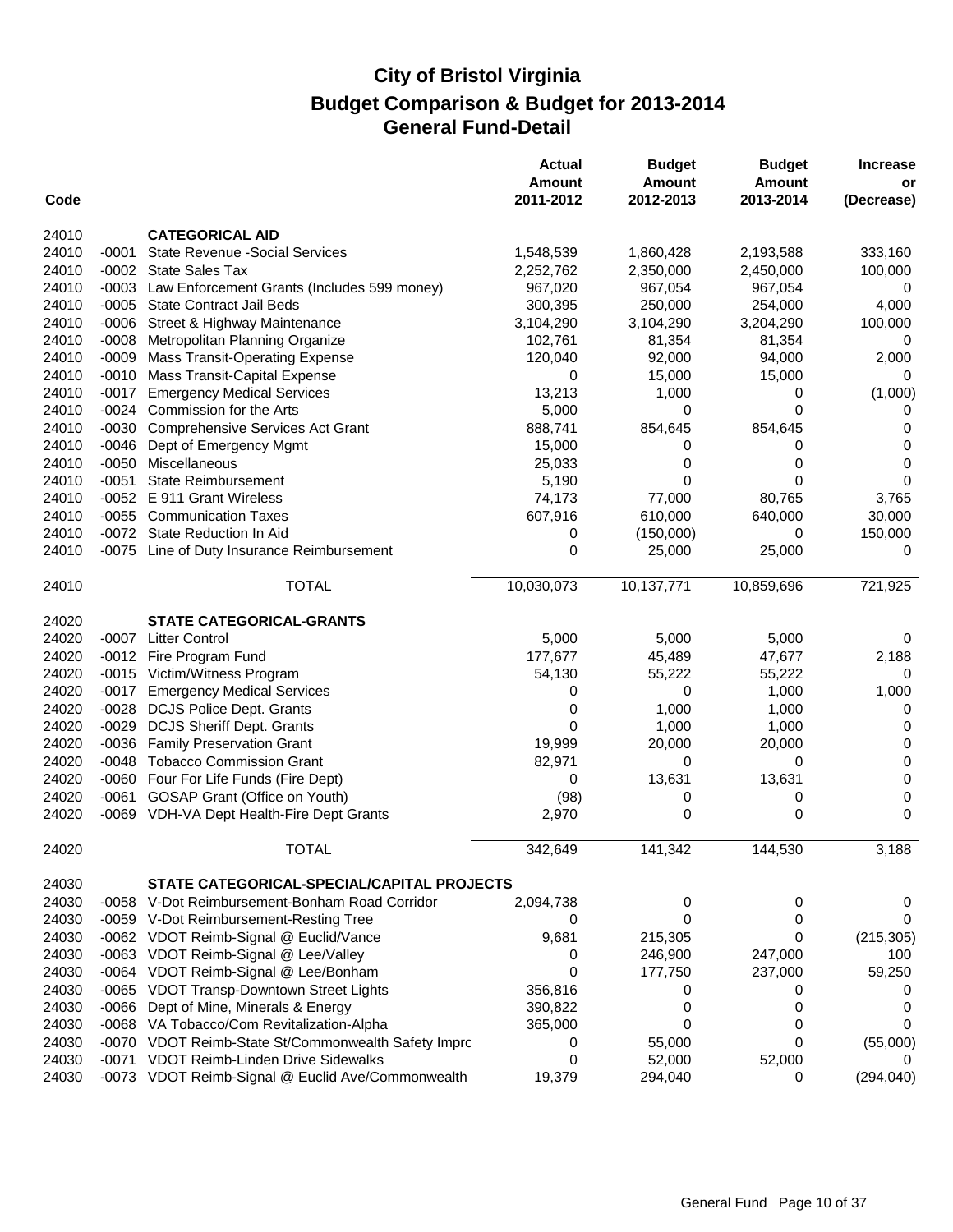| Code           |         |                                                           | <b>Actual</b><br>Amount<br>2011-2012 | <b>Budget</b><br><b>Amount</b><br>2012-2013 | <b>Budget</b><br>Amount<br>2013-2014 | <b>Increase</b><br>or<br>(Decrease) |
|----------------|---------|-----------------------------------------------------------|--------------------------------------|---------------------------------------------|--------------------------------------|-------------------------------------|
| 24030          |         | -0074 VDOT Reimb-Lee Highway Widening Exit 7              | 438                                  | 1,960,000                                   | 4,900,000                            | 2,940,000                           |
| 24030          |         | -0075 VDOT Reimb-Five Point Roundabout                    | 0                                    | 142,400                                     | 142,400                              | $\Omega$                            |
| 24030          |         | -0077 VDOT Lee Hwy-Alexis Dr/Old Airport Rd-98% VDO       | 0                                    | 0                                           | 392,000                              | 392,000                             |
|                |         |                                                           |                                      |                                             |                                      |                                     |
| 24030          |         | <b>TOTAL</b>                                              | 3,236,875                            | 3,143,395                                   | 5,970,400                            | 2,827,005                           |
|                |         | <b>TOTAL REVENUE FROM COMMONWEALTH</b>                    | 16,365,336                           | 16,543,743                                  | 20,210,530                           | 3,666,787                           |
| 30000<br>33010 |         | REVENUE FROM FEDERAL GOVERNMENT<br><b>CATEGORICAL AID</b> |                                      |                                             |                                      |                                     |
| 33010          | -0001   | <b>UMTA - Operating Funds</b>                             | 241,802                              | 205,000                                     | 205,000                              | 0                                   |
| 33010          |         | -0002 UMTA - Capital Funds                                | 9,028                                | 120,000                                     | 80,000                               | (40,000)                            |
| 33010          | $-0008$ | Dist. 3 Gov't Co-op                                       | 13,542                               | 15,000                                      | 10,000                               | (5,000)                             |
| 33010          |         | -0015 Social Services                                     | 2,058,970                            | 1,946,733                                   | 2,593,389                            | 646,656                             |
| 33010          |         | -0033 FEMA Assistance to Fire Fighters                    | 0                                    | 0                                           | 0                                    | 0                                   |
| 33010          |         | <b>TOTAL</b>                                              | 2,323,342                            | 2,286,733                                   | 2,888,389                            | 601,656                             |
| 33020          |         | <b>CATEGORICAL AID-GRANTS</b>                             |                                      |                                             |                                      |                                     |
| 33020          |         | -0012 Violence Against Women - Flow-thru                  | 21,771                               | 20,000                                      | 23,000                               | 3,000                               |
| 33020          | $-0017$ | Emergency Management-State Flow-thru                      | 0                                    | 15,000                                      | 15,000                               | 0                                   |
| 33020          |         | -0018 Commission for the Arts                             | 0                                    | 5,000                                       | 5,000                                | 0                                   |
| 33020          | $-0020$ | Dept Criminal Justice Svcs (DCJS)                         | 15,006                               | 0                                           | 0                                    | 0                                   |
| 33020          | $-0021$ | <b>Traffic Safety Grants</b>                              | 36,412                               | 10,000                                      | 0                                    | (10,000)                            |
| 33020          | $-0022$ | Dept of Emergency Mgmt                                    | 128,188                              | 0                                           | 0                                    | 0                                   |
| 33020          |         | -0023 Vest Grant                                          | 0                                    | 0                                           | 9,000                                | 9,000                               |
| 33020          | $-0025$ | <b>Byrne Memorial Justice Assistance</b>                  | 19,570                               | 0                                           | 0                                    | 0                                   |
| 33020          |         | -0030 Federal Miscellaneous                               | 9,832                                | 0                                           | 0                                    | 0                                   |
| 33020          | $-0031$ | SAGE                                                      | 8,789                                | $\Omega$                                    | 0                                    | 0                                   |
| 33020          |         | -0032 Bureau of Justice (BJA) Veritas                     | 122,018                              | 171,066                                     | 20,000                               | (151,066)                           |
| 33020          |         | -0033 FEMA AFG Wellness Fitness Grant                     | 98,244                               | 0                                           | 0                                    | 0                                   |
| 33020          |         | -0034 SHSP FY2011-CBRNE Recon Equip Proj                  | 0                                    | 0                                           | 0                                    | 0                                   |
| 33020          |         | -0035 SHSP FY2011 Info Sharing LINX Sys                   | 0                                    | 0                                           | 0                                    | 0                                   |
| 33020          |         | -0036 SHSP FY2011 Hazmat Equip Train Exer                 | 0                                    | 0                                           | 0                                    | 0                                   |
| 33020          |         | -0038 Selective Enforcement Grant 2012-2013               | 0                                    | 0                                           | 51,490                               | 51,490                              |
| 33020          |         | -0039 SHSP FY2012 EOC Establishment                       | 0                                    | 0                                           | 50,000                               | 50,000                              |
| 33020          |         | <b>TOTAL</b>                                              | 459,830                              | 221,066                                     | 173,490                              | (47, 576)                           |
|                |         | TOTAL REVENUE FROM FEDERAL GOV'T                          | 2,783,172                            | 2,507,799                                   | 3,061,879                            | 554,080                             |
| 41010          |         | <b>PROCEEDS FROM INDEBTNESS</b>                           |                                      |                                             |                                      |                                     |
| 41010          | -0001   | <b>Local Bond Issue</b>                                   | 0                                    | 0                                           | 0                                    | 0                                   |
| 41010          |         | -0004 Temporary Loans (TAN)                               | 3,300,000                            | 0                                           | 0                                    | 0                                   |
| 41010          |         | -0006 Local Bond Issues-Schools                           | 2,765,416                            | 0                                           | 0                                    | 0                                   |
| 41010          |         | -0007 Local Bond Issues-Exit 5 Project                    | 0                                    | 0                                           | 0                                    | 0                                   |
| 41010          |         | <b>TOTAL</b>                                              | 6,065,416                            | 0                                           | 0                                    | 0                                   |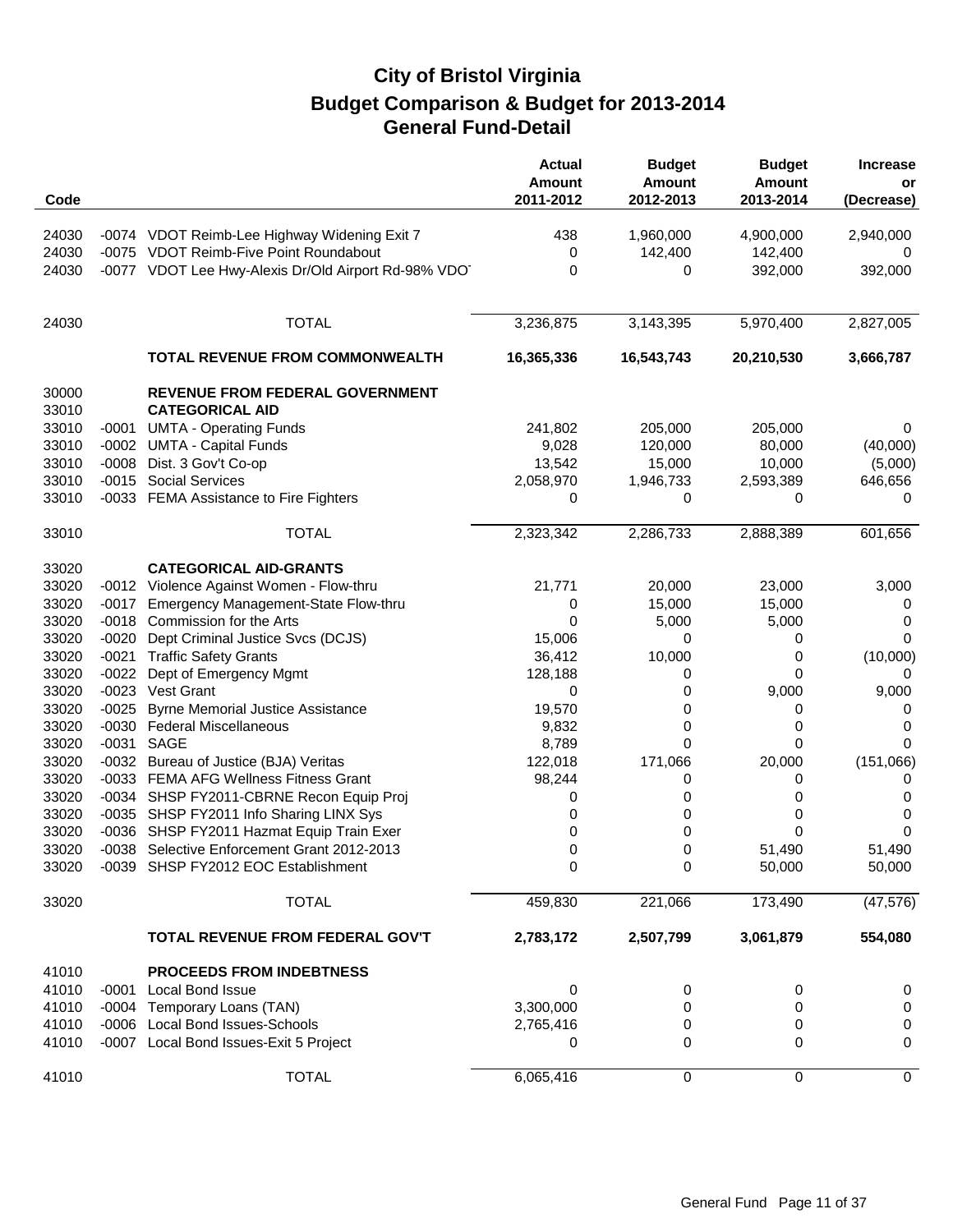| Code  |         |                                           | Actual<br>Amount<br>2011-2012 | <b>Budget</b><br>Amount<br>2012-2013 | <b>Budget</b><br>Amount<br>2013-2014 | <b>Increase</b><br>or<br>(Decrease) |
|-------|---------|-------------------------------------------|-------------------------------|--------------------------------------|--------------------------------------|-------------------------------------|
| 41020 |         | <b>TRANSFERS</b>                          |                               |                                      |                                      |                                     |
| 41020 |         | -0004 From Community Develop. Block Grant | 69.299                        | 200.000                              | 200,000                              | $\Omega$                            |
| 41020 | $-0007$ | <b>Transfer from Capital Project</b>      | 0                             | 0                                    | 100.000                              | 100,000                             |
| 41020 |         | <b>TOTAL</b>                              | 69,299                        | 200,000                              | 300,000                              | 100,000                             |
|       |         | <b>TOTAL OTHER FINANCING SOURCES</b>      | 6,134,715                     | 200,000                              | 300,000                              | 100,000                             |
|       |         | <b>TOTAL REVENUES</b>                     | 55,157,597                    | 51,128,334                           | 55,626,071                           | 4,497,737                           |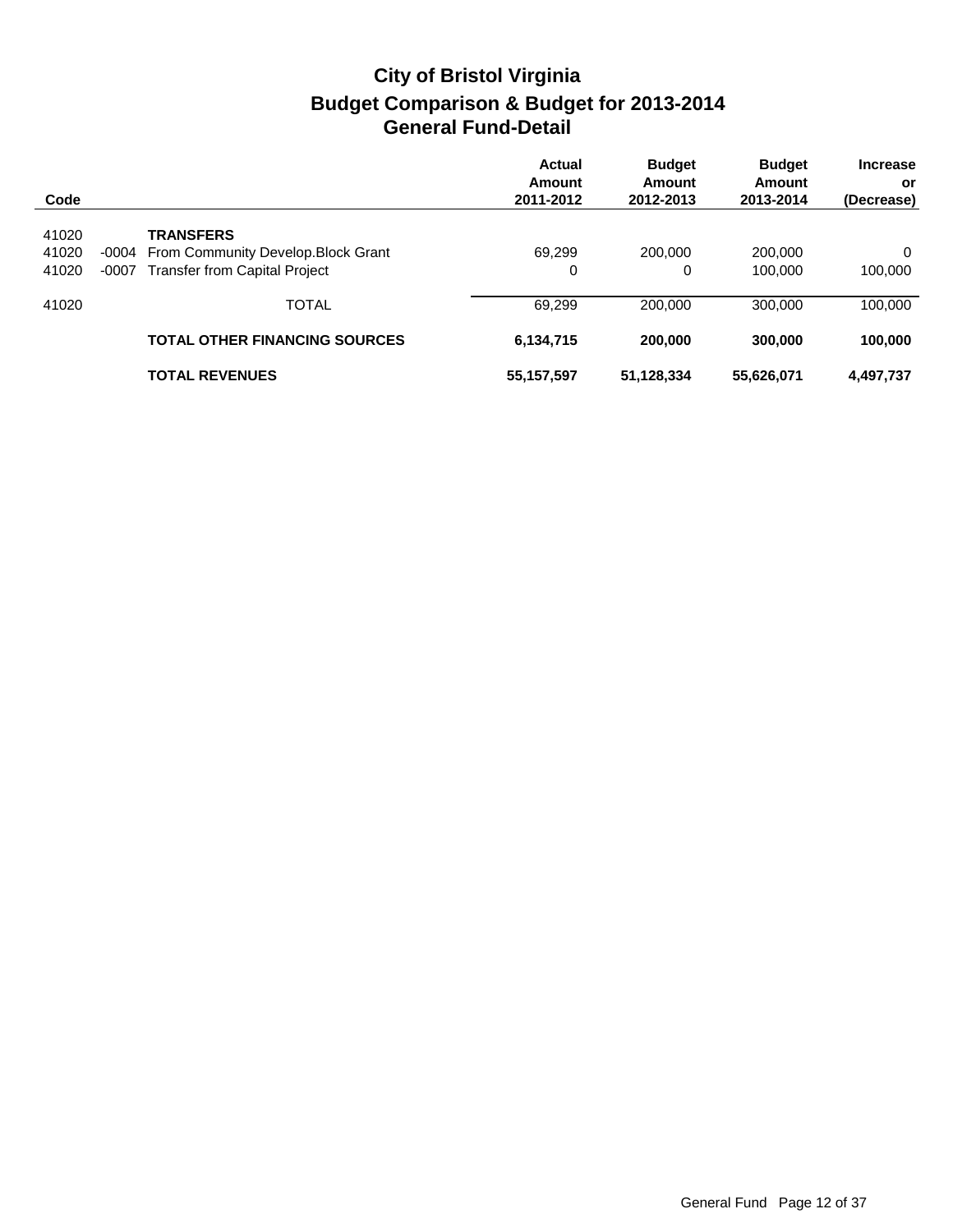| Code           |         |                                                                       | <b>Actual</b><br>Amount<br>2011-2012 | <b>Budget</b><br><b>Amount</b><br>2012-2013 | <b>Budget</b><br>Amount<br>2013-2014 | <b>Increase</b><br>or<br>(Decrease) |
|----------------|---------|-----------------------------------------------------------------------|--------------------------------------|---------------------------------------------|--------------------------------------|-------------------------------------|
|                |         | <b>EXPENSES</b>                                                       |                                      |                                             |                                      |                                     |
| 10000<br>11010 |         | <b>GENERAL GOVERNMENT ADMINISTRATION</b><br><b>LEGISLATIVE</b>        |                                      |                                             |                                      |                                     |
| 11010          |         | <b>MUNICIPAL COUNCIL</b>                                              |                                      |                                             |                                      |                                     |
| 11010          | $-0000$ | Salaries & Wages                                                      | 33,549                               | 34,873                                      | 34,884                               | 11                                  |
| 11010          | $-0000$ | <b>Benefits</b>                                                       | 2,617                                | 2,713                                       | 2,722                                | 9                                   |
| 11010          | $-5210$ | Postage                                                               | 27                                   | 0                                           | 0                                    | 0                                   |
| 11010          | $-5530$ | <b>Travel Expense</b>                                                 | 8,649                                | 6,000                                       | 10,000                               | 4,000                               |
| 11010          | $-5540$ | <b>Education &amp; Training</b>                                       | 180                                  | 250                                         | 250                                  | 0                                   |
| 11010          | $-6001$ | <b>Printing &amp; Office Supplies</b>                                 | 704                                  | 250                                         | 500                                  | 250                                 |
| 11010          |         | -6002 Food & Food Service Supplies                                    | 148                                  | 250                                         | 250                                  | 0                                   |
| 11010          | $-6014$ | <b>Operating Supplies &amp; Materials</b>                             | 1,448                                | 400                                         | 1,000                                | 600                                 |
| 11010          |         | -8102 Office Furniture & Equipment                                    | 0                                    | 0                                           | 0                                    | 0                                   |
| 11010          |         | <b>TOTAL</b>                                                          | 47,323                               | 44,736                                      | 49,606                               | 4,870                               |
| 11020          |         | <b>CLERK OF COUNCIL</b>                                               |                                      |                                             |                                      |                                     |
| 11020          | $-5210$ | Postage                                                               | 43                                   | 0                                           | 0                                    | 0                                   |
| 11020          | $-5810$ | Dues, Memberships & Subscriptions                                     | 0                                    | 50                                          | 50                                   | 0                                   |
| 11020          | -6001   | <b>Printing &amp; Office Supplies</b>                                 | 1,271                                | 2,800                                       | 2,000                                | (800)                               |
| 11020          | $-6014$ | <b>Operating Supplies &amp; Materials</b>                             | 2,364                                | 600                                         | 2,000                                | 1,400                               |
| 11020          |         | -8102 Office Furniture & Equipment                                    | 0                                    | 800                                         | 0                                    | (800)                               |
| 11020          |         | <b>TOTAL</b>                                                          | 3,678                                | 4,250                                       | 4,050                                | (200)                               |
| 12000          |         | <b>GENERAL &amp; FINANCIAL ADMINISTRATION</b>                         |                                      |                                             |                                      |                                     |
| 12010          |         | <b>CITY MANAGER</b>                                                   |                                      |                                             |                                      |                                     |
| 12010          | $-1112$ | Salaries & Wages                                                      | 157,868                              | 163,345                                     | 166,356                              | 3,011                               |
| 12010          | $-0000$ | <b>Benefits</b>                                                       | 52,312                               | 56,485                                      | 55,593                               | (892)                               |
| 12010          | $-3135$ | <b>Contract Labor</b>                                                 | 0                                    | 0                                           | 0                                    | 0                                   |
| 12010          | $-3140$ | <b>Professional Services</b>                                          | 2,161                                | 14,000                                      | 14,000                               | 0                                   |
| 12010          | $-3320$ | Maint. of Machinery & Equipment                                       | 1,763                                | 500                                         | 500                                  | 0                                   |
| 12010          | $-3600$ | Advertising                                                           | 1,535                                | 0                                           | 0                                    | $\pmb{0}$                           |
| 12010          | $-5210$ | Postage                                                               | 225                                  | 400                                         | 400                                  | $\pmb{0}$                           |
| 12010          |         | -5230 Communications                                                  | 4,124                                | 5,000                                       | 5,000                                | 0                                   |
| 12010          |         | -5410 Lease/Rent of Equipment                                         | 0                                    | 0                                           | 0                                    | $\pmb{0}$                           |
| 12010          |         | -5530 Travel Expense                                                  | 9,875                                | 6,000                                       | 6,000                                | 0                                   |
| 12010<br>12010 |         | -5540 Education & Training<br>-5810 Dues, Memberships & Subscriptions | 1,206<br>6,089                       | 0                                           | 0<br>3,050                           | 0                                   |
| 12010          | -6001   | <b>Printing &amp; Office Supplies</b>                                 | 2,407                                | 3,050<br>1,500                              | 1,500                                | 0<br>0                              |
| 12010          |         | -6002 Food & Food Service Supplies                                    | 6                                    | 0                                           | 0                                    | 0                                   |
| 12010          | $-6008$ | Motor Fuel & Lubricants                                               | 0                                    | 200                                         | 200                                  | 0                                   |
| 12010          |         | -6009 Repair Parts - Equipment                                        | 676                                  | 0                                           | 0                                    | 0                                   |
| 12010          |         | -6014 Operating Supplies & Materials                                  | 1,610                                | 500                                         | 500                                  | 0                                   |
| 12010          |         | -8102 Office Furniture & Equipment                                    | 0                                    | 3,000                                       | 3,000                                | 0                                   |
| 12010          |         | <b>TOTAL</b>                                                          | 241,857                              | 253,980                                     | 256,099                              | 2,119                               |
| 12020          |         | <b>HUMAN RESOURCES</b>                                                |                                      |                                             |                                      |                                     |
| 12020          | -1114   | Salaries & Wages                                                      | 91,124                               | 96,417                                      | 102,222                              | 5,805                               |
| 12020          |         | -1214 Salaries & Wages-Overtime                                       | 0                                    | 500                                         | 500                                  | 0                                   |
| 12020          |         | -0000 Benefits                                                        | 32,438                               | 35,574                                      | 36,342                               | 768                                 |
| 12020          | -3140   | <b>Fees for Professional Services</b>                                 | 3,916                                | 4,000                                       | 4,000                                | 0                                   |
| 12020          |         | -3600 Advertising                                                     | 0                                    | 0                                           | 0                                    | 0                                   |
| 12020          |         | -5210 Postage                                                         | 102                                  | 200                                         | 200                                  | 0                                   |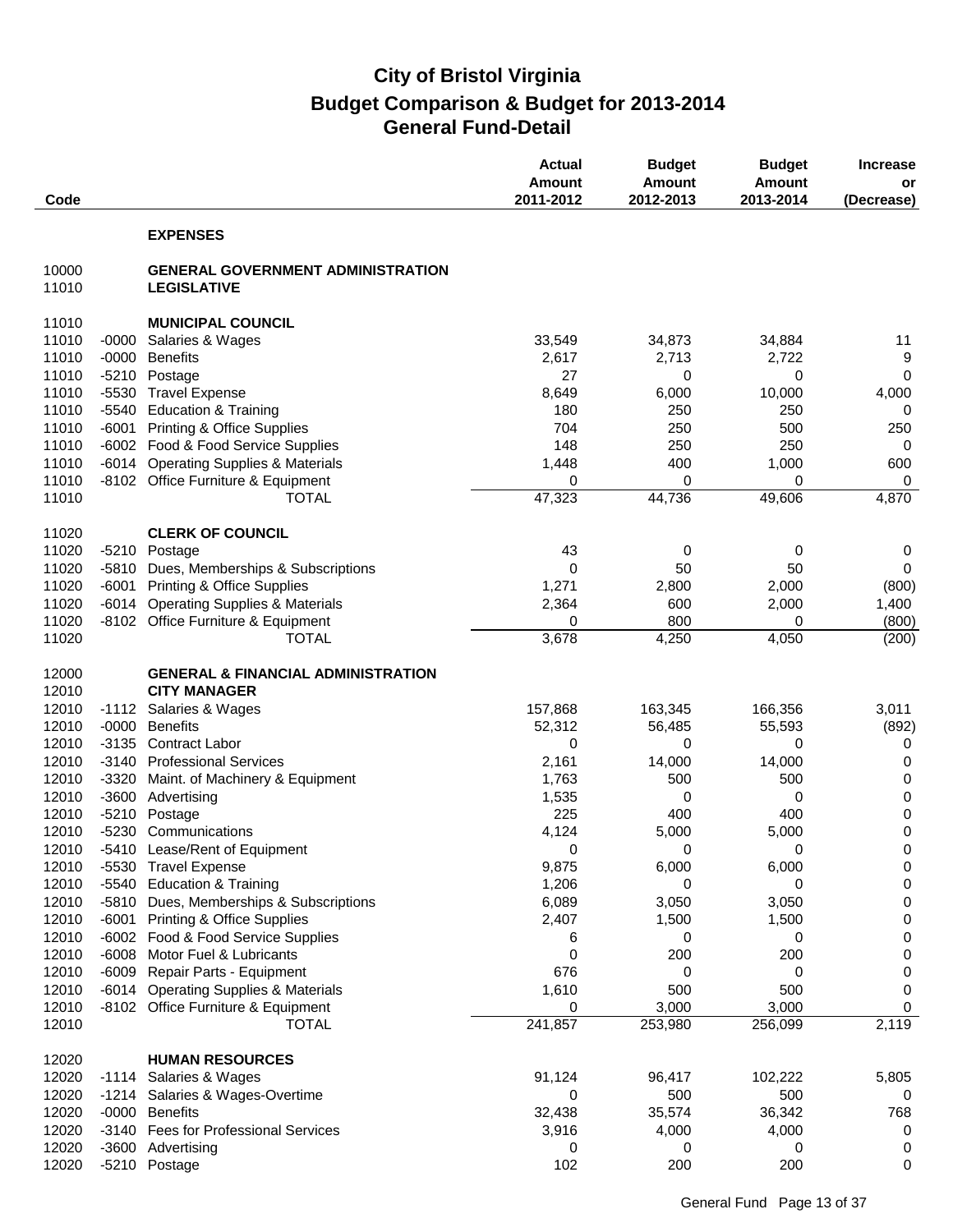| Code                                                                |                                                                                    | <b>Actual</b><br><b>Amount</b><br>2011-2012 | <b>Budget</b><br><b>Amount</b><br>2012-2013 | <b>Budget</b><br>Amount<br>2013-2014 | <b>Increase</b><br>or<br>(Decrease) |
|---------------------------------------------------------------------|------------------------------------------------------------------------------------|---------------------------------------------|---------------------------------------------|--------------------------------------|-------------------------------------|
|                                                                     |                                                                                    |                                             |                                             |                                      |                                     |
| 12020<br>Communications<br>$-5230$                                  |                                                                                    | 1,775                                       | 2,000                                       | 2,000                                | 0                                   |
| 12020<br>$-5530$<br><b>Travel Expense</b>                           |                                                                                    | 154                                         | 1,000                                       | 1,000                                | 0                                   |
| 12020<br>-5540 Education and Training                               |                                                                                    | 474                                         | 1,000                                       | 1,000                                | 0                                   |
| 12020<br>-5810                                                      | Dues, Memberships & Subscriptions                                                  | 1,477                                       | 1,000                                       | 1,000                                | $\mathbf 0$                         |
| 12020<br>$-6001$                                                    | <b>Printing &amp; Office Supplies</b>                                              | 1,708                                       | 1,500                                       | 1,500                                | 0                                   |
| 12020<br>$-6014$                                                    | <b>Operating Supplies &amp; Materials</b>                                          | 90                                          | 0                                           | 0                                    | 0                                   |
| 12020                                                               | -8102 Office Furniture & Equipment                                                 | 0                                           | $\mathbf 0$                                 | $\mathbf 0$                          | $\pmb{0}$                           |
| 12020                                                               | <b>TOTAL</b>                                                                       | 133,259                                     | 143,191                                     | 149,764                              | 6,573                               |
| 12030                                                               | <b>CITY ATTORNEY</b>                                                               |                                             |                                             |                                      |                                     |
| 12030                                                               | -3140 Fees for Professional Services                                               | 132,816                                     | 138,136                                     | 139,518                              | 1,382                               |
| 12030<br>-3140                                                      | Legal Administrative Fees                                                          | 0                                           | 0                                           | 50,000                               | 50,000                              |
| 12030                                                               | <b>TOTAL</b>                                                                       | 132,816                                     | 138,136                                     | 189,518                              | 51,382                              |
| 12040                                                               | <b>COMMISSIONER OF THE REVENUE</b>                                                 |                                             |                                             |                                      |                                     |
| 12040<br>$-1137$                                                    | Salaries & Wages                                                                   | 177,617                                     | 184,043                                     | 194,027                              | 9,984                               |
| 12040<br>$-0000$<br><b>Benefits</b>                                 |                                                                                    | 74,435                                      | 80,437                                      | 81,971                               | 1,534                               |
| 12040<br>$-3140$                                                    | <b>Professional Services</b>                                                       | 5,420                                       | 5,500                                       | 6,000                                | 500                                 |
| 12040<br>$-3320$                                                    | Maint. of Machinery & Equipment                                                    | 1,936                                       | 1,500                                       | 1,500                                | 0                                   |
| 12040<br>$-5210$<br>Postage                                         |                                                                                    | 2,022                                       | 2,300                                       | 2,500                                | 200                                 |
| 12040<br>$-5230$<br>Communications                                  |                                                                                    | 4,151                                       | 4,600                                       | 4,600                                | 0                                   |
| 12040<br>$-5410$                                                    | Lease of Equipment                                                                 | 347                                         | 600                                         | 400                                  | (200)                               |
| 12040<br>-5530<br><b>Travel Expense</b>                             |                                                                                    | 4,985                                       | 4,000                                       | 3,000                                | (1,000)                             |
| 12040<br>$-5540$                                                    | <b>Education &amp; Training</b>                                                    | 100                                         | 1,000                                       | 1,000                                | 0                                   |
| 12040<br>-5810                                                      | Dues, Memberships & Subscriptions                                                  | 262                                         | 700                                         | 500                                  | (200)                               |
| 12040<br>$-6001$                                                    | <b>Printing &amp; Office Supplies</b>                                              | 1,448                                       | 2,500                                       | 1,500                                | (1,000)                             |
| 12040                                                               | -8102 Office Furniture & Equipment                                                 | 0                                           | 0                                           | 0                                    | 0                                   |
| 12040                                                               | <b>TOTAL</b>                                                                       | $\overline{272,722}$                        | 287,180                                     | 296,998                              | 9,818                               |
| 12050                                                               | <b>BOARD OF REAL ESTATE</b>                                                        |                                             |                                             |                                      |                                     |
|                                                                     | <b>ASSESSMENT &amp; EQUALIZATION</b>                                               |                                             |                                             |                                      |                                     |
| 12050                                                               | -3140 Fees for Professional Services                                               | 34,449                                      | 25,000                                      | 15,000                               | (10,000)                            |
| 12050                                                               | <b>TOTAL</b>                                                                       | 34,449                                      | 25,000                                      | 15,000                               | (10,000)                            |
| 12070                                                               | <b>CITY TREASURER</b>                                                              |                                             |                                             |                                      |                                     |
| 12070<br>-1137 Salaries & Wages                                     |                                                                                    | 131,636                                     | 160,174                                     | 167,144                              | 6,970                               |
| 12070                                                               | -1237 Salaries & Wages-Overtime                                                    | 0                                           | 0                                           | 0                                    | 0                                   |
| 12070<br>$-0000$<br><b>Benefits</b>                                 |                                                                                    | 45,938                                      | 62,246                                      | 61,681                               | (565)                               |
| 12070<br>-3135 Contract Labor                                       |                                                                                    | 11,663                                      | 9,200                                       | 9,200                                | 0                                   |
| 12070<br>$-3140$                                                    | <b>Professional Services</b>                                                       | 1,632                                       | 7,200                                       | 1,500                                | (5,700)                             |
| 12070<br>-3145 Unclaimed Property                                   |                                                                                    | 0                                           | 2,200                                       | 1,500                                | (700)                               |
| 12070<br>$-3320$                                                    | Maint. of Machinery & Equipment                                                    | 223<br>1,376                                | 200<br>1,000                                | 0<br>1,000                           | (200)                               |
| 12070<br>$-3600$<br>Advertising<br>12070<br>-5210 Postage           |                                                                                    |                                             |                                             | 20,000                               | 0<br>(5,000)                        |
| 12070<br>-5230 Communications                                       |                                                                                    | 15,932<br>4,033                             | 25,000<br>4,600                             | 4,500                                |                                     |
| 12070                                                               |                                                                                    | 347                                         | 254                                         |                                      | (100)                               |
| -5410 Lease of Equipment<br>12070<br>-5530<br><b>Travel Expense</b> |                                                                                    | 1,793                                       | 2,100                                       | 0<br>2,000                           | (254)<br>(100)                      |
| 12070<br>$-5540$                                                    | <b>Education &amp; Training</b>                                                    |                                             |                                             |                                      |                                     |
| 12070<br>$-5810$                                                    |                                                                                    | 940<br>430                                  | 1,000<br>500                                | 1,000<br>740                         | 0<br>240                            |
| 12070                                                               | Dues, Memberships, Subscriptions                                                   |                                             |                                             |                                      |                                     |
| -6001<br>12070<br>-6014                                             | <b>Printing &amp; Office Supplies</b><br><b>Operating Supplies &amp; Materials</b> | 8,782<br>762                                | 10,300<br>150                               | 9,000<br>0                           | (1,300)                             |
| 12070<br>-6099 Cigarette Stamps                                     |                                                                                    | 16,617                                      | 15,775                                      | 15,000                               | (150)<br>(775)                      |
| 12070<br>-8102 Office Equipment                                     |                                                                                    | 1,369                                       | 2,700                                       | 700                                  | (2,000)                             |
| 12070                                                               | <b>TOTAL</b>                                                                       | 243,475                                     | 304,599                                     | 294,965                              | (9,634)                             |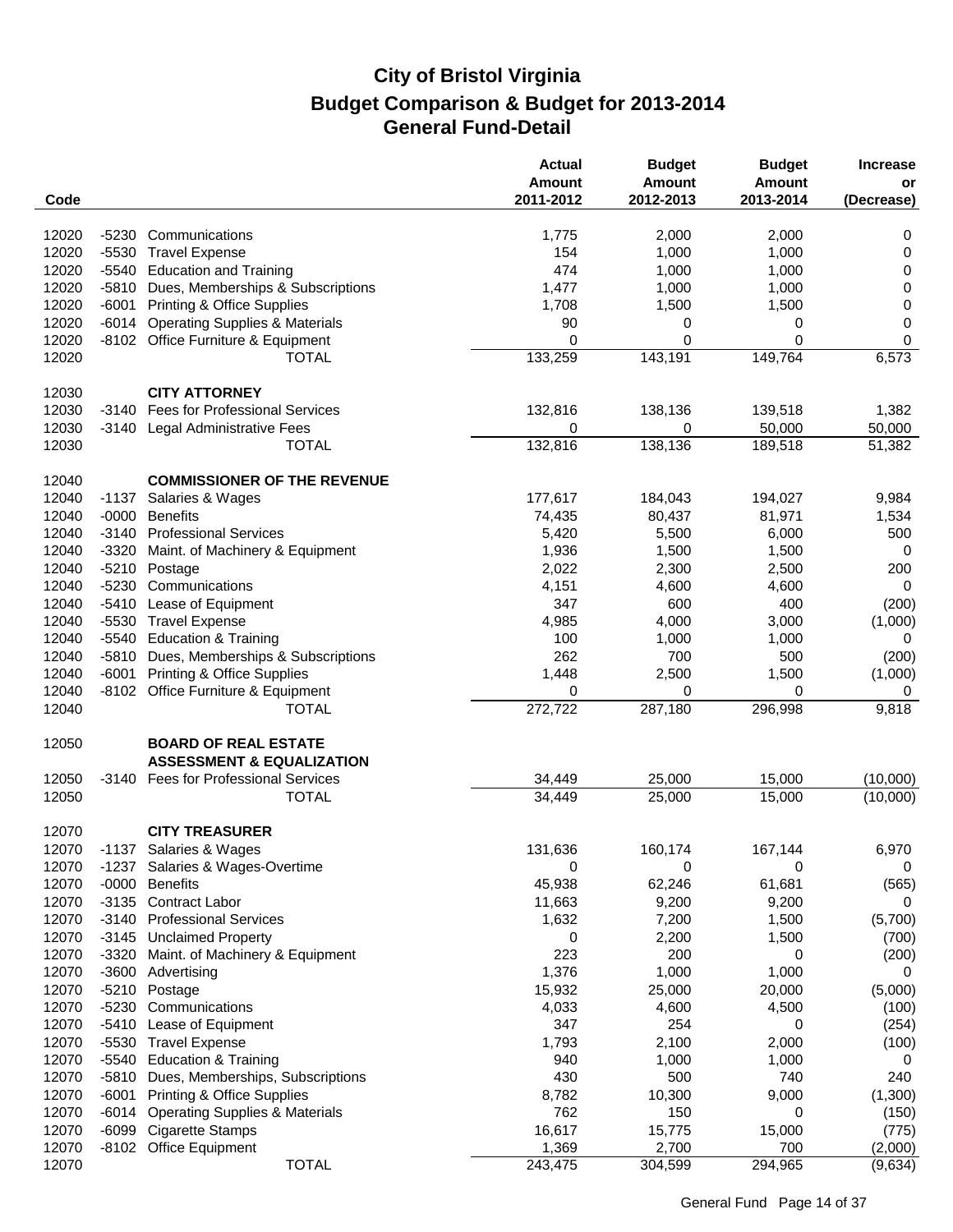| Code  |         |                                            | <b>Actual</b><br>Amount<br>2011-2012 | <b>Budget</b><br><b>Amount</b><br>2012-2013 | <b>Budget</b><br>Amount<br>2013-2014 | <b>Increase</b><br>or<br>(Decrease) |
|-------|---------|--------------------------------------------|--------------------------------------|---------------------------------------------|--------------------------------------|-------------------------------------|
|       |         |                                            |                                      |                                             |                                      |                                     |
| 12090 |         | <b>COMPTROLLER</b>                         |                                      |                                             |                                      |                                     |
| 12090 |         | -1137 Salaries & Wages                     | 258,163                              | 267,640                                     | 277,385                              | 9,745                               |
| 12090 | -1237   | Salaries & Wages-Overtime                  | 0                                    | 1,000                                       | 1,000                                | 0                                   |
| 12090 | $-0000$ | <b>Benefits</b>                            | 83,271                               | 90,016                                      | 94,890                               | 4,874                               |
| 12090 | $-3140$ | <b>Fees for Professional Services</b>      | 0                                    | 200                                         | 200                                  | 0                                   |
| 12090 | $-3320$ | Maint. of Machinery & Equipment            | 240                                  | 200                                         | 200                                  | 0                                   |
| 12090 | $-3600$ | Advertising                                | 1,230                                | 0                                           | 0                                    | 0                                   |
| 12090 | $-5210$ | Postage                                    | 819                                  | 540                                         | 600                                  | 60                                  |
| 12090 | $-5230$ | Communications                             | 3,250                                | 3,900                                       | 3,900                                | 0                                   |
| 12090 | $-5530$ | <b>Travel Expense</b>                      | 1,491                                | 1,500                                       | 1,500                                | 0                                   |
| 12090 | $-5540$ | <b>Education &amp; Training</b>            | 85                                   | 500                                         | 500                                  | 0                                   |
| 12090 | -5810   | Dues, Memberships & Subscriptions          | 0                                    | 100                                         | 100                                  | 0                                   |
| 12090 | $-6001$ | <b>Printing &amp; Office Supplies</b>      | 5,250                                | 4,000                                       | 4,500                                | 500                                 |
| 12090 | $-6009$ | Repair Parts & Equipment                   | 0                                    | 500                                         | 0                                    | (500)                               |
| 12090 | $-6014$ | <b>Operating Supplies &amp; Materials</b>  | 29                                   | 500                                         | 500                                  | 0                                   |
| 12090 |         | -8102 Office Furniture & Equipment         | 0                                    | 0                                           | 0                                    | 0                                   |
| 12090 |         | <b>TOTAL</b>                               | 353,827                              | 370,596                                     | 385,275                              | 14,679                              |
| 12095 |         | <b>INFORMATION TECHNOLOGY</b>              |                                      |                                             |                                      |                                     |
| 12095 | $-1135$ | Salaries & Wages                           | 43,678                               | 63,024                                      | 61,509                               | (1, 515)                            |
| 12095 | $-1235$ | Salaries & Wages-Overtime                  | 1,158                                | 0                                           | 0                                    | 0                                   |
| 12095 | $-0000$ | <b>Benefits</b>                            | 10,562                               | 20,208                                      | 19,256                               | (952)                               |
| 12095 | $-3140$ | <b>Fees for Professional Services</b>      | 0                                    | 0                                           | 0                                    | 0                                   |
| 12095 | $-3320$ | Maint. of Machinery & Equipment            | 0                                    | 0                                           | 0                                    | 0                                   |
| 12095 | $-3321$ | Maint. of Machinery & Equipment-Technology | 0                                    | 34,768                                      | 35,000                               | 232                                 |
| 12095 | $-3600$ | Advertising                                | 1,000                                | 0                                           | 0                                    | 0                                   |
| 12095 | $-5210$ | Postage                                    | 82                                   | 0                                           | 0                                    | 0                                   |
| 12095 | $-5230$ | Communications                             | 834                                  | 1,500                                       | 2,000                                | 500                                 |
| 12095 | $-5530$ | <b>Travel Expense</b>                      | 444                                  | 2,000                                       | 2,000                                | 0                                   |
| 12095 | -5540   | <b>Education &amp; Training</b>            | 0                                    | 0                                           | 0                                    | 0                                   |
| 12095 | $-5810$ | Dues, Memberships & Subscriptions          | 0                                    | 0                                           | 0                                    | $\Omega$                            |
| 12095 | $-6001$ | <b>Printing &amp; Office Supplies</b>      | 11,181                               | 5,000                                       | 3,000                                | (2,000)                             |
| 12095 | $-6008$ | Motor Fuel & Lubricants                    | 0                                    | 0                                           | 200                                  | 200                                 |
| 12095 | $-6009$ | <b>Repair Parts</b>                        | 0                                    | 0                                           | 0                                    | 0                                   |
| 12095 |         | -6014 Operating Supplies & Materials       | 47,851                               | 20,000                                      | 20,000                               | $\mathbf 0$                         |
| 12095 |         | -8102 Office Furniture & Equipment         | 5,884                                | 3,000                                       | 5,000                                | 2,000                               |
| 12095 |         | <b>TOTAL</b>                               | 122,673                              | 149,500                                     | 147,965                              | (1, 535)                            |
| 12100 |         | <b>PURCHASING</b>                          |                                      |                                             |                                      |                                     |
| 12100 | -1114   | Salaries & Wages                           | 84,315                               | 87,390                                      | 88,102                               | 712                                 |
| 12100 | -1214   | Salaries & Wages-Overtime                  | 0                                    | 0                                           | 1,000                                | 1,000                               |
| 12100 | $-0000$ | <b>Benefits</b>                            | 31,792                               | 34,183                                      | 33,736                               | (447)                               |
| 12100 | $-3310$ | Maintenance of Building & Property         | 54                                   | 0                                           | 0                                    | 0                                   |
| 12100 | $-5210$ | Postage                                    | 130                                  | 125                                         | 125                                  | 0                                   |
| 12100 | $-5230$ | Communications                             | 3,806                                | 4,200                                       | 4,200                                | 0                                   |
| 12100 |         | -5530 Travel Expense                       | 0                                    | 800                                         | 1,000                                | 200                                 |
| 12100 |         | -5540 Education & Training                 | 0                                    | 350                                         | 500                                  | 150                                 |
| 12100 | -5810   | Dues, Memberships & Subscriptions          | 35                                   | 100                                         | 100                                  | 0                                   |
| 12100 | $-6001$ | <b>Printing &amp; Office Supplies</b>      | 806                                  | 400                                         | 400                                  | 0                                   |
| 12100 |         | -6014 Operating Supplies & Materials       | 0                                    | 200                                         | 400                                  | 200                                 |
| 12100 |         | -8102 Office Furniture & Equipment         | 0                                    | 0                                           | 0                                    | 0                                   |
| 12100 |         | <b>TOTAL</b>                               | 120,938                              | 127,748                                     | 129,563                              | 1,815                               |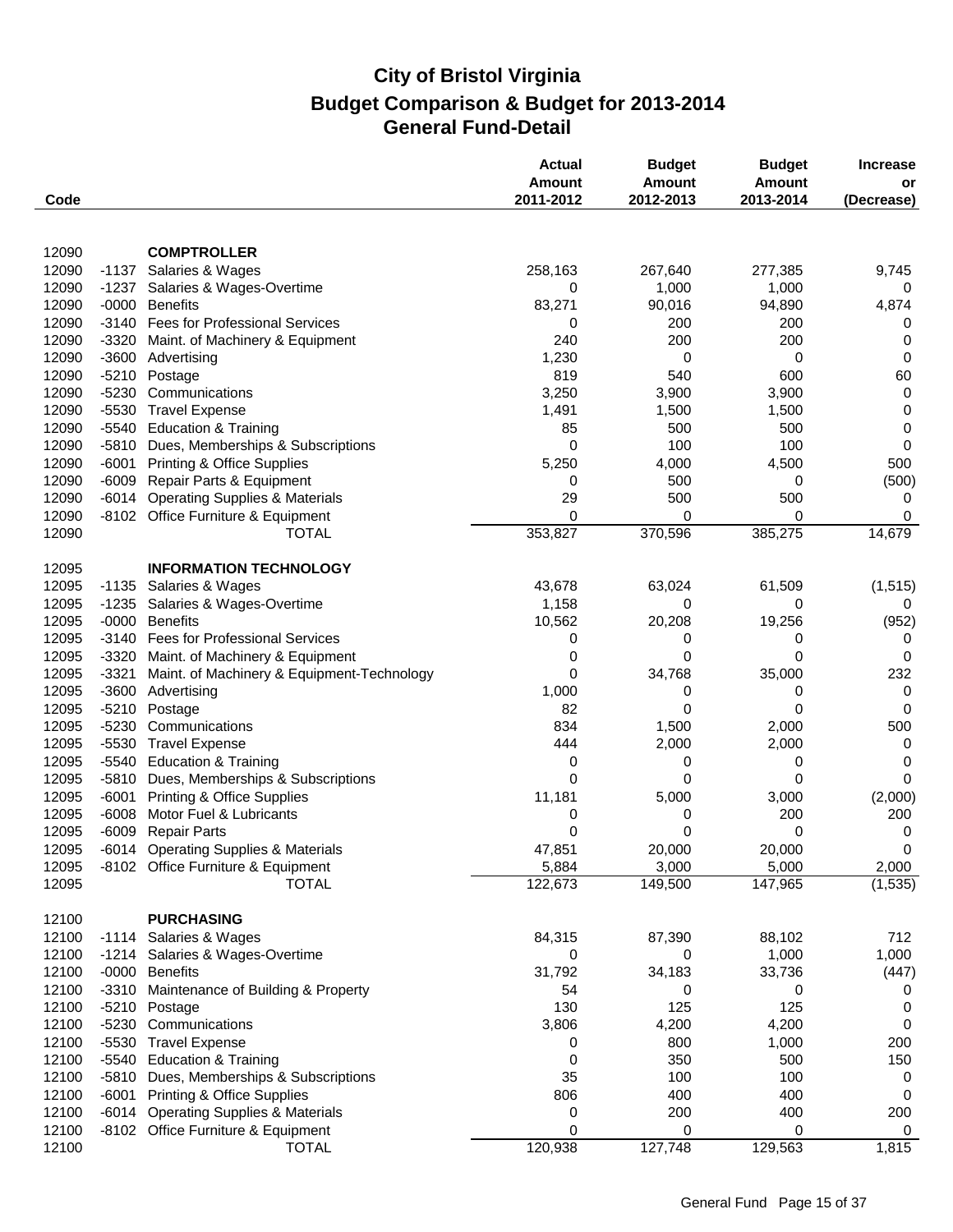| Code           |                    |                                                                                    | <b>Actual</b><br><b>Amount</b><br>2011-2012 | <b>Budget</b><br><b>Amount</b><br>2012-2013 | <b>Budget</b><br>Amount<br>2013-2014 | <b>Increase</b><br>or<br>(Decrease) |
|----------------|--------------------|------------------------------------------------------------------------------------|---------------------------------------------|---------------------------------------------|--------------------------------------|-------------------------------------|
|                |                    |                                                                                    |                                             |                                             |                                      |                                     |
| 12110          |                    | <b>INDEPENDENT AUDITORS</b>                                                        |                                             |                                             |                                      |                                     |
| 12110<br>12110 | -3140              | <b>Fees for Professional Services</b><br><b>TOTAL</b>                              | 38,982<br>38,982                            | 45,500<br>45,500                            | 47,000<br>47,000                     | 1,500<br>1,500                      |
|                |                    |                                                                                    |                                             |                                             |                                      |                                     |
| 12140          |                    | <b>BRISTOL VIRGINIA HEALTH DEPARTMENT</b>                                          |                                             |                                             |                                      |                                     |
| 12140          | -5420              | Lease of Building                                                                  | 57,555                                      | 58,000                                      | 58,000                               | 0                                   |
| 12140          |                    | <b>TOTAL</b>                                                                       | 57,555                                      | 58,000                                      | 58,000                               | $\overline{0}$                      |
|                |                    |                                                                                    |                                             |                                             |                                      |                                     |
| 12150          |                    | <b>RETIREE HEALTH INSURANCE</b>                                                    |                                             |                                             |                                      |                                     |
| 12150<br>12150 | $-2310$<br>-2311   | <b>City Reimbursement</b><br><b>State Reimbursement</b>                            | 127,381                                     | 110,000                                     | 115,000                              | 5,000                               |
| 12150          |                    | <b>TOTAL</b>                                                                       | 24,060<br>151,441                           | 25,000<br>135,000                           | 25,000<br>140,000                    | 0<br>5,000                          |
|                |                    |                                                                                    |                                             |                                             |                                      |                                     |
| 12160          |                    | PUBLIC RELATIONS/GRANT COORDINATION                                                |                                             |                                             |                                      |                                     |
| 12160          | $-1114$            | Salaries & Wages                                                                   | 0                                           | 55,000                                      | 50,411                               | (4, 589)                            |
| 12160          | $-0000$            | <b>Benefits</b>                                                                    | 0                                           | 21,228                                      | 18,475                               | (2,753)                             |
| 12160          |                    | -5230 Communications                                                               | 0                                           | 500                                         | 500                                  | 0                                   |
| 12160          |                    | -5530 Travel Expense                                                               | 0                                           | 1,000                                       | 1,000                                | 0                                   |
| 12160          | $-5540$            | <b>Education &amp; Training</b>                                                    | 0                                           | 1,000                                       | 1,000                                | 0                                   |
| 12160<br>12160 | $-5810$            | Dues, Memberships & Subscriptions                                                  | 0                                           | 500                                         | 500                                  | 0                                   |
| 12160          | $-6001$<br>$-6014$ | <b>Printing &amp; Office Supplies</b><br><b>Operating Supplies &amp; Materials</b> | 0<br>0                                      | 1,000<br>6,000                              | 1,000<br>2,000                       | 0<br>(4,000)                        |
| 12160          |                    | -8102 Office Furniture & Equipment                                                 | 0                                           | 2,000                                       | 0                                    | (2,000)                             |
| 12160          |                    | <b>TOTAL</b>                                                                       | $\overline{0}$                              | 88,228                                      | 74,886                               | (13, 342)                           |
|                |                    |                                                                                    |                                             |                                             |                                      |                                     |
| 13010          |                    | <b>BOARD OF ELECTIONS</b>                                                          |                                             |                                             |                                      |                                     |
| 13010          |                    | <b>ELECTORAL BOARD</b>                                                             |                                             |                                             |                                      |                                     |
| 13010          |                    | -1114 Salaries & Wages                                                             | 79,573                                      | 82,535                                      | 81,545                               | (990)                               |
| 13010<br>13010 |                    | -1214 Salaries & Wages-Overtime<br>-0000 Benefits                                  | 1,591<br>26,385                             | 2,000<br>28,480                             | 2,000<br>33,663                      | 0<br>5,183                          |
| 13010          |                    | -3135 Contract Labor                                                               | 502                                         | 1,500                                       | 800                                  | (700)                               |
| 13010          | $-3140$            | <b>Fees for Professional Services</b>                                              | 17,571                                      | 14,680                                      | 12,690                               | (1,990)                             |
| 13010          | $-3320$            | Maint. of Machinery & Equipment                                                    | 2,383                                       | 3,800                                       | 2,500                                | (1,300)                             |
| 13010          |                    | -3600 Advertising                                                                  | 2,168                                       | 1,650                                       | 2,150                                | 500                                 |
| 13010          |                    | -5210 Postage                                                                      | 1,579                                       | 1,900                                       | 2,600                                | 700                                 |
| 13010          |                    | -5230 Communications                                                               | 1,810                                       | 2,500                                       | 2,000                                | (500)                               |
| 13010          |                    | -5530 Travel Expense                                                               | 2,404                                       | 2,000                                       | 2,500                                | 500                                 |
| 13010          |                    | -5540 Education and Training                                                       | 1,050                                       | 1,700                                       | 1,700                                | 0                                   |
| 13010          |                    | -5810 Dues, Memberships & Subscriptions                                            | 370                                         | 495                                         | 545                                  | 50                                  |
| 13010<br>13010 |                    | -6001 Printing & Office Supplies<br>-6014 Operating Supplies & Materials           | 3,960                                       | 4,000<br>1,200                              | 3,100                                | (900)                               |
| 13010          |                    | -8102 Office Furniture                                                             | 4,655<br>0                                  | 0                                           | 1,200<br>0                           | 0<br>0                              |
| 13010          |                    | <b>TOTAL</b>                                                                       | 146,000                                     | 148,440                                     | 148,993                              | 553                                 |
|                |                    |                                                                                    |                                             |                                             |                                      |                                     |
|                |                    | <b>TOTAL GOVERNMENT ADMINISTRATION</b>                                             | 2,100,995                                   | 2,324,084                                   | 2,387,682                            | 63,598                              |
| 20000          |                    | <b>JUDICIAL ADMINISTRATION</b>                                                     |                                             |                                             |                                      |                                     |
| 21000          |                    | <b>COURTS</b>                                                                      |                                             |                                             |                                      |                                     |
| 21010          |                    | <b>28TH JUDICIAL CIRCUIT COURT</b>                                                 |                                             |                                             |                                      |                                     |
| 21010          | -1141              | Salaries & Wages                                                                   | 35,795                                      | 37,090                                      | 39,481                               | 2,391                               |
| 21010          |                    | -0000 Benefits                                                                     | 12,882                                      | 13,838                                      | 14,091                               | 253                                 |
| 21010          |                    | -3135 Contract Labor                                                               | 200                                         | 1,600                                       | 1,600                                | 0                                   |
| 21010<br>21010 |                    | -3140 Fees for Professional Services<br>-3320 Maint. of Machinery & Equipment      | 0<br>0                                      | 0<br>250                                    | 0<br>250                             | 0<br>0                              |
|                |                    |                                                                                    |                                             |                                             |                                      |                                     |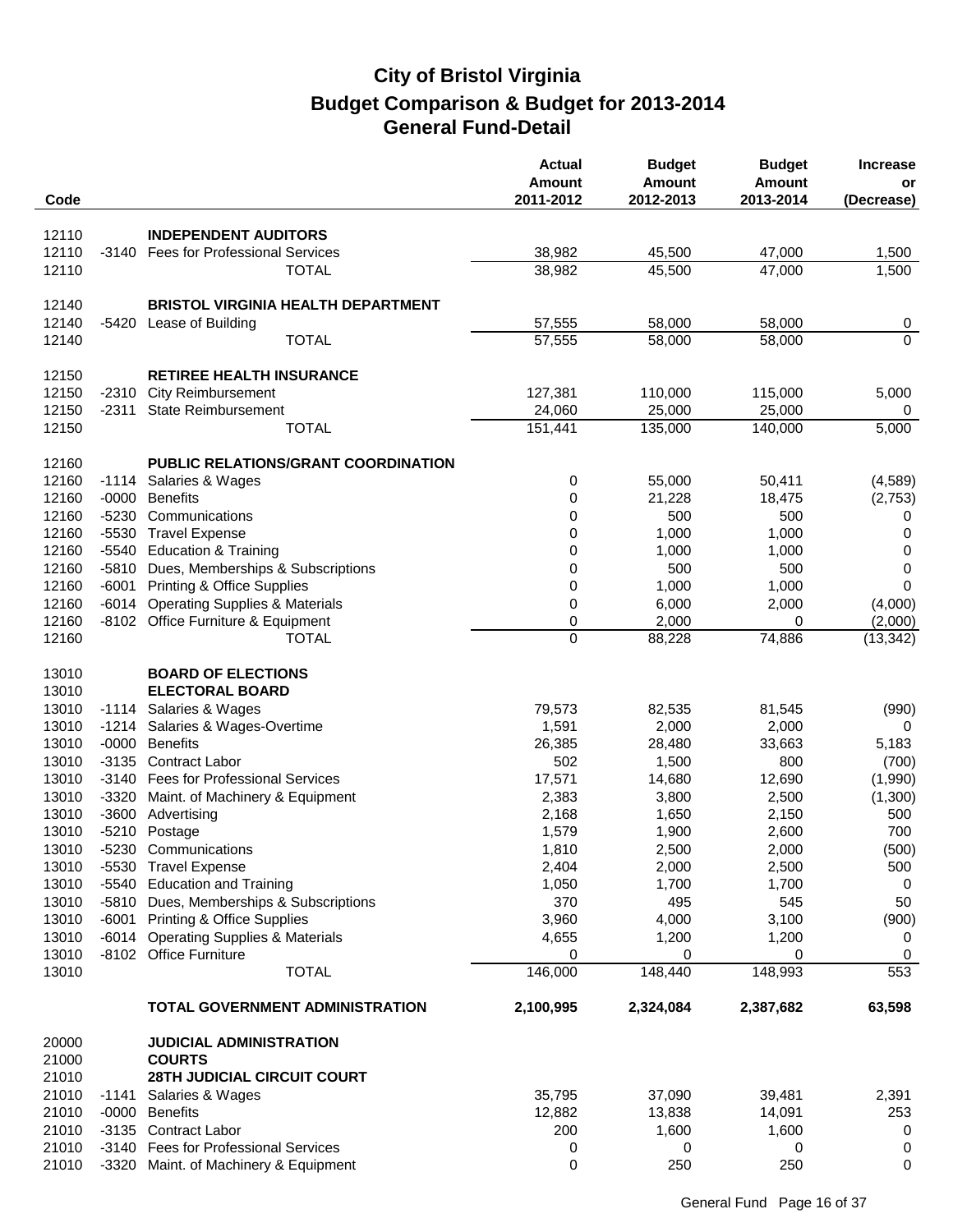| Code  |         |                                                             | <b>Actual</b><br><b>Amount</b><br>2011-2012 | <b>Budget</b><br><b>Amount</b><br>2012-2013 | <b>Budget</b><br><b>Amount</b><br>2013-2014 | <b>Increase</b><br>or<br>(Decrease) |
|-------|---------|-------------------------------------------------------------|---------------------------------------------|---------------------------------------------|---------------------------------------------|-------------------------------------|
|       |         |                                                             |                                             |                                             |                                             |                                     |
| 21010 |         | -3600 Advertising                                           | 0                                           | 0                                           | 0                                           | 0                                   |
| 21010 | $-5210$ | Postage                                                     | 479                                         | 650                                         | 650                                         | 0                                   |
| 21010 |         | -5230 Communications                                        | 2,262                                       | 2,700                                       | 2,900                                       | 200                                 |
| 21010 | $-5810$ | Dues, Memberships, Subscriptions                            | 779                                         | 600                                         | 600                                         | 0                                   |
| 21010 | $-6001$ | <b>Printing &amp; Office Supplies</b>                       | 786                                         | 850                                         | 850                                         | 0                                   |
| 21010 | $-6014$ | <b>Operating Supplies &amp; Materials</b>                   | 721                                         | 150                                         | 150                                         | 0                                   |
| 21010 |         | -8102 Office Furniture & Equipment                          | 0                                           | 0                                           | 0                                           | 0                                   |
| 21010 |         | <b>TOTAL</b>                                                | 53,904                                      | 57,728                                      | 60,572                                      | 2,844                               |
| 21015 |         | <b>DRUG COURT</b>                                           |                                             |                                             |                                             |                                     |
| 21015 | -1141   | Salaries & Wages                                            | 75,432                                      | 78,149                                      | 12,359                                      | (65, 790)                           |
| 21015 | $-0000$ | <b>Benefits</b>                                             | 29,519                                      | 31,734                                      | 3,987                                       | (27, 747)                           |
| 21015 | $-5230$ | Communications                                              | 0                                           | 0                                           | 0                                           | 0                                   |
| 21015 | $-5850$ | SAGE                                                        | 8,405                                       | 0                                           | 0                                           | 0                                   |
| 21015 | $-5851$ | <b>JAG Grant</b>                                            | 0                                           | 0                                           | 0                                           | 0                                   |
| 21015 |         | -5852 BJA Implentation                                      | 51,060                                      | 59,540                                      | 3,654                                       | (55, 886)                           |
| 21015 | $-6001$ | <b>Printing &amp; Office Supplies</b>                       | 0                                           | 0                                           | 0                                           | 0                                   |
| 21015 | $-6014$ | <b>Operating Supplies &amp; Materials</b>                   | 3,160                                       | 4,000                                       | 0                                           | (4,000)                             |
| 21015 |         | -8102 Office Furniture & Equipment                          | 0                                           | 0                                           | 0                                           | 0                                   |
| 21015 |         | <b>TOTAL</b>                                                | 167,577                                     | 173,423                                     | 20,000                                      | (153, 423)                          |
|       |         |                                                             |                                             |                                             |                                             |                                     |
| 21020 |         | <b>GENERAL DISTRICT COURT</b>                               |                                             |                                             |                                             |                                     |
| 21020 | -3140   | <b>Professional Services</b>                                | 6,733                                       | 10,750                                      | 9,000                                       | (1,750)                             |
| 21020 | $-3320$ | Maint. of Machinery & Equipment                             | 356                                         | 1,000                                       | 1,000                                       | 0                                   |
| 21020 | $-5210$ | Postage                                                     | 3,541                                       | 4,200                                       | 4,200                                       | 0                                   |
| 21020 | $-5230$ | Communications                                              | 5,614                                       | 6,300                                       | 6,500                                       | 200                                 |
| 21020 | $-5530$ | <b>Travel Expense</b>                                       | 0                                           | 2,200                                       | 2,200                                       | 0                                   |
| 21020 | -5810   | Dues, Memberships & Subscriptions                           | 80                                          | 100                                         | 100                                         | 0                                   |
| 21020 | $-6001$ | <b>Printing &amp; Office Supplies</b>                       | 123                                         | 250                                         | 250                                         | 0                                   |
| 21020 | $-6014$ | <b>Operating Supplies &amp; Materials</b>                   | 59                                          | 200                                         | 200                                         | 0                                   |
| 21020 |         | -8102 Office Furniture & Equipment                          | 1,076                                       | 0                                           | 0                                           | 0                                   |
| 21020 |         | <b>TOTAL</b>                                                | 17,582                                      | 25,000                                      | 23,450                                      | (1,550)                             |
| 21030 |         | 28TH DISTRICT JUVENILE COURT -<br><b>COURT SERVICE UNIT</b> |                                             |                                             |                                             |                                     |
| 21030 |         | -5230 Communications                                        | 3,297                                       | 4,000                                       | 4,100                                       | 100                                 |
| 21030 |         | -6100 Printing & Office Supplies                            | 176                                         | 0                                           | 0                                           | $\boldsymbol{0}$                    |
| 21030 |         | -8102 Office Furniture & Equipment                          | 123                                         | 300                                         | 300                                         | 0                                   |
| 21030 |         | <b>TOTAL</b>                                                | 3,597                                       | 4,300                                       | 4,400                                       | 100                                 |
|       |         |                                                             |                                             |                                             |                                             |                                     |
| 21040 |         | <b>MAGISTRATE'S OFFICE</b>                                  |                                             |                                             |                                             |                                     |
| 21040 |         | -5230 Communications                                        | 1,080                                       | 1,500                                       | 1,500                                       | $\boldsymbol{0}$                    |
| 21040 |         | -8102 Office Furniture & Equipment                          | 0                                           | 250                                         | 250                                         | $\mathbf 0$                         |
| 21040 |         | <b>TOTAL</b>                                                | 1,080                                       | 1,750                                       | 1,750                                       | $\overline{0}$                      |
| 21050 |         | <b>LAW LIBRARY</b>                                          |                                             |                                             |                                             |                                     |
| 21050 |         | -6014 Operating Supplies                                    | 529                                         | 8,500                                       | 8,000                                       | (500)                               |
| 21050 |         | <b>TOTAL</b>                                                | 529                                         | 8,500                                       | 8,000                                       | (500)                               |
|       |         |                                                             |                                             |                                             |                                             |                                     |
| 21060 |         | <b>VICTIM WITNESS PROGRAM</b>                               |                                             |                                             |                                             |                                     |
| 21060 | $-1139$ | Salaries & Wages                                            | 37,192                                      | 41,288                                      | 39,736                                      | (1, 552)                            |
| 21060 | -0000   | <b>Benefits</b>                                             | 13,770                                      | 10,247                                      | 9,401                                       | (846)                               |
| 21060 |         | -5210 Postage                                               | 124                                         | 200                                         | 250                                         | 50                                  |
| 21060 |         | -5230 Communications                                        | 1,035                                       | 1,000                                       | 1,000                                       | 0                                   |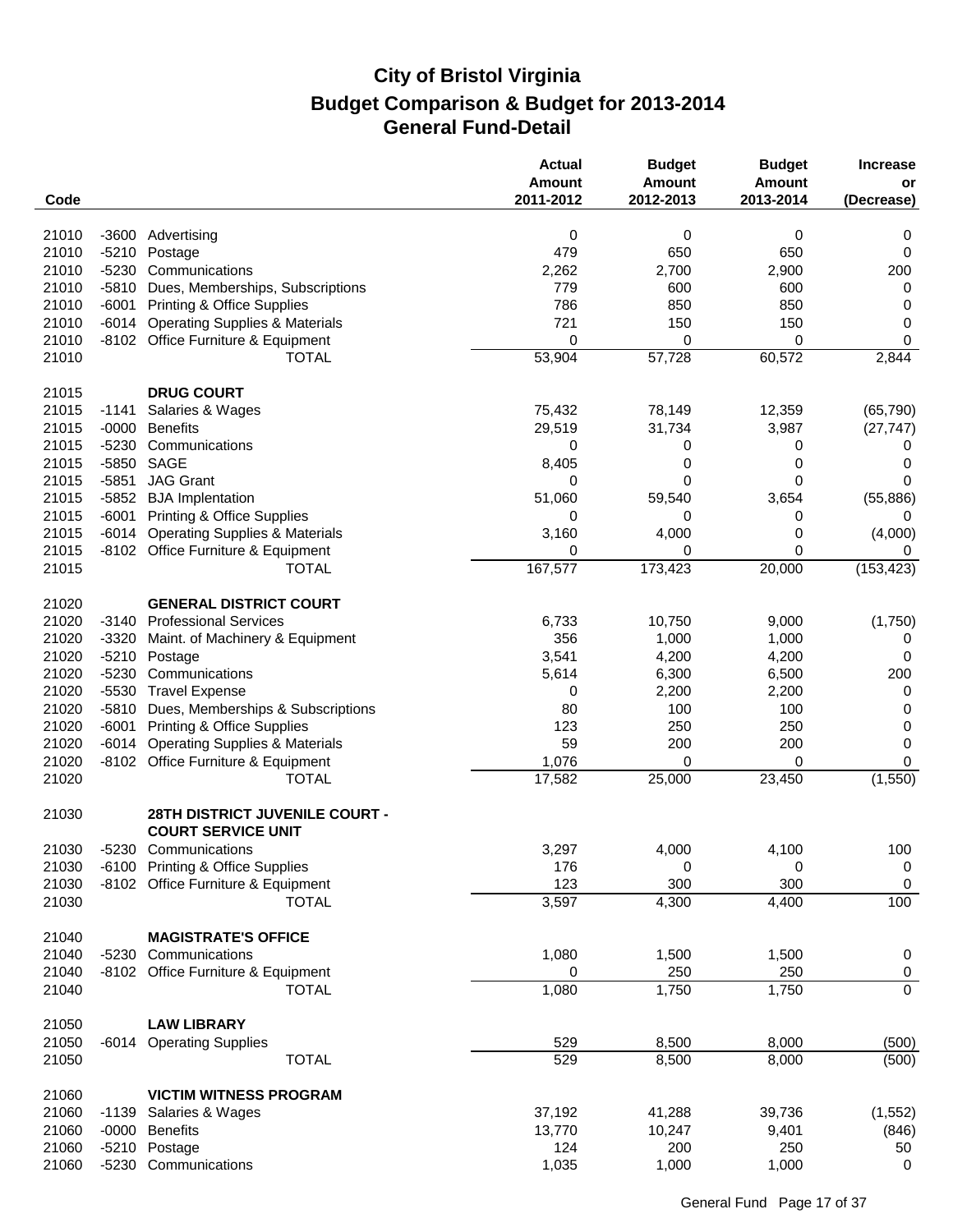| Code           |         |                                                                              | <b>Actual</b><br>Amount<br>2011-2012 | <b>Budget</b><br><b>Amount</b><br>2012-2013 | <b>Budget</b><br><b>Amount</b><br>2013-2014 | <b>Increase</b><br>or<br>(Decrease) |
|----------------|---------|------------------------------------------------------------------------------|--------------------------------------|---------------------------------------------|---------------------------------------------|-------------------------------------|
|                |         |                                                                              |                                      |                                             |                                             |                                     |
| 21060          |         | -5530 Travel Expense                                                         | 69                                   | 1,304                                       | 1,450                                       | 146                                 |
| 21060          | $-6001$ | <b>Printing &amp; Office Supplies</b>                                        | 138                                  | 500                                         | 1,294                                       | 794                                 |
| 21060          |         | -6014 Operating Supplies & Materials                                         | 0                                    | 683                                         | 2,100                                       | 1,417                               |
| 21060          |         | -8102 Office Furniture & Equipment                                           | 0                                    | 0                                           | 0                                           | 0                                   |
| 21060          |         | <b>TOTAL</b>                                                                 | 52,329                               | 55,222                                      | 55,231                                      | 9                                   |
| 21070          |         | <b>28TH JUDICIAL CIRCUIT COURT CLERK</b>                                     |                                      |                                             |                                             |                                     |
| 21070          | $-1141$ | Salaries & Wages                                                             | 251,991                              | 269,644                                     | 267,304                                     | (2, 340)                            |
| 21070          | $-0000$ | <b>Benefits</b>                                                              | 78,190                               | 93,800                                      | 77,075                                      | (16, 725)                           |
| 21070          | $-3135$ | <b>Contract Labor</b>                                                        | 138                                  | 0                                           | 13,000                                      | 13,000                              |
| 21070          |         | -3140 Fees for Professional Services                                         | 3,279                                | 4,000                                       | 4,000                                       | 0                                   |
| 21070          | $-3141$ | Fees for Jury Duty                                                           | 12,345                               | 10,000                                      | 7,000                                       | (3,000)                             |
| 21070          | $-3320$ | Maint. of Machinery & Equipment                                              | 105                                  | 250                                         | 250                                         | 0                                   |
| 21070          | $-5210$ | Postage                                                                      | 2,740                                | 2,800                                       | 3,000                                       | 200                                 |
| 21070          | $-5230$ | Communications                                                               | 5,905                                | 7,000                                       | 7,200                                       | 200                                 |
| 21070          | -5410   | Lease/Rent of Equipment                                                      | 2,998                                | 3,100                                       | 3,100                                       | $\mathbf 0$                         |
| 21070          | -5540   | <b>Education &amp; Training</b>                                              | 0                                    | 200                                         | 200                                         | $\boldsymbol{0}$                    |
| 21070          | $-5810$ | Dues, Memberships & Subscriptions                                            | 440                                  | 500                                         | 500                                         | $\pmb{0}$                           |
| 21070          | $-6001$ | <b>Printing &amp; Office Supplies</b>                                        | 640                                  | 4,500                                       | 4,500                                       | $\pmb{0}$                           |
| 21070          |         | -6014 Operating Supplies & Materials                                         | 1,718                                | 1,500                                       | 1,500                                       | 0                                   |
| 21070          | $-7001$ | Joint Operating Expense                                                      | 11,653                               | 14,174                                      | 14,174                                      | $\mathbf 0$                         |
| 21070          |         | -8102 Office Furniture & Equipment                                           | 0                                    | 0                                           | 500                                         | 500                                 |
| 21070          |         | <b>TOTAL</b>                                                                 | 372,142                              | 411,468                                     | 403,303                                     | (8, 165)                            |
| 21080          |         | <b>28TH DISTRICT JUVENILE &amp;</b><br><b>DOMESTIC RELATIONS COURT CLERK</b> |                                      |                                             |                                             |                                     |
| 21080          | $-3320$ | Maint. of Machinery & Equipment                                              | 755                                  | 1,000                                       | 750                                         | (250)                               |
| 21080          | $-5230$ | Communications                                                               | 6,409                                | 7,000                                       | 7,300                                       | 300                                 |
| 21080          |         | -5410 Lease/Rental of Equipment                                              | 1,225                                | 1,500                                       | 1,200                                       | (300)                               |
| 21080          | -5810   | Dues, Memberships & Subscriptions                                            | 0                                    | 0                                           | 1,000                                       | 1,000                               |
| 21080          | $-6001$ | <b>Printing &amp; Office Supplies</b>                                        | 245                                  | 250                                         | 250                                         | 0                                   |
| 21080          |         | -8102 Office Furniture & Equipment                                           | 3,187                                | 1,500                                       | 1,000                                       | (500)                               |
| 21080          |         | <b>TOTAL</b>                                                                 | 11,822                               | 11,250                                      | 11,500                                      | 250                                 |
| 22000<br>22010 |         | <b>COMMONWEALTH'S ATTORNEY</b><br><b>COMMONWEALTH ATTORNEY &amp; STAFF</b>   |                                      |                                             |                                             |                                     |
| 22010          |         | -0000 Salaries & Wages                                                       | 385,506                              | 390,495                                     | 414,387                                     | 23,892                              |
| 22010          | $-0000$ | <b>Benefits</b>                                                              | 113,897                              | 138,469                                     | 131,437                                     | (7,032)                             |
| 22010          |         | -3140 Fees for Professional Services                                         | 0                                    | 700                                         | 700                                         | 0                                   |
| 22010          | -3310   | Maint. of Bldg. & Property                                                   | 3,600                                | 3,600                                       | 3,600                                       | $\mathbf 0$                         |
| 22010          | $-3320$ | Maint. of Machinery & Equipment                                              | 2,762                                | 2,000                                       | 2,000                                       | 0                                   |
| 22010          | $-5100$ | <b>Utilities</b>                                                             | 5,417                                | 6,400                                       | 7,000                                       | 600                                 |
| 22010          |         | -5210 Postage                                                                | 560                                  | 2,000                                       | 2,000                                       | $\mathbf 0$                         |
| 22010          | -5230   | Communications                                                               | 5,548                                | 6,500                                       | 6,900                                       | 400                                 |
| 22010          |         | -5420 Lease/Rent of Building                                                 | 27,804                               | 27,600                                      | 27,600                                      | 0                                   |
| 22010          | -5530   | <b>Travel Expense</b>                                                        | 11,813                               | 5,000                                       | 5,000                                       | 0                                   |
| 22010          | $-5540$ | <b>Education &amp; Training</b>                                              | 483                                  | 0                                           | 500                                         | 500                                 |
| 22010          | $-5810$ | Dues, Memberships & Subscriptions                                            | 2,154                                | 3,000                                       | 3,000                                       | 0                                   |
| 22010          | $-6001$ | <b>Printing &amp; Office Supplies</b>                                        | 1,065                                | 2,000                                       | 2,000                                       | 0                                   |
| 22010          |         | -6014 Operating Supplies & Materials                                         | 2,076                                | 1,000                                       | 1,000                                       | 0                                   |
| 22010          |         | -8102 Office Furniture & Equipment                                           | 0                                    | 0                                           | 0                                           | 0                                   |
| 22010          |         | <b>TOTAL</b>                                                                 | 562,685                              | 588,764                                     | 607,124                                     | 18,360                              |
|                |         | TOTAL JUDICIAL ADMINISTRATION                                                | 1,243,247                            | 1,337,405                                   | 1,195,330                                   | (142, 075)                          |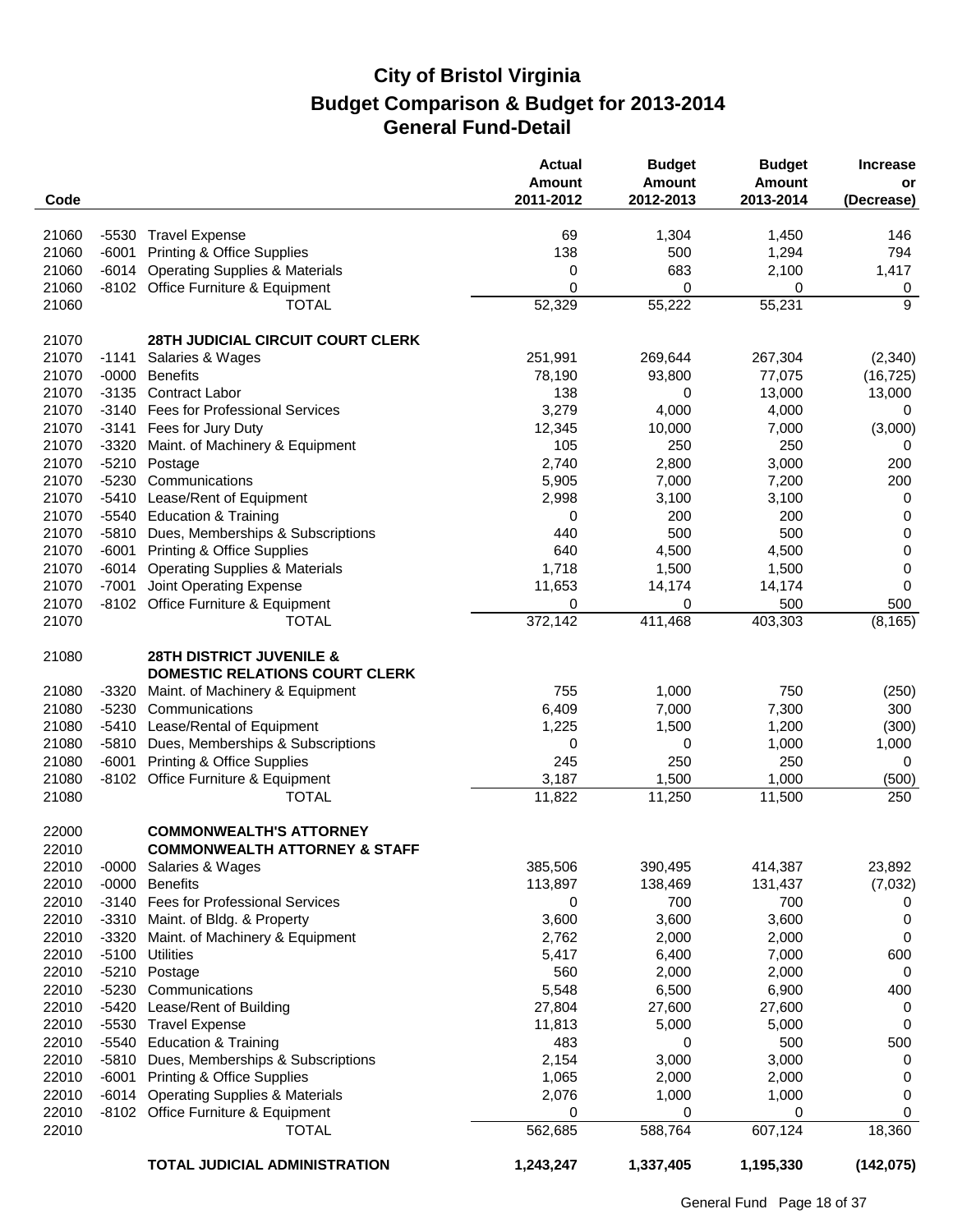|       |         |                                                | <b>Actual</b><br>Amount<br>2011-2012 | <b>Budget</b><br><b>Amount</b><br>2012-2013 | <b>Budget</b><br><b>Amount</b><br>2013-2014 | <b>Increase</b><br>or |
|-------|---------|------------------------------------------------|--------------------------------------|---------------------------------------------|---------------------------------------------|-----------------------|
| Code  |         |                                                |                                      |                                             |                                             | (Decrease)            |
| 30000 |         | <b>PUBLIC SAFETY</b>                           |                                      |                                             |                                             |                       |
| 31000 |         | <b>LAW ENFORCEMENT</b>                         |                                      |                                             |                                             |                       |
| 31010 |         | <b>POLICE DEPARTMENT</b>                       |                                      |                                             |                                             |                       |
| 31010 |         | -1139 Salaries & Wages                         | 2,830,378                            | 3,052,501                                   | 3,077,410                                   | 24,909                |
| 31010 | $-1239$ | Salaries & Wages-Overtime                      | 229,639                              | 184,000                                     | 184,000                                     | 0                     |
| 31010 | $-0000$ | <b>Benefits</b>                                | 1,110,937                            | 1,252,913                                   | 1,218,856                                   | (34, 057)             |
| 31010 | $-3140$ | <b>Fees for Professional Services</b>          | 11,035                               | 13,000                                      | 13,000                                      | 0                     |
| 31010 | $-3310$ | Maint. of Bldg. & Property                     | 21,963                               | 25,000                                      | 25,000                                      | 0                     |
| 31010 | $-3320$ | Maint. of Machinery & Equipment                | 72,804                               | 60,500                                      | 50,000                                      | (10, 500)             |
| 31010 | $-3321$ | Maint. of Machinery & Equipment-Technology     | 0                                    | 59,958                                      | 59,958                                      | 0                     |
| 31010 | $-3600$ | Advertising                                    | 995                                  | 2,000                                       | 2,000                                       | 0                     |
| 31010 | $-5100$ | <b>Utilities</b>                               | 53,197                               | 70,000                                      | 64,000                                      | (6,000)               |
| 31010 |         | -5210 Postage                                  | 2,404                                | 2,800                                       | 2,800                                       | 0                     |
| 31010 | $-5230$ | Communications                                 | 55,837                               | 77,000                                      | 83,000                                      | 6,000                 |
| 31010 | $-5231$ | Communications-E911                            | 114,624                              | 84,000                                      | 100,000                                     | 16,000                |
| 31010 | $-5410$ | Lease of Equipment                             | 0                                    | 0                                           | 0                                           | 0                     |
| 31010 |         | -5530 Travel Expense                           | 16,000                               | 18,000                                      | 23,000                                      | 5,000                 |
| 31010 | $-5540$ | <b>Education &amp; Training</b>                | 23,745                               | 22,000                                      | 27,000                                      | 5,000                 |
| 31010 | $-5810$ | Dues, Memberships & Subscriptions              | 2,304                                | 2,300                                       | 2,300                                       | 0                     |
| 31010 | -5840   | Investigations, Studies & Rewards              | 11,000                               | 14,000                                      | 14,000                                      | 0                     |
| 31010 | $-5841$ | Special Investigations                         | 11,000                               | 14,000                                      | 14,000                                      | 0                     |
| 31010 |         | -5842 Asset Forfeiture                         | 36,222                               | 30,000                                      | 30,000                                      | $\Omega$              |
| 31010 | $-6001$ | <b>Printing &amp; Office Supplies</b>          | 12,960                               | 9,500                                       | 15,000                                      | 5,500                 |
| 31010 | $-6002$ | Food & Food Service Supplies                   | 1,889                                | 1,400                                       | 2,400                                       | 1,000                 |
| 31010 |         | -6005 Housekeeping                             | 2,263                                | 2,000                                       | 2,000                                       | 0                     |
| 31010 | $-6007$ | Materials - Building & Property                | 93                                   | 0                                           | 0                                           | 0                     |
| 31010 | $-6008$ | Motor Fuel & Lubricants                        | 139,448                              | 143,750                                     | 143,750                                     | 0                     |
| 31010 | $-6009$ | Repair Parts - Equipment                       | 23,048                               | 25,000                                      | 30,000                                      | 5,000                 |
| 31010 | $-6011$ | <b>Clothing &amp; Personal Supplies</b>        | 19,251                               | 25,000                                      | 25,000                                      | 0                     |
| 31010 | -6014   | <b>Operating Supplies &amp; Materials</b>      | 29,511                               | 20,000                                      | 30,000                                      | 10,000                |
| 31010 | $-8101$ | Other Equipment                                | 13,337                               | 15,000                                      | 0                                           | (15,000)              |
| 31010 | $-8102$ | Office Furniture & Equipment                   | 374                                  | 1,000                                       | 1,000                                       | 0                     |
| 31010 |         | -8105 Vehicular Equipment                      | 91,236                               | 0                                           | 0                                           | 0                     |
| 31010 |         | -8109 Computer System                          | 3,678                                | 4,000                                       | 4,000                                       | 0                     |
| 31010 |         | -8112 Other Improvements or Construction       | 42,390                               | 0                                           | $\Omega$                                    | $\mathbf 0$           |
| 31010 |         | <b>TOTAL</b>                                   | 4,983,563                            | 5,230,622                                   | 5,243,474                                   | 12,852                |
| 31020 |         | <b>POLICE DEPT-GRANTS</b>                      |                                      |                                             |                                             |                       |
| 31020 | $-5861$ | DCJS-Law Enforcement Terrorism Prevention Prog | 7,569                                | 0                                           | 0                                           | 0                     |
| 31020 | $-5862$ | <b>DCJS-Crime Record Maint</b>                 | 4,588                                | 0                                           | 0                                           | $\mathbf 0$           |
| 31020 | -5863   | JAG Grant 2011-Cameras                         | 10,166                               | 0                                           | 0                                           | $\boldsymbol{0}$      |
| 31020 | -5865   | SHSP FY2011-Infor Sharing-LINX Syst            | 5,388                                | 0                                           | 0                                           | 0                     |
| 31020 |         | -5868 Selective Enforcement Grant 2012-2013    | 0                                    | 0                                           | 9,490                                       | 9,490                 |
| 31020 |         | -5869 SHSP FY2012 EOC Establishment            | 0                                    | 0                                           | 50,000                                      | 50,000                |
| 31020 |         | -5870 Vest Grant                               | 0                                    | 0                                           | 18,000                                      | 18,000                |
| 31020 | -5871   | <b>Police Calendars</b>                        | 0                                    | 0                                           | 3,000                                       | 3,000                 |
| 31020 |         | <b>TOTAL</b>                                   | 27,711                               | $\pmb{0}$                                   | 80,490                                      | 80,490                |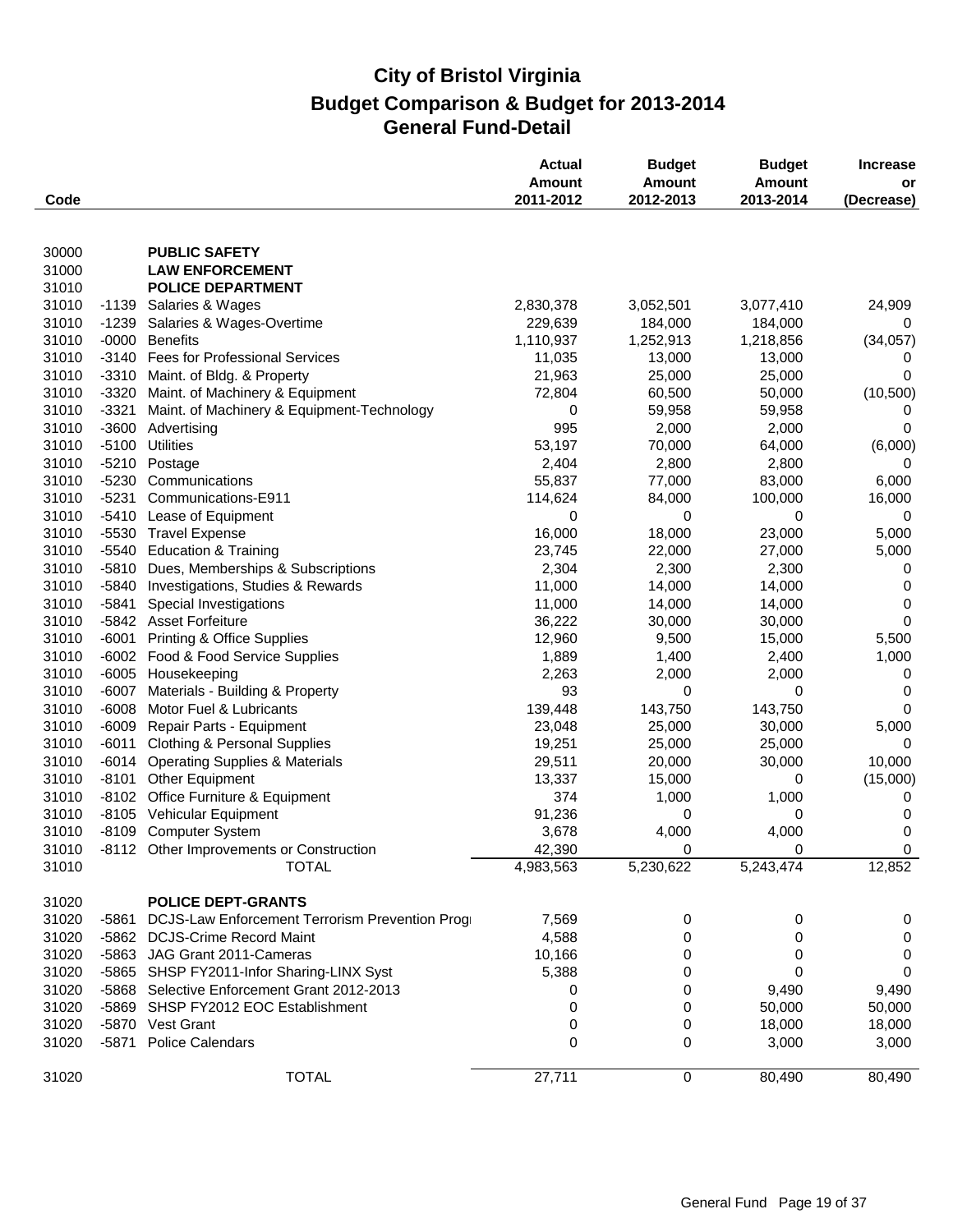| Code           |                    |                                                            | <b>Actual</b><br><b>Amount</b><br>2011-2012 | <b>Budget</b><br><b>Amount</b><br>2012-2013 | <b>Budget</b><br><b>Amount</b><br>2013-2014 | <b>Increase</b><br>or<br>(Decrease) |
|----------------|--------------------|------------------------------------------------------------|---------------------------------------------|---------------------------------------------|---------------------------------------------|-------------------------------------|
|                |                    |                                                            |                                             |                                             |                                             |                                     |
| 32000          |                    | <b>FIRE &amp; RESCUE SERVICE</b><br><b>FIRE DEPARTMENT</b> |                                             |                                             |                                             |                                     |
| 32010<br>32010 |                    | Salaries & Wages                                           | 1,923,408                                   | 2,108,633                                   | 2,081,738                                   |                                     |
| 32010          | $-1138$<br>$-1238$ | Salaries & Wages-Overtime                                  | 240,778                                     | 65,000                                      | 65,000                                      | (26, 895)<br>0                      |
| 32010          | $-0000$            | <b>Benefits</b>                                            | 773,259                                     | 877,800                                     | 867,002                                     | (10, 798)                           |
| 32010          | $-3140$            | <b>Fees for Professional Services</b>                      | 7,194                                       | 6,450                                       | 6,450                                       | 0                                   |
| 32010          | $-3310$            | Maint. of Bldg. & Property                                 | 29,635                                      | 35,000                                      | 27,000                                      | (8,000)                             |
| 32010          | $-3320$            | Maint. of Machinery & Equipment                            | 97,989                                      | 55,000                                      | 55,000                                      | 0                                   |
| 32010          | $-3600$            | Advertising                                                | 384                                         | 500                                         | 500                                         | 0                                   |
| 32010          | $-5100$            | <b>Utilities</b>                                           | 34,169                                      | 37,000                                      | 42,000                                      | 5,000                               |
| 32010          | $-5210$            | Postage                                                    | 1,218                                       | 1,000                                       | 1,000                                       | 0                                   |
| 32010          | $-5230$            | Communications                                             | 16,832                                      | 18,300                                      | 19,000                                      | 700                                 |
| 32010          |                    | -5410 Lease/Rent of Equipment                              | 182,956                                     | 182,300                                     | 182,300                                     | 0                                   |
| 32010          |                    | -5530 Travel Expense                                       | 4,027                                       | 4,700                                       | 4,700                                       | 0                                   |
| 32010          | $-5540$            | <b>Education &amp; Training</b>                            | 2,745                                       | 3,900                                       | 3,900                                       | 0                                   |
| 32010          | $-5810$            | Dues, Memberships & Subscriptions                          | 1,247                                       | 1,020                                       | 1,020                                       | 0                                   |
| 32010          | $-6001$            | <b>Printing &amp; Office Supplies</b>                      | 2,478                                       | 2,700                                       | 2,700                                       | $\pmb{0}$                           |
| 32010          | $-6002$            | Food & Food Service Supplies                               | 1,582                                       | 1,000                                       | 1,000                                       | 0                                   |
| 32010          | $-6004$            | <b>Medical Supplies</b>                                    | 0                                           | 3,000                                       | 3,000                                       | 0                                   |
| 32010          | $-6005$            | <b>Housekeeping Supplies</b>                               | 5,832                                       | 5,500                                       | 5,500                                       | 0                                   |
| 32010          | $-6007$            | Materials - Building & Property                            | 15,004                                      | 7,000                                       | 15,000                                      | 8,000                               |
| 32010          | $-6008$            | Motor Fuel & Lubricants                                    | 36,408                                      | 39,100                                      | 39,000                                      | (100)                               |
| 32010          | $-6009$            | Repair Parts - Equipment                                   | 17,609                                      | 20,000                                      | 20,000                                      | 0                                   |
| 32010          | $-6011$            | <b>Clothing &amp; Personal Supplies</b>                    | 14,769                                      | 12,000                                      | 12,000                                      | 0                                   |
| 32010          | $-6014$            | <b>Operating Supplies &amp; Materials</b>                  | 9,191                                       | 9,000                                       | 12,500                                      | 3,500                               |
| 32010          | $-8101$            | <b>Other Equipment</b>                                     | 8,685                                       | 6,000                                       | 6,000                                       | 0                                   |
| 32010          |                    | -8102 Office Furniture & Equipment                         | 0                                           | 500                                         | 500                                         | 0                                   |
| 32010          |                    | -8112 Other Improvements/Construction                      | 23,700                                      | 0                                           | 0                                           | 0                                   |
| 32010          |                    | <b>TOTAL</b>                                               | 3,451,101                                   | 3,502,403                                   | 3,473,810                                   | (28, 593)                           |
| 32030          |                    | <b>FIRE DEPARTMENT-GRANTS</b>                              |                                             |                                             |                                             |                                     |
| 32030          | -5850              | Fire Programs Fund                                         | 95,485                                      | 45,489                                      | 47,677                                      | 2,188                               |
| 32030          |                    | -5852 VDEM Rescue Training Grant                           | (50)                                        | 0                                           | 0                                           | 0                                   |
| 32030          |                    | -5854 Four For Life Funds                                  | 10,703                                      | 13,631                                      | 13,631                                      | 0                                   |
| 32030          |                    | -5855 VDFP Burn Building Renovation Grant                  | 133,850                                     | 0                                           | 0                                           | 0                                   |
| 32030          |                    | -5856 FEMA AFG Wellness Fitness Grant                      | 79,335                                      | 0                                           | 0                                           | 0                                   |
| 32030          |                    | -5857 HTREET 2009 Grant                                    | 130,694                                     | 0                                           | 0                                           | 0                                   |
| 32030          |                    | -5858 VDFP-Training Room Equip Mini Gnt                    | 0                                           | 0                                           | 0                                           | 0                                   |
| 32030          |                    | -5859 VDH-VA Dept of Health Smoke Detecto                  | 1,502                                       | 0                                           | 0                                           | 0                                   |
| 32030          |                    | -5861 VDH-VA Dept of Health RASF 2010 Gnt                  | 0                                           | 0                                           | 0                                           | 0                                   |
| 32030          |                    | -5865 VDEM SHSP-Interoperable Communicat                   | 23,471                                      | 0                                           | 0                                           | 0                                   |
| 32030          |                    | <b>TOTAL</b>                                               | 474,991                                     | 59,120                                      | 61,308                                      | 2,188                               |
| 33000          |                    | <b>CORRECTION &amp; DETENTION</b>                          |                                             |                                             |                                             |                                     |
| 33010          |                    | <b>CITY SHERIFF &amp; JAIL</b>                             |                                             |                                             |                                             |                                     |
| 33010          |                    | -1139 Salaries & Wages                                     | 1,826,375                                   | 1,883,658                                   | 1,886,358                                   | 2,700                               |
| 33010<br>33010 | $-1239$<br>$-0000$ | Salaries & Wages-Overtime<br><b>Benefits</b>               | 23,804                                      | 20,000                                      | 20,000                                      | 0<br>(33, 319)                      |
| 33010          | $-3135$            | <b>Contract Labor</b>                                      | 715,342<br>0                                | 791,880<br>0                                | 758,561<br>50,000                           | 50,000                              |
| 33010          |                    | -3140 Fees for Professional Services                       | 405,483                                     | 250,000                                     | 335,000                                     | 85,000                              |
| 33010          | -3310              | Maint. of Building & Property                              | 24,392                                      | 20,000                                      | 20,000                                      | 0                                   |
| 33010          | $-3320$            | Maint. of Machinery & Equip                                | 41,860                                      | 25,000                                      | 25,000                                      | 0                                   |
| 33010          |                    | -3600 Advertising                                          | 0                                           | 500                                         | 500                                         | 0                                   |
|                |                    |                                                            |                                             |                                             |                                             |                                     |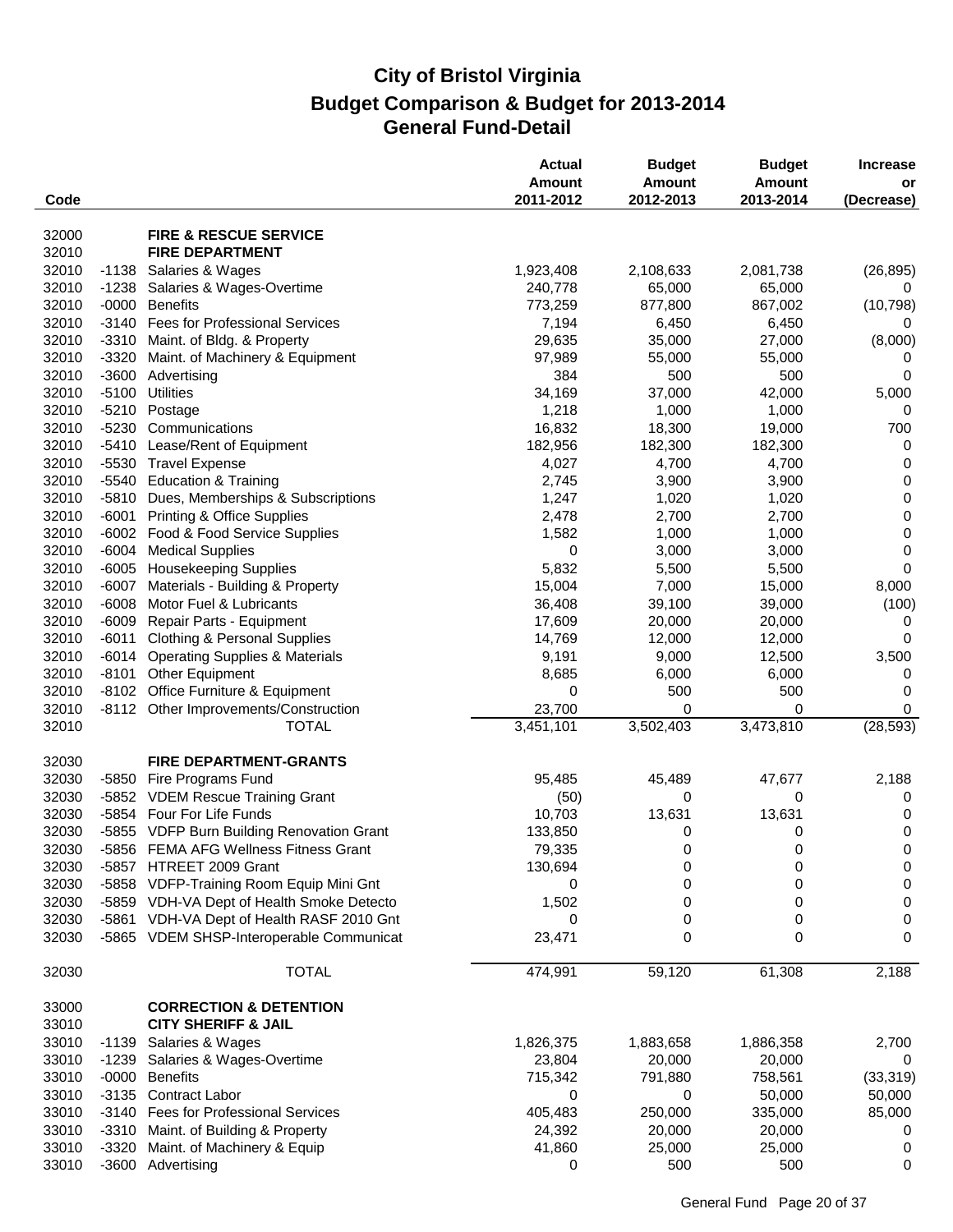| 33010<br>$-5100$<br><b>Utilities</b><br>110,000<br>117,000<br>7,000<br>108,845<br>33010<br>$-5210$<br>Postage<br>1,699<br>1,200<br>1,800<br>600<br>33010<br>-5230<br>Communications<br>17,403<br>17,000<br>17,500<br>500<br>33010<br>$-5530$<br><b>Travel Expense</b><br>21,539<br>19,000<br>19,000<br>0<br>33010<br>$-5540$<br><b>Education &amp; Training</b><br>16,684<br>18,000<br>18,000<br>0<br>33010<br>$-5810$<br>Dues, Memberships & Subscription<br>5,136<br>4,000<br>4,000<br>0<br>33010<br>-5842 Asset Seizure-Sheriff<br>0<br>10,000<br>10,000<br>0<br>33010<br>$-6001$<br><b>Printing &amp; Office Supplies</b><br>9,957<br>8,500<br>9,000<br>500<br>33010<br>$-6002$<br>Food & Food Service Supplies<br>203,246<br>180,000<br>200,000<br>20,000<br>33010<br>$-6003$<br>Farm Supplies<br>22,443<br>6,000<br>6,000<br>0<br>33010<br>$-6004$<br><b>Medical Supplies</b><br>4,542<br>6,000<br>6,000<br>0<br>33010<br>$-6005$<br><b>Housekeeping Supplies</b><br>33,441<br>35,000<br>35,000<br>0<br>33010<br>$-6007$<br>Materials - Building & Property<br>3,383<br>(5,000)<br>10,000<br>5,000<br>33010<br>$-6008$<br>Motor Fuel & Lubricants<br>22,363<br>23,000<br>23,000<br>0<br>33010<br>$-6009$<br>Repair Parts - Equipment<br>6,787<br>8,000<br>8,000<br>0<br>33010<br>$-6011$<br><b>Clothing &amp; Personal Supplies</b><br>16,424<br>18,000<br>18,000<br>0<br>33010<br><b>Operating Supplies &amp; Materials</b><br>32,606<br>0<br>$-6014$<br>30,000<br>30,000<br>33010<br>$-6015$<br><b>Deferred Expenses</b><br>22,190<br>0<br>0<br>0<br>(35,000)<br>33010<br>$-8101$<br><b>Other Equipment</b><br>50,000<br>15,000<br>29,645<br>33010<br>-8102 Office Furniture & Equipment<br>914<br>1,000<br>1,000<br>0<br>33010<br>-8105 Vehicular Equipment<br>0<br>0<br>0<br>0<br>73,580<br>33010<br>-8112 Other Improvements or Const<br>0<br>0<br>0<br>3,545,738<br>3,638,719<br>33010<br><b>TOTAL</b><br>3,690,084<br>92,981<br>33020<br><b>APPALACHIAN JUVENILE COMMISSION</b><br>33020<br>221,332<br>247,504<br>247,404<br>$-7001$<br>Joint Operating Expense<br>33020<br><b>TOTAL</b><br>221,332<br>247,504<br>247,404<br>33030<br><b>SHERIFF GRANTS</b><br>33030<br>$-5860$<br>DARE Program<br>9,293<br>6,000<br>10,000<br>4,000<br>33030<br>$-5861$<br><b>DCJS Grants</b><br>1,000<br>1,000<br>0<br>0<br><b>TOTAL</b><br>11,000<br>33010<br>9,293<br>7,000<br>4,000<br>34000<br><b>INSPECTIONS</b><br>34010<br><b>BUILDING INSPECTOR</b><br><b>INSPECTIONS</b><br>34010<br>103,722<br>107,475<br>34010<br>$-1145$<br>Salaries & Wages<br>108,529<br>1,054<br>34010<br>$-0000$<br><b>Benefits</b><br>40,159<br>42,886<br>42,718<br>34010<br>$-3140$<br>Fees for Professional Services<br>0<br>4,800<br>4,800<br>0<br>34010<br>150<br>500<br>$-3320$<br>Maint. of Machinery & Equipment<br>500<br>0<br>112<br>34010<br>$-5210$<br>300<br>200<br>Postage<br>$-5230$<br>34010<br>Communications<br>1,908<br>2,100<br>2,200<br>100<br>34010<br>$-5530$<br><b>Travel Expense</b><br>2,000<br>30<br>2,000<br>0<br>34010<br>$-5540$<br>110<br>1,700<br>1,700<br><b>Education and Training</b><br>0<br>75<br>34010<br>$-5810$<br>Dues, Memberships & Subscriptions<br>200<br>100<br>200<br>34010<br>$-6001$<br>51<br>200<br><b>Printing &amp; Office Supplies</b><br>0<br>34010<br>$-6008$<br>Motor Fuel & Lubricants<br>3,450<br>3,500<br>3,199<br>50<br>34010<br>$-6009$<br>Repair Parts - Equipment<br>568<br>500<br>500<br>0<br>34010<br><b>Operating Supplies &amp; Materials</b><br>833<br>500<br>500<br>$-6014$<br>0<br>34010<br>-8102 Office Furniture & Equipment<br>0<br>0<br>0<br>0<br>150,917<br>161,811<br>167,447<br>5,636<br>34010<br><b>TOTAL</b> | Code |  | <b>Actual</b><br><b>Amount</b><br>2011-2012 | <b>Budget</b><br><b>Amount</b><br>2012-2013 | <b>Budget</b><br>Amount<br>2013-2014 | <b>Increase</b><br>or<br>(Decrease) |
|----------------------------------------------------------------------------------------------------------------------------------------------------------------------------------------------------------------------------------------------------------------------------------------------------------------------------------------------------------------------------------------------------------------------------------------------------------------------------------------------------------------------------------------------------------------------------------------------------------------------------------------------------------------------------------------------------------------------------------------------------------------------------------------------------------------------------------------------------------------------------------------------------------------------------------------------------------------------------------------------------------------------------------------------------------------------------------------------------------------------------------------------------------------------------------------------------------------------------------------------------------------------------------------------------------------------------------------------------------------------------------------------------------------------------------------------------------------------------------------------------------------------------------------------------------------------------------------------------------------------------------------------------------------------------------------------------------------------------------------------------------------------------------------------------------------------------------------------------------------------------------------------------------------------------------------------------------------------------------------------------------------------------------------------------------------------------------------------------------------------------------------------------------------------------------------------------------------------------------------------------------------------------------------------------------------------------------------------------------------------------------------------------------------------------------------------------------------------------------------------------------------------------------------------------------------------------------------------------------------------------------------------------------------------------------------------------------------------------------------------------------------------------------------------------------------------------------------------------------------------------------------------------------------------------------------------------------------------------------------------------------------------------------------------------------------------------------------------------------------------------------------------------------------------------------------------------------------------------------------------------------------------------------------------------------------------------------------------------------------------------------------------------------------------------------------------------------------------------------------------------------------------------------------------------------------------------------------------------------------------------------------------------------------------------|------|--|---------------------------------------------|---------------------------------------------|--------------------------------------|-------------------------------------|
|                                                                                                                                                                                                                                                                                                                                                                                                                                                                                                                                                                                                                                                                                                                                                                                                                                                                                                                                                                                                                                                                                                                                                                                                                                                                                                                                                                                                                                                                                                                                                                                                                                                                                                                                                                                                                                                                                                                                                                                                                                                                                                                                                                                                                                                                                                                                                                                                                                                                                                                                                                                                                                                                                                                                                                                                                                                                                                                                                                                                                                                                                                                                                                                                                                                                                                                                                                                                                                                                                                                                                                                                                                                                            |      |  |                                             |                                             |                                      |                                     |
|                                                                                                                                                                                                                                                                                                                                                                                                                                                                                                                                                                                                                                                                                                                                                                                                                                                                                                                                                                                                                                                                                                                                                                                                                                                                                                                                                                                                                                                                                                                                                                                                                                                                                                                                                                                                                                                                                                                                                                                                                                                                                                                                                                                                                                                                                                                                                                                                                                                                                                                                                                                                                                                                                                                                                                                                                                                                                                                                                                                                                                                                                                                                                                                                                                                                                                                                                                                                                                                                                                                                                                                                                                                                            |      |  |                                             |                                             |                                      |                                     |
|                                                                                                                                                                                                                                                                                                                                                                                                                                                                                                                                                                                                                                                                                                                                                                                                                                                                                                                                                                                                                                                                                                                                                                                                                                                                                                                                                                                                                                                                                                                                                                                                                                                                                                                                                                                                                                                                                                                                                                                                                                                                                                                                                                                                                                                                                                                                                                                                                                                                                                                                                                                                                                                                                                                                                                                                                                                                                                                                                                                                                                                                                                                                                                                                                                                                                                                                                                                                                                                                                                                                                                                                                                                                            |      |  |                                             |                                             |                                      |                                     |
|                                                                                                                                                                                                                                                                                                                                                                                                                                                                                                                                                                                                                                                                                                                                                                                                                                                                                                                                                                                                                                                                                                                                                                                                                                                                                                                                                                                                                                                                                                                                                                                                                                                                                                                                                                                                                                                                                                                                                                                                                                                                                                                                                                                                                                                                                                                                                                                                                                                                                                                                                                                                                                                                                                                                                                                                                                                                                                                                                                                                                                                                                                                                                                                                                                                                                                                                                                                                                                                                                                                                                                                                                                                                            |      |  |                                             |                                             |                                      |                                     |
|                                                                                                                                                                                                                                                                                                                                                                                                                                                                                                                                                                                                                                                                                                                                                                                                                                                                                                                                                                                                                                                                                                                                                                                                                                                                                                                                                                                                                                                                                                                                                                                                                                                                                                                                                                                                                                                                                                                                                                                                                                                                                                                                                                                                                                                                                                                                                                                                                                                                                                                                                                                                                                                                                                                                                                                                                                                                                                                                                                                                                                                                                                                                                                                                                                                                                                                                                                                                                                                                                                                                                                                                                                                                            |      |  |                                             |                                             |                                      |                                     |
|                                                                                                                                                                                                                                                                                                                                                                                                                                                                                                                                                                                                                                                                                                                                                                                                                                                                                                                                                                                                                                                                                                                                                                                                                                                                                                                                                                                                                                                                                                                                                                                                                                                                                                                                                                                                                                                                                                                                                                                                                                                                                                                                                                                                                                                                                                                                                                                                                                                                                                                                                                                                                                                                                                                                                                                                                                                                                                                                                                                                                                                                                                                                                                                                                                                                                                                                                                                                                                                                                                                                                                                                                                                                            |      |  |                                             |                                             |                                      |                                     |
|                                                                                                                                                                                                                                                                                                                                                                                                                                                                                                                                                                                                                                                                                                                                                                                                                                                                                                                                                                                                                                                                                                                                                                                                                                                                                                                                                                                                                                                                                                                                                                                                                                                                                                                                                                                                                                                                                                                                                                                                                                                                                                                                                                                                                                                                                                                                                                                                                                                                                                                                                                                                                                                                                                                                                                                                                                                                                                                                                                                                                                                                                                                                                                                                                                                                                                                                                                                                                                                                                                                                                                                                                                                                            |      |  |                                             |                                             |                                      |                                     |
|                                                                                                                                                                                                                                                                                                                                                                                                                                                                                                                                                                                                                                                                                                                                                                                                                                                                                                                                                                                                                                                                                                                                                                                                                                                                                                                                                                                                                                                                                                                                                                                                                                                                                                                                                                                                                                                                                                                                                                                                                                                                                                                                                                                                                                                                                                                                                                                                                                                                                                                                                                                                                                                                                                                                                                                                                                                                                                                                                                                                                                                                                                                                                                                                                                                                                                                                                                                                                                                                                                                                                                                                                                                                            |      |  |                                             |                                             |                                      |                                     |
|                                                                                                                                                                                                                                                                                                                                                                                                                                                                                                                                                                                                                                                                                                                                                                                                                                                                                                                                                                                                                                                                                                                                                                                                                                                                                                                                                                                                                                                                                                                                                                                                                                                                                                                                                                                                                                                                                                                                                                                                                                                                                                                                                                                                                                                                                                                                                                                                                                                                                                                                                                                                                                                                                                                                                                                                                                                                                                                                                                                                                                                                                                                                                                                                                                                                                                                                                                                                                                                                                                                                                                                                                                                                            |      |  |                                             |                                             |                                      |                                     |
|                                                                                                                                                                                                                                                                                                                                                                                                                                                                                                                                                                                                                                                                                                                                                                                                                                                                                                                                                                                                                                                                                                                                                                                                                                                                                                                                                                                                                                                                                                                                                                                                                                                                                                                                                                                                                                                                                                                                                                                                                                                                                                                                                                                                                                                                                                                                                                                                                                                                                                                                                                                                                                                                                                                                                                                                                                                                                                                                                                                                                                                                                                                                                                                                                                                                                                                                                                                                                                                                                                                                                                                                                                                                            |      |  |                                             |                                             |                                      |                                     |
|                                                                                                                                                                                                                                                                                                                                                                                                                                                                                                                                                                                                                                                                                                                                                                                                                                                                                                                                                                                                                                                                                                                                                                                                                                                                                                                                                                                                                                                                                                                                                                                                                                                                                                                                                                                                                                                                                                                                                                                                                                                                                                                                                                                                                                                                                                                                                                                                                                                                                                                                                                                                                                                                                                                                                                                                                                                                                                                                                                                                                                                                                                                                                                                                                                                                                                                                                                                                                                                                                                                                                                                                                                                                            |      |  |                                             |                                             |                                      |                                     |
|                                                                                                                                                                                                                                                                                                                                                                                                                                                                                                                                                                                                                                                                                                                                                                                                                                                                                                                                                                                                                                                                                                                                                                                                                                                                                                                                                                                                                                                                                                                                                                                                                                                                                                                                                                                                                                                                                                                                                                                                                                                                                                                                                                                                                                                                                                                                                                                                                                                                                                                                                                                                                                                                                                                                                                                                                                                                                                                                                                                                                                                                                                                                                                                                                                                                                                                                                                                                                                                                                                                                                                                                                                                                            |      |  |                                             |                                             |                                      |                                     |
|                                                                                                                                                                                                                                                                                                                                                                                                                                                                                                                                                                                                                                                                                                                                                                                                                                                                                                                                                                                                                                                                                                                                                                                                                                                                                                                                                                                                                                                                                                                                                                                                                                                                                                                                                                                                                                                                                                                                                                                                                                                                                                                                                                                                                                                                                                                                                                                                                                                                                                                                                                                                                                                                                                                                                                                                                                                                                                                                                                                                                                                                                                                                                                                                                                                                                                                                                                                                                                                                                                                                                                                                                                                                            |      |  |                                             |                                             |                                      |                                     |
|                                                                                                                                                                                                                                                                                                                                                                                                                                                                                                                                                                                                                                                                                                                                                                                                                                                                                                                                                                                                                                                                                                                                                                                                                                                                                                                                                                                                                                                                                                                                                                                                                                                                                                                                                                                                                                                                                                                                                                                                                                                                                                                                                                                                                                                                                                                                                                                                                                                                                                                                                                                                                                                                                                                                                                                                                                                                                                                                                                                                                                                                                                                                                                                                                                                                                                                                                                                                                                                                                                                                                                                                                                                                            |      |  |                                             |                                             |                                      |                                     |
|                                                                                                                                                                                                                                                                                                                                                                                                                                                                                                                                                                                                                                                                                                                                                                                                                                                                                                                                                                                                                                                                                                                                                                                                                                                                                                                                                                                                                                                                                                                                                                                                                                                                                                                                                                                                                                                                                                                                                                                                                                                                                                                                                                                                                                                                                                                                                                                                                                                                                                                                                                                                                                                                                                                                                                                                                                                                                                                                                                                                                                                                                                                                                                                                                                                                                                                                                                                                                                                                                                                                                                                                                                                                            |      |  |                                             |                                             |                                      |                                     |
|                                                                                                                                                                                                                                                                                                                                                                                                                                                                                                                                                                                                                                                                                                                                                                                                                                                                                                                                                                                                                                                                                                                                                                                                                                                                                                                                                                                                                                                                                                                                                                                                                                                                                                                                                                                                                                                                                                                                                                                                                                                                                                                                                                                                                                                                                                                                                                                                                                                                                                                                                                                                                                                                                                                                                                                                                                                                                                                                                                                                                                                                                                                                                                                                                                                                                                                                                                                                                                                                                                                                                                                                                                                                            |      |  |                                             |                                             |                                      |                                     |
|                                                                                                                                                                                                                                                                                                                                                                                                                                                                                                                                                                                                                                                                                                                                                                                                                                                                                                                                                                                                                                                                                                                                                                                                                                                                                                                                                                                                                                                                                                                                                                                                                                                                                                                                                                                                                                                                                                                                                                                                                                                                                                                                                                                                                                                                                                                                                                                                                                                                                                                                                                                                                                                                                                                                                                                                                                                                                                                                                                                                                                                                                                                                                                                                                                                                                                                                                                                                                                                                                                                                                                                                                                                                            |      |  |                                             |                                             |                                      |                                     |
|                                                                                                                                                                                                                                                                                                                                                                                                                                                                                                                                                                                                                                                                                                                                                                                                                                                                                                                                                                                                                                                                                                                                                                                                                                                                                                                                                                                                                                                                                                                                                                                                                                                                                                                                                                                                                                                                                                                                                                                                                                                                                                                                                                                                                                                                                                                                                                                                                                                                                                                                                                                                                                                                                                                                                                                                                                                                                                                                                                                                                                                                                                                                                                                                                                                                                                                                                                                                                                                                                                                                                                                                                                                                            |      |  |                                             |                                             |                                      |                                     |
|                                                                                                                                                                                                                                                                                                                                                                                                                                                                                                                                                                                                                                                                                                                                                                                                                                                                                                                                                                                                                                                                                                                                                                                                                                                                                                                                                                                                                                                                                                                                                                                                                                                                                                                                                                                                                                                                                                                                                                                                                                                                                                                                                                                                                                                                                                                                                                                                                                                                                                                                                                                                                                                                                                                                                                                                                                                                                                                                                                                                                                                                                                                                                                                                                                                                                                                                                                                                                                                                                                                                                                                                                                                                            |      |  |                                             |                                             |                                      |                                     |
|                                                                                                                                                                                                                                                                                                                                                                                                                                                                                                                                                                                                                                                                                                                                                                                                                                                                                                                                                                                                                                                                                                                                                                                                                                                                                                                                                                                                                                                                                                                                                                                                                                                                                                                                                                                                                                                                                                                                                                                                                                                                                                                                                                                                                                                                                                                                                                                                                                                                                                                                                                                                                                                                                                                                                                                                                                                                                                                                                                                                                                                                                                                                                                                                                                                                                                                                                                                                                                                                                                                                                                                                                                                                            |      |  |                                             |                                             |                                      |                                     |
|                                                                                                                                                                                                                                                                                                                                                                                                                                                                                                                                                                                                                                                                                                                                                                                                                                                                                                                                                                                                                                                                                                                                                                                                                                                                                                                                                                                                                                                                                                                                                                                                                                                                                                                                                                                                                                                                                                                                                                                                                                                                                                                                                                                                                                                                                                                                                                                                                                                                                                                                                                                                                                                                                                                                                                                                                                                                                                                                                                                                                                                                                                                                                                                                                                                                                                                                                                                                                                                                                                                                                                                                                                                                            |      |  |                                             |                                             |                                      |                                     |
|                                                                                                                                                                                                                                                                                                                                                                                                                                                                                                                                                                                                                                                                                                                                                                                                                                                                                                                                                                                                                                                                                                                                                                                                                                                                                                                                                                                                                                                                                                                                                                                                                                                                                                                                                                                                                                                                                                                                                                                                                                                                                                                                                                                                                                                                                                                                                                                                                                                                                                                                                                                                                                                                                                                                                                                                                                                                                                                                                                                                                                                                                                                                                                                                                                                                                                                                                                                                                                                                                                                                                                                                                                                                            |      |  |                                             |                                             |                                      |                                     |
|                                                                                                                                                                                                                                                                                                                                                                                                                                                                                                                                                                                                                                                                                                                                                                                                                                                                                                                                                                                                                                                                                                                                                                                                                                                                                                                                                                                                                                                                                                                                                                                                                                                                                                                                                                                                                                                                                                                                                                                                                                                                                                                                                                                                                                                                                                                                                                                                                                                                                                                                                                                                                                                                                                                                                                                                                                                                                                                                                                                                                                                                                                                                                                                                                                                                                                                                                                                                                                                                                                                                                                                                                                                                            |      |  |                                             |                                             |                                      |                                     |
|                                                                                                                                                                                                                                                                                                                                                                                                                                                                                                                                                                                                                                                                                                                                                                                                                                                                                                                                                                                                                                                                                                                                                                                                                                                                                                                                                                                                                                                                                                                                                                                                                                                                                                                                                                                                                                                                                                                                                                                                                                                                                                                                                                                                                                                                                                                                                                                                                                                                                                                                                                                                                                                                                                                                                                                                                                                                                                                                                                                                                                                                                                                                                                                                                                                                                                                                                                                                                                                                                                                                                                                                                                                                            |      |  |                                             |                                             |                                      |                                     |
|                                                                                                                                                                                                                                                                                                                                                                                                                                                                                                                                                                                                                                                                                                                                                                                                                                                                                                                                                                                                                                                                                                                                                                                                                                                                                                                                                                                                                                                                                                                                                                                                                                                                                                                                                                                                                                                                                                                                                                                                                                                                                                                                                                                                                                                                                                                                                                                                                                                                                                                                                                                                                                                                                                                                                                                                                                                                                                                                                                                                                                                                                                                                                                                                                                                                                                                                                                                                                                                                                                                                                                                                                                                                            |      |  |                                             |                                             |                                      |                                     |
|                                                                                                                                                                                                                                                                                                                                                                                                                                                                                                                                                                                                                                                                                                                                                                                                                                                                                                                                                                                                                                                                                                                                                                                                                                                                                                                                                                                                                                                                                                                                                                                                                                                                                                                                                                                                                                                                                                                                                                                                                                                                                                                                                                                                                                                                                                                                                                                                                                                                                                                                                                                                                                                                                                                                                                                                                                                                                                                                                                                                                                                                                                                                                                                                                                                                                                                                                                                                                                                                                                                                                                                                                                                                            |      |  |                                             |                                             |                                      | (100)                               |
|                                                                                                                                                                                                                                                                                                                                                                                                                                                                                                                                                                                                                                                                                                                                                                                                                                                                                                                                                                                                                                                                                                                                                                                                                                                                                                                                                                                                                                                                                                                                                                                                                                                                                                                                                                                                                                                                                                                                                                                                                                                                                                                                                                                                                                                                                                                                                                                                                                                                                                                                                                                                                                                                                                                                                                                                                                                                                                                                                                                                                                                                                                                                                                                                                                                                                                                                                                                                                                                                                                                                                                                                                                                                            |      |  |                                             |                                             |                                      | (100)                               |
|                                                                                                                                                                                                                                                                                                                                                                                                                                                                                                                                                                                                                                                                                                                                                                                                                                                                                                                                                                                                                                                                                                                                                                                                                                                                                                                                                                                                                                                                                                                                                                                                                                                                                                                                                                                                                                                                                                                                                                                                                                                                                                                                                                                                                                                                                                                                                                                                                                                                                                                                                                                                                                                                                                                                                                                                                                                                                                                                                                                                                                                                                                                                                                                                                                                                                                                                                                                                                                                                                                                                                                                                                                                                            |      |  |                                             |                                             |                                      |                                     |
|                                                                                                                                                                                                                                                                                                                                                                                                                                                                                                                                                                                                                                                                                                                                                                                                                                                                                                                                                                                                                                                                                                                                                                                                                                                                                                                                                                                                                                                                                                                                                                                                                                                                                                                                                                                                                                                                                                                                                                                                                                                                                                                                                                                                                                                                                                                                                                                                                                                                                                                                                                                                                                                                                                                                                                                                                                                                                                                                                                                                                                                                                                                                                                                                                                                                                                                                                                                                                                                                                                                                                                                                                                                                            |      |  |                                             |                                             |                                      |                                     |
|                                                                                                                                                                                                                                                                                                                                                                                                                                                                                                                                                                                                                                                                                                                                                                                                                                                                                                                                                                                                                                                                                                                                                                                                                                                                                                                                                                                                                                                                                                                                                                                                                                                                                                                                                                                                                                                                                                                                                                                                                                                                                                                                                                                                                                                                                                                                                                                                                                                                                                                                                                                                                                                                                                                                                                                                                                                                                                                                                                                                                                                                                                                                                                                                                                                                                                                                                                                                                                                                                                                                                                                                                                                                            |      |  |                                             |                                             |                                      |                                     |
|                                                                                                                                                                                                                                                                                                                                                                                                                                                                                                                                                                                                                                                                                                                                                                                                                                                                                                                                                                                                                                                                                                                                                                                                                                                                                                                                                                                                                                                                                                                                                                                                                                                                                                                                                                                                                                                                                                                                                                                                                                                                                                                                                                                                                                                                                                                                                                                                                                                                                                                                                                                                                                                                                                                                                                                                                                                                                                                                                                                                                                                                                                                                                                                                                                                                                                                                                                                                                                                                                                                                                                                                                                                                            |      |  |                                             |                                             |                                      |                                     |
|                                                                                                                                                                                                                                                                                                                                                                                                                                                                                                                                                                                                                                                                                                                                                                                                                                                                                                                                                                                                                                                                                                                                                                                                                                                                                                                                                                                                                                                                                                                                                                                                                                                                                                                                                                                                                                                                                                                                                                                                                                                                                                                                                                                                                                                                                                                                                                                                                                                                                                                                                                                                                                                                                                                                                                                                                                                                                                                                                                                                                                                                                                                                                                                                                                                                                                                                                                                                                                                                                                                                                                                                                                                                            |      |  |                                             |                                             |                                      |                                     |
|                                                                                                                                                                                                                                                                                                                                                                                                                                                                                                                                                                                                                                                                                                                                                                                                                                                                                                                                                                                                                                                                                                                                                                                                                                                                                                                                                                                                                                                                                                                                                                                                                                                                                                                                                                                                                                                                                                                                                                                                                                                                                                                                                                                                                                                                                                                                                                                                                                                                                                                                                                                                                                                                                                                                                                                                                                                                                                                                                                                                                                                                                                                                                                                                                                                                                                                                                                                                                                                                                                                                                                                                                                                                            |      |  |                                             |                                             |                                      |                                     |
|                                                                                                                                                                                                                                                                                                                                                                                                                                                                                                                                                                                                                                                                                                                                                                                                                                                                                                                                                                                                                                                                                                                                                                                                                                                                                                                                                                                                                                                                                                                                                                                                                                                                                                                                                                                                                                                                                                                                                                                                                                                                                                                                                                                                                                                                                                                                                                                                                                                                                                                                                                                                                                                                                                                                                                                                                                                                                                                                                                                                                                                                                                                                                                                                                                                                                                                                                                                                                                                                                                                                                                                                                                                                            |      |  |                                             |                                             |                                      |                                     |
|                                                                                                                                                                                                                                                                                                                                                                                                                                                                                                                                                                                                                                                                                                                                                                                                                                                                                                                                                                                                                                                                                                                                                                                                                                                                                                                                                                                                                                                                                                                                                                                                                                                                                                                                                                                                                                                                                                                                                                                                                                                                                                                                                                                                                                                                                                                                                                                                                                                                                                                                                                                                                                                                                                                                                                                                                                                                                                                                                                                                                                                                                                                                                                                                                                                                                                                                                                                                                                                                                                                                                                                                                                                                            |      |  |                                             |                                             |                                      |                                     |
|                                                                                                                                                                                                                                                                                                                                                                                                                                                                                                                                                                                                                                                                                                                                                                                                                                                                                                                                                                                                                                                                                                                                                                                                                                                                                                                                                                                                                                                                                                                                                                                                                                                                                                                                                                                                                                                                                                                                                                                                                                                                                                                                                                                                                                                                                                                                                                                                                                                                                                                                                                                                                                                                                                                                                                                                                                                                                                                                                                                                                                                                                                                                                                                                                                                                                                                                                                                                                                                                                                                                                                                                                                                                            |      |  |                                             |                                             |                                      |                                     |
|                                                                                                                                                                                                                                                                                                                                                                                                                                                                                                                                                                                                                                                                                                                                                                                                                                                                                                                                                                                                                                                                                                                                                                                                                                                                                                                                                                                                                                                                                                                                                                                                                                                                                                                                                                                                                                                                                                                                                                                                                                                                                                                                                                                                                                                                                                                                                                                                                                                                                                                                                                                                                                                                                                                                                                                                                                                                                                                                                                                                                                                                                                                                                                                                                                                                                                                                                                                                                                                                                                                                                                                                                                                                            |      |  |                                             |                                             |                                      | (168)                               |
|                                                                                                                                                                                                                                                                                                                                                                                                                                                                                                                                                                                                                                                                                                                                                                                                                                                                                                                                                                                                                                                                                                                                                                                                                                                                                                                                                                                                                                                                                                                                                                                                                                                                                                                                                                                                                                                                                                                                                                                                                                                                                                                                                                                                                                                                                                                                                                                                                                                                                                                                                                                                                                                                                                                                                                                                                                                                                                                                                                                                                                                                                                                                                                                                                                                                                                                                                                                                                                                                                                                                                                                                                                                                            |      |  |                                             |                                             |                                      |                                     |
|                                                                                                                                                                                                                                                                                                                                                                                                                                                                                                                                                                                                                                                                                                                                                                                                                                                                                                                                                                                                                                                                                                                                                                                                                                                                                                                                                                                                                                                                                                                                                                                                                                                                                                                                                                                                                                                                                                                                                                                                                                                                                                                                                                                                                                                                                                                                                                                                                                                                                                                                                                                                                                                                                                                                                                                                                                                                                                                                                                                                                                                                                                                                                                                                                                                                                                                                                                                                                                                                                                                                                                                                                                                                            |      |  |                                             |                                             |                                      |                                     |
|                                                                                                                                                                                                                                                                                                                                                                                                                                                                                                                                                                                                                                                                                                                                                                                                                                                                                                                                                                                                                                                                                                                                                                                                                                                                                                                                                                                                                                                                                                                                                                                                                                                                                                                                                                                                                                                                                                                                                                                                                                                                                                                                                                                                                                                                                                                                                                                                                                                                                                                                                                                                                                                                                                                                                                                                                                                                                                                                                                                                                                                                                                                                                                                                                                                                                                                                                                                                                                                                                                                                                                                                                                                                            |      |  |                                             |                                             |                                      | (100)                               |
|                                                                                                                                                                                                                                                                                                                                                                                                                                                                                                                                                                                                                                                                                                                                                                                                                                                                                                                                                                                                                                                                                                                                                                                                                                                                                                                                                                                                                                                                                                                                                                                                                                                                                                                                                                                                                                                                                                                                                                                                                                                                                                                                                                                                                                                                                                                                                                                                                                                                                                                                                                                                                                                                                                                                                                                                                                                                                                                                                                                                                                                                                                                                                                                                                                                                                                                                                                                                                                                                                                                                                                                                                                                                            |      |  |                                             |                                             |                                      |                                     |
|                                                                                                                                                                                                                                                                                                                                                                                                                                                                                                                                                                                                                                                                                                                                                                                                                                                                                                                                                                                                                                                                                                                                                                                                                                                                                                                                                                                                                                                                                                                                                                                                                                                                                                                                                                                                                                                                                                                                                                                                                                                                                                                                                                                                                                                                                                                                                                                                                                                                                                                                                                                                                                                                                                                                                                                                                                                                                                                                                                                                                                                                                                                                                                                                                                                                                                                                                                                                                                                                                                                                                                                                                                                                            |      |  |                                             |                                             |                                      |                                     |
|                                                                                                                                                                                                                                                                                                                                                                                                                                                                                                                                                                                                                                                                                                                                                                                                                                                                                                                                                                                                                                                                                                                                                                                                                                                                                                                                                                                                                                                                                                                                                                                                                                                                                                                                                                                                                                                                                                                                                                                                                                                                                                                                                                                                                                                                                                                                                                                                                                                                                                                                                                                                                                                                                                                                                                                                                                                                                                                                                                                                                                                                                                                                                                                                                                                                                                                                                                                                                                                                                                                                                                                                                                                                            |      |  |                                             |                                             |                                      |                                     |
|                                                                                                                                                                                                                                                                                                                                                                                                                                                                                                                                                                                                                                                                                                                                                                                                                                                                                                                                                                                                                                                                                                                                                                                                                                                                                                                                                                                                                                                                                                                                                                                                                                                                                                                                                                                                                                                                                                                                                                                                                                                                                                                                                                                                                                                                                                                                                                                                                                                                                                                                                                                                                                                                                                                                                                                                                                                                                                                                                                                                                                                                                                                                                                                                                                                                                                                                                                                                                                                                                                                                                                                                                                                                            |      |  |                                             |                                             |                                      | (100)                               |
|                                                                                                                                                                                                                                                                                                                                                                                                                                                                                                                                                                                                                                                                                                                                                                                                                                                                                                                                                                                                                                                                                                                                                                                                                                                                                                                                                                                                                                                                                                                                                                                                                                                                                                                                                                                                                                                                                                                                                                                                                                                                                                                                                                                                                                                                                                                                                                                                                                                                                                                                                                                                                                                                                                                                                                                                                                                                                                                                                                                                                                                                                                                                                                                                                                                                                                                                                                                                                                                                                                                                                                                                                                                                            |      |  |                                             |                                             |                                      |                                     |
|                                                                                                                                                                                                                                                                                                                                                                                                                                                                                                                                                                                                                                                                                                                                                                                                                                                                                                                                                                                                                                                                                                                                                                                                                                                                                                                                                                                                                                                                                                                                                                                                                                                                                                                                                                                                                                                                                                                                                                                                                                                                                                                                                                                                                                                                                                                                                                                                                                                                                                                                                                                                                                                                                                                                                                                                                                                                                                                                                                                                                                                                                                                                                                                                                                                                                                                                                                                                                                                                                                                                                                                                                                                                            |      |  |                                             |                                             |                                      |                                     |
|                                                                                                                                                                                                                                                                                                                                                                                                                                                                                                                                                                                                                                                                                                                                                                                                                                                                                                                                                                                                                                                                                                                                                                                                                                                                                                                                                                                                                                                                                                                                                                                                                                                                                                                                                                                                                                                                                                                                                                                                                                                                                                                                                                                                                                                                                                                                                                                                                                                                                                                                                                                                                                                                                                                                                                                                                                                                                                                                                                                                                                                                                                                                                                                                                                                                                                                                                                                                                                                                                                                                                                                                                                                                            |      |  |                                             |                                             |                                      |                                     |
|                                                                                                                                                                                                                                                                                                                                                                                                                                                                                                                                                                                                                                                                                                                                                                                                                                                                                                                                                                                                                                                                                                                                                                                                                                                                                                                                                                                                                                                                                                                                                                                                                                                                                                                                                                                                                                                                                                                                                                                                                                                                                                                                                                                                                                                                                                                                                                                                                                                                                                                                                                                                                                                                                                                                                                                                                                                                                                                                                                                                                                                                                                                                                                                                                                                                                                                                                                                                                                                                                                                                                                                                                                                                            |      |  |                                             |                                             |                                      |                                     |
|                                                                                                                                                                                                                                                                                                                                                                                                                                                                                                                                                                                                                                                                                                                                                                                                                                                                                                                                                                                                                                                                                                                                                                                                                                                                                                                                                                                                                                                                                                                                                                                                                                                                                                                                                                                                                                                                                                                                                                                                                                                                                                                                                                                                                                                                                                                                                                                                                                                                                                                                                                                                                                                                                                                                                                                                                                                                                                                                                                                                                                                                                                                                                                                                                                                                                                                                                                                                                                                                                                                                                                                                                                                                            |      |  |                                             |                                             |                                      |                                     |
|                                                                                                                                                                                                                                                                                                                                                                                                                                                                                                                                                                                                                                                                                                                                                                                                                                                                                                                                                                                                                                                                                                                                                                                                                                                                                                                                                                                                                                                                                                                                                                                                                                                                                                                                                                                                                                                                                                                                                                                                                                                                                                                                                                                                                                                                                                                                                                                                                                                                                                                                                                                                                                                                                                                                                                                                                                                                                                                                                                                                                                                                                                                                                                                                                                                                                                                                                                                                                                                                                                                                                                                                                                                                            |      |  |                                             |                                             |                                      |                                     |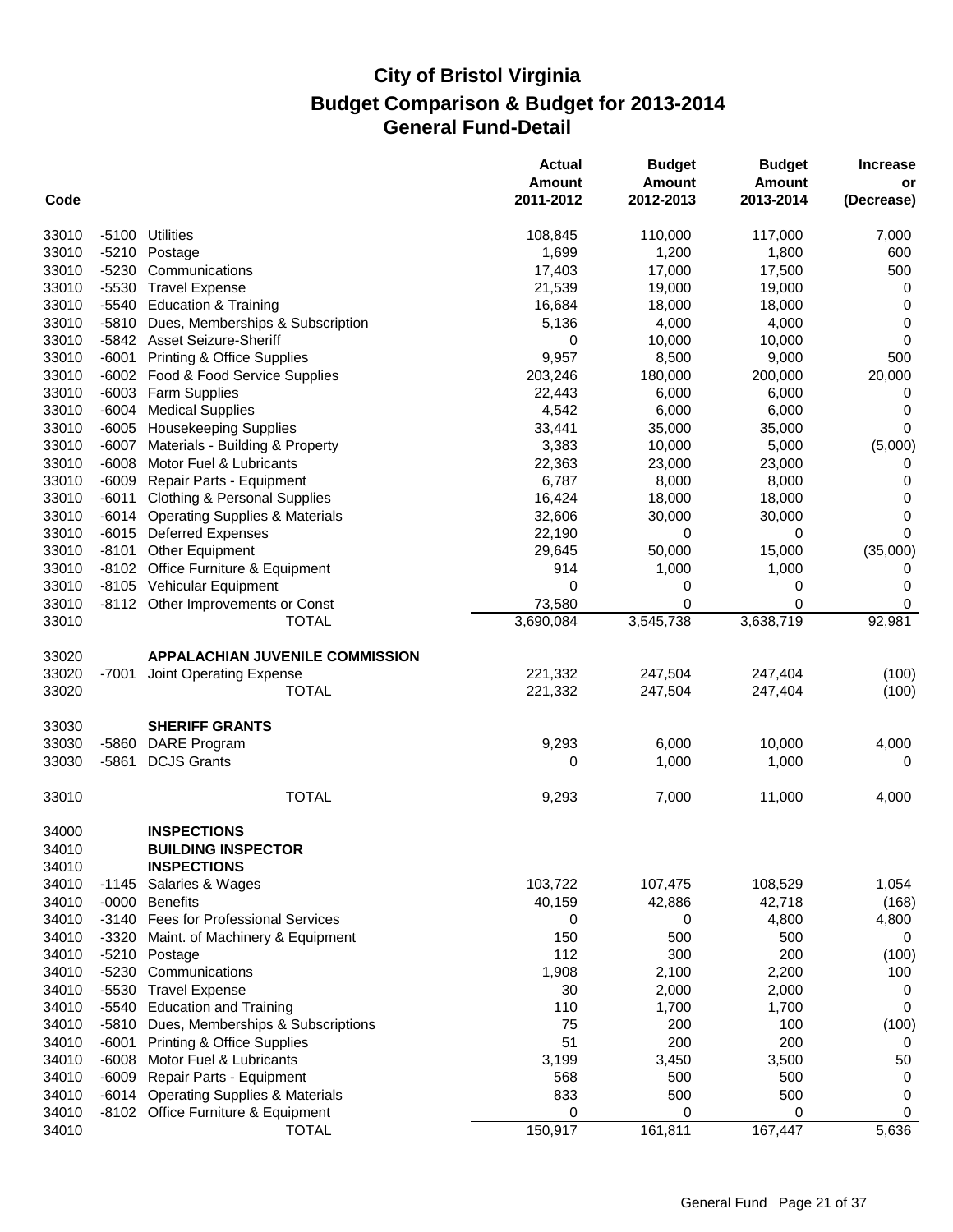| Code  |         |                                                                  | Actual<br><b>Amount</b><br>2011-2012 | <b>Budget</b><br><b>Amount</b><br>2012-2013 | <b>Budget</b><br><b>Amount</b><br>2013-2014 | <b>Increase</b><br>or<br>(Decrease) |
|-------|---------|------------------------------------------------------------------|--------------------------------------|---------------------------------------------|---------------------------------------------|-------------------------------------|
| 35000 |         | <b>OTHER PROTECTION</b>                                          |                                      |                                             |                                             |                                     |
| 35010 |         | <b>ANIMAL CONTROL</b>                                            |                                      |                                             |                                             |                                     |
| 35010 | $-1139$ | Salaries & Wages                                                 | 26,259                               | 27,237                                      | 27,509                                      | 272                                 |
| 35010 | $-1239$ | Salaries & Wages-Overtime                                        | 38                                   | 1,500                                       | 1,500                                       | 0                                   |
| 35010 | $-0000$ | <b>Benefits</b>                                                  | 6,921                                | 7,410                                       | 7,210                                       | (200)                               |
| 35010 | $-3140$ | <b>Fees for Professional Services</b>                            | 26,973                               | 50,000                                      | 40,000                                      | (10,000)                            |
| 35010 | $-3320$ | Maint. of Machinery & Equipment                                  | 219                                  | 500                                         | 500                                         | 0                                   |
| 35010 | $-5230$ | Communications                                                   | 991                                  | 1,200                                       | 1,000                                       | (200)                               |
| 35010 | $-5540$ | <b>Education &amp; Training</b>                                  | 0                                    | 500                                         | 500                                         | 0                                   |
| 35010 | $-6008$ | Motor Fuel & Lubricants                                          | 1,804                                | 2,090                                       | 1,900                                       | (190)                               |
| 35010 | $-6009$ | Repair Parts - Equipment                                         | 0                                    | 1,000                                       | 1,000                                       | 0                                   |
| 35010 | $-6011$ | <b>Clothing &amp; Personal Supplies</b>                          | 0                                    | 200                                         | 800                                         | 600                                 |
| 35010 | $-6014$ | <b>Operating Supplies &amp; Materials</b>                        | 0                                    | 250                                         | 250                                         | 0                                   |
| 35010 | -8101   | Other Equipment                                                  | 0                                    | 500                                         | 500                                         | 0                                   |
| 35010 |         | <b>TOTAL</b>                                                     | 63,206                               | 92,387                                      | 82,669                                      | (9,718)                             |
|       |         |                                                                  |                                      |                                             |                                             |                                     |
| 35020 |         | <b>MEDICAL EXAMINERS</b>                                         |                                      |                                             |                                             |                                     |
| 35020 | -3140   | Fees for Profess. & Special Serv                                 | 300                                  | 1,000                                       | 1,000                                       | $\overline{0}$                      |
| 35020 |         | <b>TOTAL</b>                                                     | 300                                  | 1,000                                       | 1,000                                       | $\mathbf 0$                         |
| 35030 |         | <b>EMERGENCY SERVICES (Civil Defense)</b>                        |                                      |                                             |                                             |                                     |
| 35030 | $-0000$ | Salaries & Wages                                                 | 9,674                                | 11,068                                      | 22,080                                      | 11,012                              |
| 35030 | $-0000$ | <b>Benefits</b>                                                  | 3,614                                | 4,455                                       | 8,766                                       | 4,311                               |
| 35030 |         | -5530 Travel Expense                                             | 166                                  | 0                                           | 0                                           | 0                                   |
| 35030 |         | <b>TOTAL</b>                                                     | 13,454                               | 15,523                                      | 30,846                                      | 15,323                              |
| 35040 |         | SW VA. EMERGENCY MEDICAL SERVICE                                 |                                      |                                             |                                             |                                     |
| 35040 | -5699   | Joint Operating Expense                                          | 2,450                                | 2,450                                       | 2,450                                       | 0                                   |
| 35040 |         | <b>TOTAL</b>                                                     | 2,450                                | 2,450                                       | 2,450                                       | $\overline{0}$                      |
| 35050 |         | <b>HAZARDOUS MATERIALS EMERGENCY</b><br><b>RESPONSE SERVICES</b> |                                      |                                             |                                             |                                     |
| 35050 |         | -3140 Fees for Professional Services                             | (3, 563)                             | 0                                           | 0                                           | 0                                   |
| 35050 | $-3320$ | Maint. of Machinery & Equipment                                  | 1,385                                | 0                                           | 0                                           | 0                                   |
| 35050 |         | -5530 Travel Expense                                             | 1,552                                | 0                                           | 0                                           | 0                                   |
| 35050 |         | -5540 Education & Training                                       | 200                                  | $\Omega$                                    | 0                                           | 0                                   |
| 35050 |         | -5840 Hazmat Grant                                               | 63,092                               | 0                                           | 0                                           | 0                                   |
| 35050 |         | -6008 Motor Fuel & Lubricants                                    | (23)                                 | 0                                           | 0                                           | 0                                   |
| 35050 |         | -6009 Repair Parts - Equipment                                   | 947                                  | 0                                           | 0                                           | 0                                   |
| 35050 |         | -6014 Operating Supplies & Materials                             | 5,865                                | 15,000                                      | 15,000                                      | 0                                   |
| 35050 |         | -8101 Other Equipment                                            | 5,000                                | 0                                           | 0                                           | 0                                   |
| 35050 |         | <b>TOTAL</b>                                                     | 74,454                               | 15,000                                      | 15,000                                      | $\overline{0}$                      |
| 35060 |         | <b>LODA</b>                                                      |                                      |                                             |                                             |                                     |
| 35060 | $-7001$ | Joint Operating Expense                                          | 39,293                               | 80,000                                      | 80,000                                      | 0                                   |
| 35060 |         | <b>TOTAL</b>                                                     | 39,293                               | 80,000                                      | 80,000                                      | $\mathbf 0$                         |
|       |         | <b>TOTAL PUBLIC SAFETY</b>                                       | 13,202,148                           | 12,960,558                                  | 13,135,617                                  | 175,059                             |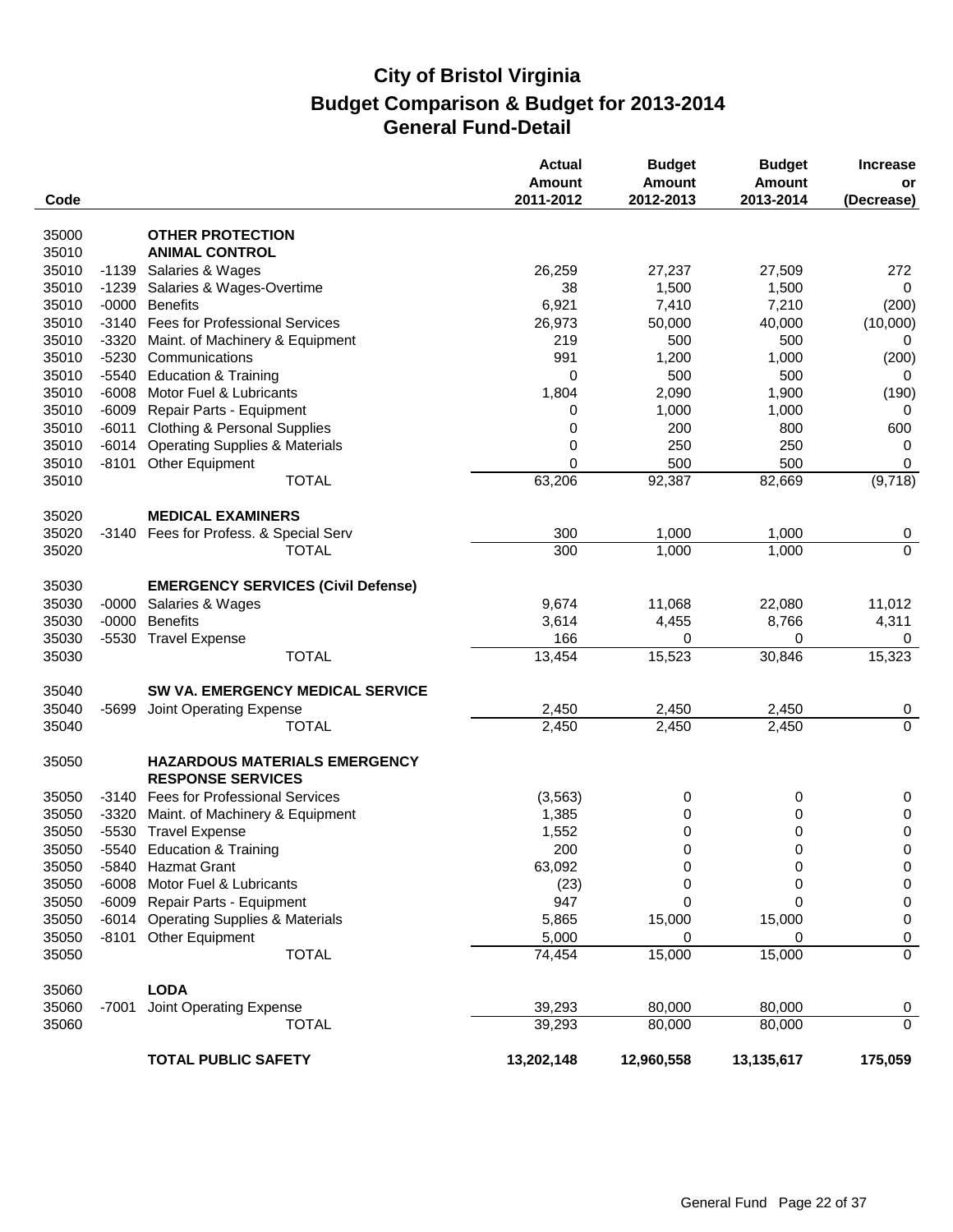| Code  |         |                                                  | <b>Actual</b><br><b>Amount</b><br>2011-2012 | <b>Budget</b><br><b>Amount</b><br>2012-2013 | <b>Budget</b><br><b>Amount</b><br>2013-2014 | <b>Increase</b><br>or<br>(Decrease) |
|-------|---------|--------------------------------------------------|---------------------------------------------|---------------------------------------------|---------------------------------------------|-------------------------------------|
|       |         |                                                  |                                             |                                             |                                             |                                     |
| 40000 |         | <b>PUBLIC WORKS</b>                              |                                             |                                             |                                             |                                     |
| 41000 |         | <b>MAINTENANCE OF HIGHWAYS, STREETS, BRIDGES</b> |                                             |                                             |                                             |                                     |
| 41010 |         | <b>STREET &amp; ENGINEERING DIVISION</b>         |                                             |                                             |                                             |                                     |
| 41010 |         | -1170 Salaries & Wages                           | 574,659                                     | 596,187                                     | 710,679                                     | 114,492                             |
| 41010 |         | -1270 Salaries & Wages-Overtime                  | 8,658                                       | 20,000                                      | 20,000                                      | 0                                   |
| 41010 | $-0000$ | <b>Benefits</b>                                  | 219,070                                     | 263,187                                     | 258,725                                     | (4, 462)                            |
| 41010 | $-3135$ | <b>Contract Labor</b>                            | 2,588                                       | 0                                           | 0                                           | 0                                   |
| 41010 | $-3140$ | <b>Fees for Professional Services</b>            | 507                                         | 2,000                                       | 6,800                                       | 4,800                               |
| 41010 |         | -3310 Maint. of Bldg. & Property                 | 19,524                                      | 15,000                                      | 20,000                                      | 5,000                               |
| 41010 | $-3320$ | Maint. of Machinery & Equipment                  | 2,285                                       | 1,500                                       | 1,500                                       | 0                                   |
| 41010 | $-3600$ | Advertising                                      | 2,842                                       | 1,500                                       | 1,000                                       | (500)                               |
| 41010 | $-5100$ | <b>Utilities</b>                                 | 24,933                                      | 25,000                                      | 26,000                                      | 1,000                               |
| 41010 |         | -5210 Postage                                    | 495                                         | 400                                         | 400                                         | 0                                   |
| 41010 |         | -5230 Communications                             | 12,027                                      | 12,948                                      | 15,300                                      | 2,352                               |
| 41010 | -5410   | Lease/Rent of Equipment                          | 6,562                                       | 4,000                                       | 2,500                                       | (1,500)                             |
| 41010 | $-5530$ | <b>Travel Expense</b>                            | 3,268                                       | 1,500                                       | 2,000                                       | 500                                 |
| 41010 | $-5540$ | <b>Education &amp; Training</b>                  | 6,645                                       | 4,000                                       | 3,000                                       | (1,000)                             |
| 41010 | $-5810$ | Dues, Memberships & Subscriptions                | 824                                         | 1,200                                       | 1,200                                       | $\Omega$                            |
| 41010 | $-5891$ | Metro Planning Organization                      | 0                                           | 81,354                                      | 27,984                                      | (53, 370)                           |
| 41010 | $-6001$ | <b>Printing &amp; Office Supplies</b>            | 4,213                                       | 1,200                                       | 4,200                                       | 3,000                               |
| 41010 | -6005   | <b>Housekeeping Supplies</b>                     | 1,296                                       | 1,500                                       | 1,500                                       | 0                                   |
| 41010 | $-6007$ | Materials - Building & Property                  | 10,241                                      | 13,000                                      | 20,000                                      | 7,000                               |
| 41010 | $-6008$ | Motor Fuel & Lubricants                          | 56,842                                      | 60,950                                      | 70,000                                      | 9,050                               |
| 41010 | $-6009$ | Repair Parts - Equipment                         | 1,356                                       | 1,000                                       | 1,000                                       | 0                                   |
| 41010 | $-6011$ | <b>Clothing &amp; Personal Supplies</b>          | 8,683                                       | 8,200                                       | 8,200                                       | 0                                   |
| 41010 | $-6014$ | <b>Operating Supplies &amp; Materials</b>        | 13,350                                      | 11,000                                      | 13,000                                      | 2,000                               |
| 41010 | $-7001$ | Joint Operating Expense                          | 31,922                                      | 25,000                                      | 30,000                                      | 5,000                               |
| 41010 | $-8101$ | Other Equipment                                  | 12,835                                      | 0                                           | 0                                           | 0                                   |
| 41010 | $-8102$ | Office Furniture & Equipment                     | 0                                           | 0                                           | 0                                           | 0                                   |
| 41010 |         | -8105 Vehicular Equipment                        | 0                                           | 0                                           | 0                                           | 0                                   |
| 41010 |         | <b>TOTAL</b>                                     | 1,025,623                                   | 1,151,626                                   | 1,244,988                                   | 93,362                              |
| 41020 |         | <b>VDOT REIMBURSED MAINTENANCE</b>               |                                             |                                             |                                             |                                     |
| 41020 | $-0000$ | Salaries & Wages                                 | 401,675                                     | 432,095                                     | 508,615                                     | 76,520                              |
| 41020 |         | -0000 Benefits                                   | 168,828                                     | 180,548                                     | 233,426                                     | 52,878                              |
| 41020 |         | -3140 Fees for Professional Services             | 19,748                                      | 20,000                                      | 20,000                                      | $\mathbf 0$                         |
| 41020 |         | -3310 Maintenance of Building & Property         | 658,216                                     | 500,000                                     | 600,000                                     | 100,000                             |
| 41020 | $-3320$ | Maintenance of Machinery & Equipment             | 7,967                                       | 15,000                                      | 15,000                                      | 0                                   |
| 41020 |         | -5100 Utilities                                  | 269,230                                     | 280,000                                     | 270,000                                     | (10,000)                            |
| 41020 | -5101   | Utilities-Investment Charges                     | 338,006                                     | 340,000                                     | 358,000                                     | 18,000                              |
| 41020 | -5410   | Lease/Rent of Equipment                          | 46,997                                      | 65,000                                      | 106,750                                     | 41,750                              |
| 41020 | -6007   | Materials- Building & Property                   | 266,455                                     | 200,000                                     | 200,000                                     | 0                                   |
| 41020 | $-6008$ | Motor Fuel & Lubricants                          | (127)                                       | 0                                           | 0                                           | 0                                   |
| 41020 | $-6009$ | Repair Parts - Equipment                         | 30,352                                      | 50,000                                      | 50,000                                      | 0                                   |
| 41020 |         | -6014 Operating Supplies & Materials             | 98,402                                      | 119,282                                     | 142,019                                     | 22,737                              |
| 41020 |         | -8101 Other Equipment                            | 49,926                                      | 10,000                                      | 0                                           | (10,000)                            |
| 41020 |         | -8105 Vehicular Equipment                        | 61,698                                      | 60,000                                      | 95,000                                      | 35,000                              |
| 41020 |         | -8106 Operational & Const Equipment              | 11,408                                      | 192,500                                     | 0                                           | (192, 500)                          |
| 41020 |         | <b>TOTAL</b>                                     | 2,428,781                                   | 2,464,425                                   | 2,598,810                                   | 134,385                             |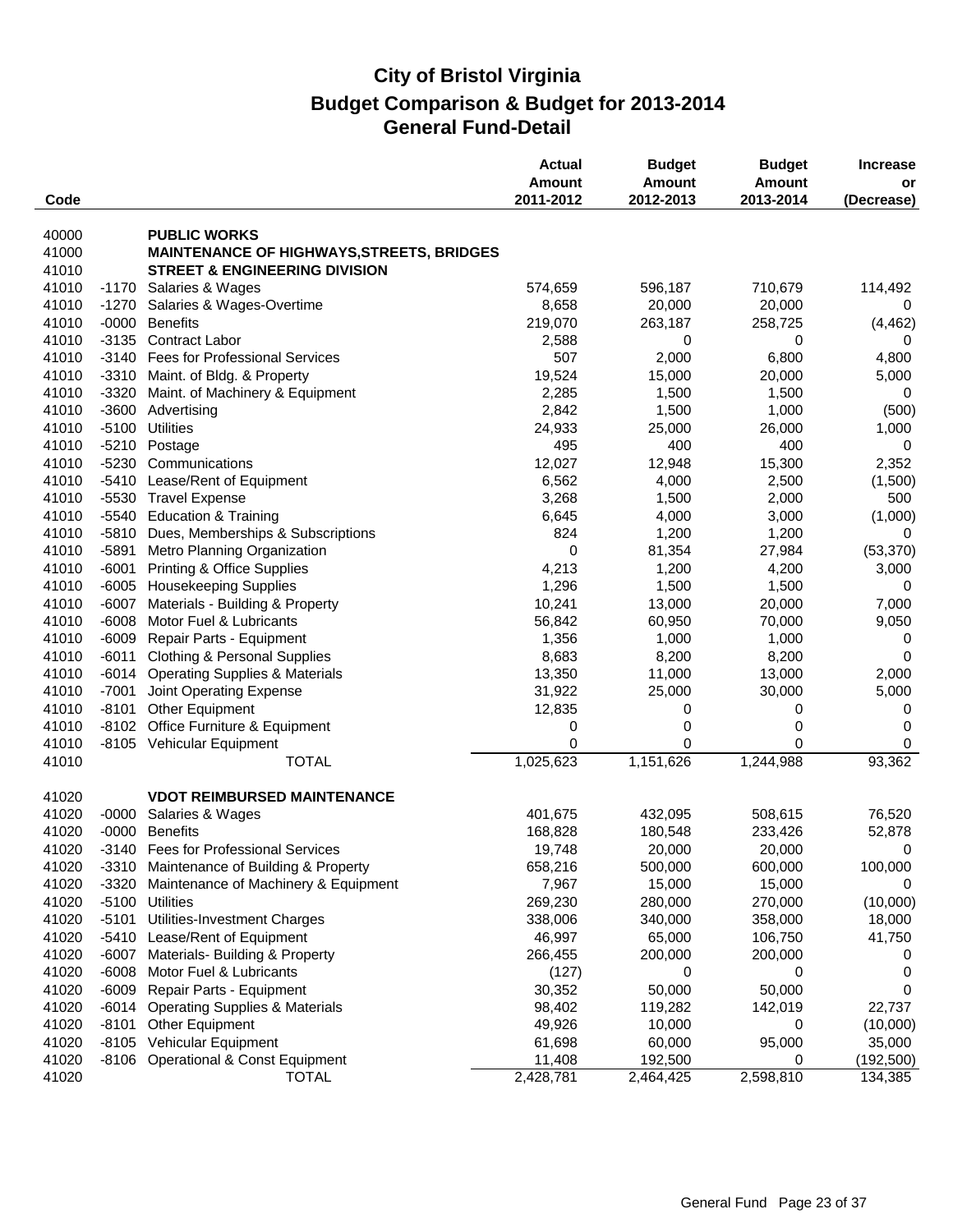| Code           |         |                                                                               | <b>Actual</b><br><b>Amount</b><br>2011-2012 | <b>Budget</b><br><b>Amount</b><br>2012-2013 | <b>Budget</b><br>Amount<br>2013-2014 | <b>Increase</b><br>or<br>(Decrease) |
|----------------|---------|-------------------------------------------------------------------------------|---------------------------------------------|---------------------------------------------|--------------------------------------|-------------------------------------|
|                |         |                                                                               |                                             |                                             |                                      |                                     |
| 41030          |         | <b>STREET LIGHTS</b>                                                          |                                             |                                             |                                      |                                     |
| 41030          | $-5100$ | <b>Utilities</b>                                                              | 16,470                                      | 21,000                                      | 18,000                               | (3,000)                             |
| 41030          | -5101   | Utilities-Investment Charges                                                  | 8,399                                       | 8,500                                       | 9,200                                | 700                                 |
| 41030          |         | <b>TOTAL</b>                                                                  | 24,869                                      | 29,500                                      | 27,200                               | (2,300)                             |
| 42040          |         | <b>SOLID WASTE DISPOSAL</b>                                                   |                                             |                                             |                                      |                                     |
| 42040          | $-5140$ | <b>Tipping Fees</b>                                                           | 464,726                                     | 550,000                                     | 500,000                              | (50,000)                            |
|                |         | <b>TOTAL</b>                                                                  | 464,726                                     | 550,000                                     | 500,000                              | (50,000)                            |
| 43000          |         | <b>MAINTENANCE OF GENERAL BUILDINGS &amp;</b>                                 |                                             |                                             |                                      |                                     |
| 43010          |         | <b>MAINTENANCE OF MUNICIPAL BUILDINGS</b><br>(NON-REVENUE) MUNICIPAL BUILDING |                                             |                                             |                                      |                                     |
| 43010          | $-1191$ | Salaries & Wages                                                              | 28,270                                      | 29,174                                      | 29,466                               | 292                                 |
| 43010          | $-0000$ | <b>Benefits</b>                                                               | 11,899                                      | 12,605                                      | 12,569                               | (36)                                |
| 43010          | -3140   | <b>Professional Services</b>                                                  | 15,430                                      | 2,000                                       | 2,000                                | $\Omega$                            |
| 43010          | $-3310$ | Maint. of Bld & Property                                                      | 105,610                                     | 90,000                                      | 100,000                              | 10,000                              |
| 43010          | $-3320$ | Maint. of Machinery & Equip                                                   | 21,413                                      | 5,000                                       | 6,000                                | 1,000                               |
| 43010          | $-3600$ | Advertising                                                                   | 0                                           | 1,000                                       | 1,000                                | 0                                   |
| 43010          | $-5100$ | <b>Utilities</b>                                                              | 137,214                                     | 136,600                                     | 137,000                              | 400                                 |
| 43010          | -5230   | Communications                                                                | 21,125                                      | 22,000                                      | 25,000                               | 3,000                               |
| 43010          | $-5410$ | Lease/Rent of Equipment                                                       | 5,819                                       | 6,500                                       | 4,000                                | (2,500)                             |
| 43010          | $-6001$ | <b>Printing &amp; Office Supplies</b>                                         | 951                                         | 600                                         | 600                                  | 0                                   |
| 43010          |         | -6002 Food & Food Service Supplies                                            | 17,193                                      | 20,000                                      | 20,000                               | 0                                   |
| 43010          | $-6005$ | <b>Housekeeping Supplies</b>                                                  | 3,988                                       | 5,000                                       | 5,000                                | 0                                   |
| 43010          | $-6007$ | Materials - Building & Property                                               | 4,668                                       | 1,500                                       | 1,500                                | 0                                   |
| 43010          | $-6008$ | Motor Fuels & Lubricants                                                      | 695                                         | 805                                         | 800                                  | (5)                                 |
| 43010          | $-6009$ | <b>Repair Parts</b>                                                           | 305                                         | 600                                         | 500                                  | (100)                               |
| 43010          | $-6014$ | <b>Operating Supplies &amp; Materials</b>                                     | 1,014                                       | 1,000                                       | 1,000                                | 0                                   |
| 43010          | $-8101$ | <b>Other Equipment</b>                                                        | 3,752                                       | 3,000                                       | 0                                    | (3,000)                             |
| 43010          |         | -8102 Office Furniture & Equipment                                            | 0                                           | 0                                           | 0                                    | 0                                   |
| 43010          |         | -8112 Other Improvements & Construction                                       | 402,069                                     | 0                                           | 0                                    | 0                                   |
| 43010          |         | <b>TOTAL</b>                                                                  | 781,414                                     | 337,384                                     | 346,435                              | 9,051                               |
| 43020<br>43020 |         | OTHER CITY PROPERTY MAINTENANCE<br>(REVENUE PRODUCING)                        |                                             |                                             |                                      |                                     |
| 43020          |         | -3310 Maint. of Building & Property                                           | 0                                           | 0                                           | 10,000                               | 10,000                              |
| 43020          |         | -3311 Maint. of Building & Property-Exit 5                                    | 0                                           | 0                                           | 0                                    | 0                                   |
| 43020          | $-5100$ | <b>Utilities</b>                                                              | 17,859                                      | 5,000                                       | 25,000                               | 20,000                              |
| 43020          |         | -5102 Utilities-Rhythm & Roots                                                | 4,006                                       | 5,000                                       | 4,000                                | (1,000)                             |
| 43020          |         | <b>TOTAL</b>                                                                  | 21,866                                      | 10,000                                      | 39,000                               | 29,000                              |
| 43040          |         | <b>MUNICIPAL PARKING</b>                                                      |                                             |                                             |                                      |                                     |
|                |         | (REVENUE PRODUCING)                                                           |                                             |                                             |                                      |                                     |
| 43040          | $-3310$ | Maint. of Building & Property                                                 | 395                                         | 500                                         | 500                                  | 0                                   |
| 43040          | -6007   | Materials-Building & Property                                                 | 2,893                                       | 600                                         | 1,500                                | 900                                 |
| 43040          | $-6014$ | <b>Operating Supplies &amp; Materials</b>                                     | 0                                           | 100                                         | 200                                  | 100                                 |
| 43040          |         | -9200 Transfer to Library                                                     | 1,655                                       | 1,800                                       | 1,800                                | 0                                   |
| 43040          |         | <b>TOTAL</b>                                                                  | 4,943                                       | 3,000                                       | 4,000                                | 1,000                               |
|                |         | <b>TOTAL PUBLIC WORKS</b>                                                     | 4,752,221                                   | 4,545,935                                   | 4,760,433                            | 214,498                             |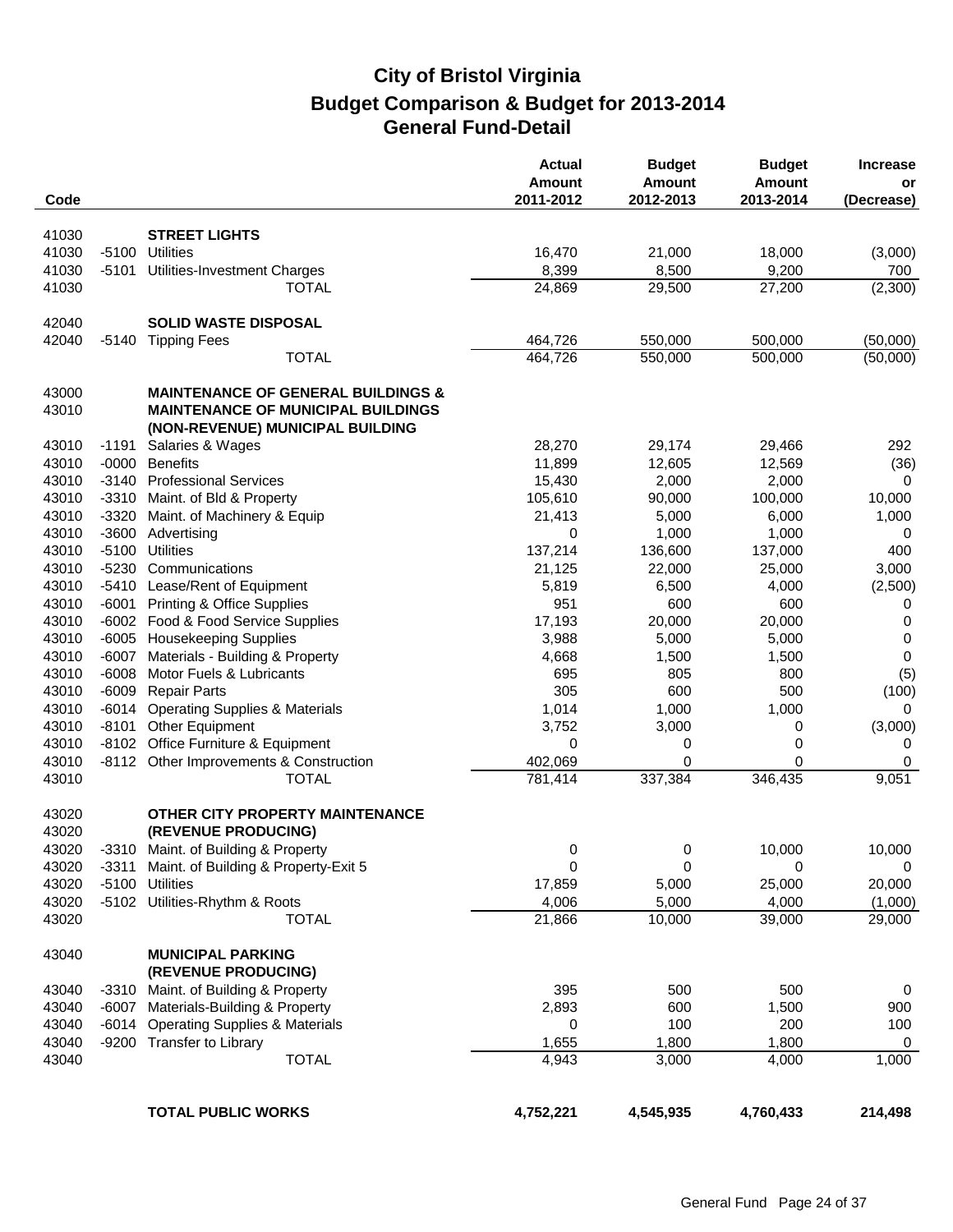| Code           |         |                                                                                                 | <b>Actual</b><br><b>Amount</b><br>2011-2012 | <b>Budget</b><br><b>Amount</b><br>2012-2013 | <b>Budget</b><br><b>Amount</b><br>2013-2014 | <b>Increase</b><br>or<br>(Decrease) |
|----------------|---------|-------------------------------------------------------------------------------------------------|---------------------------------------------|---------------------------------------------|---------------------------------------------|-------------------------------------|
|                |         |                                                                                                 |                                             |                                             |                                             |                                     |
| 50000          |         | <b>HEALTH, WELFARE &amp; SOCIAL SERVICES</b>                                                    |                                             |                                             |                                             |                                     |
| 51000<br>51010 |         | <b>HEALTH</b><br><b>LOCAL HEALTH DEPARTMENT</b>                                                 |                                             |                                             |                                             |                                     |
| 51010          | -5610   | Payments to State Health Department                                                             | 340,967                                     | 353,434                                     | 371,634                                     | 18,200                              |
| 51010          |         | <b>TOTAL</b>                                                                                    | 340,967                                     | 353,434                                     | 371,634                                     | 18,200                              |
|                |         |                                                                                                 |                                             |                                             |                                             |                                     |
| 52000<br>52010 |         | <b>MENTAL HEALTH &amp; MENTAL RETARDATION</b><br><b>HIGHLANDS COMMUNITY SERVICES BOARD</b>      |                                             |                                             |                                             |                                     |
| 52010          | -7001   | Joint Operating Expense                                                                         | 153,971                                     | 161,227                                     | 161,227                                     | 0                                   |
| 52010          |         | <b>TOTAL</b>                                                                                    | 153,971                                     | 161,227                                     | 161,227                                     | $\mathbf{0}$                        |
| 53010          |         | <b>WELFARE/SOCIAL SERVICES</b>                                                                  |                                             |                                             |                                             |                                     |
| 53010          |         | DEPARTMENT OF SOCIAL SERVICES                                                                   |                                             |                                             |                                             |                                     |
| 53010          | -7001   | Joint Operating Expense                                                                         | 4,117,940                                   | 4,427,076<br>4,427,076                      | 5,406,892                                   | 979,816                             |
| 53010          |         | <b>TOTAL</b>                                                                                    | 4,117,940                                   |                                             | 5,406,892                                   | 979,816                             |
| 53040          |         | <b>TAX REBATES TO ELDERLY</b>                                                                   |                                             |                                             |                                             |                                     |
| 53040          | -5699   | <b>Contributions Civic/Community Org</b>                                                        | 0                                           | 0                                           | 0                                           | $\boldsymbol{0}$                    |
|                |         | <b>TOTAL</b>                                                                                    | $\overline{0}$                              | $\Omega$                                    | $\Omega$                                    | $\Omega$                            |
| 53050          |         | <b>HIGHLANDS COMM. POLICY &amp; MGT. TEAM</b>                                                   |                                             |                                             |                                             |                                     |
| 53050          | -7001   | Joint Operating Expense                                                                         | 1,403,917                                   | 1,258,343                                   | 1,258,343                                   | 0                                   |
|                |         | <b>TOTAL</b>                                                                                    | 1,403,917                                   | 1,258,343                                   | 1,258,343                                   | $\mathbf 0$                         |
|                |         |                                                                                                 |                                             |                                             |                                             |                                     |
|                |         | TOTAL HEALTH, WELFARE & SOCIAL SERVICE                                                          | 6,016,795                                   | 6,200,080                                   | 7,198,096                                   | 998,016                             |
|                |         |                                                                                                 |                                             |                                             |                                             |                                     |
| 60000          |         | <b>EDUCATION</b>                                                                                |                                             |                                             |                                             |                                     |
| 61000          |         | <b>CITY SCHOOLS</b>                                                                             |                                             |                                             |                                             |                                     |
| 61010<br>61010 | -9200   | <b>GENERAL FUND APPROPRIATIONS</b><br>Transfers                                                 | 8,662,881                                   | 9,105,000                                   | 9,213,000                                   | 108,000                             |
| 61010          | $-9201$ | <b>State Sales Tax Revenue</b>                                                                  | 0                                           | 0                                           | 0                                           | 0                                   |
| 61010          |         | <b>TOTAL</b>                                                                                    | 8,662,881                                   | 9,105,000                                   | 9,213,000                                   | 108,000                             |
|                |         |                                                                                                 |                                             |                                             |                                             |                                     |
| 61020          |         | <b>SCHOOLS CAPITAL OUTLAY</b>                                                                   |                                             |                                             |                                             |                                     |
| 61020<br>61020 |         | -8112 Other Improvements/Construction<br><b>TOTAL</b>                                           | 0<br>$\Omega$                               | 0<br>$\Omega$                               | 0<br>$\Omega$                               | 0<br>$\Omega$                       |
|                |         |                                                                                                 |                                             |                                             |                                             |                                     |
| 62000          |         | <b>COMMUNITY COLLEGES</b>                                                                       |                                             |                                             |                                             |                                     |
| 62010          |         | <b>VIRGINIA HIGHLANDS COMMUNITY COLLEGE</b>                                                     |                                             |                                             |                                             |                                     |
| 62010<br>62010 | $-7001$ | Joint Operating Expense<br><b>TOTAL</b>                                                         | 38,411<br>38,411                            | 46,682<br>46,682                            | 46,682<br>46,682                            | 0<br>$\mathbf{0}$                   |
|                |         |                                                                                                 |                                             |                                             |                                             |                                     |
|                |         | <b>TOTAL EDUCATION</b>                                                                          | 8,701,292                                   | 9,151,682                                   | 9,259,682                                   | 108,000                             |
|                |         |                                                                                                 |                                             |                                             |                                             |                                     |
| 70000<br>71010 |         | <b>PARKS, RECREATION &amp; CULTURE</b><br><b>PARKS &amp; RECREATION (includes Sugar Hollow)</b> |                                             |                                             |                                             |                                     |
| 71010          | -1180   | Salaries & Wages                                                                                | 755,978                                     | 795,185                                     | 784,196                                     | (10, 989)                           |
| 71010          | $-1280$ | Salaries & Wages-Overtime                                                                       | 31,625                                      | 20,000                                      | 20,000                                      | 0                                   |
| 71010          | $-0000$ | <b>Benefits</b>                                                                                 | 304,453                                     | 328,366                                     | 325,925                                     | (2, 441)                            |
| 71010          |         | -3135 Contract Labor                                                                            | 275,679                                     | 290,000                                     | 280,000                                     | (10,000)                            |
| 71010          |         | -3140 Fees for Professional Services                                                            | 1,710                                       | 5,000                                       | 4,000                                       | (1,000)                             |
| 71010          |         | -3310 Maint. of Building & Property                                                             | 19,074                                      | 21,500                                      | 21,500                                      | 0                                   |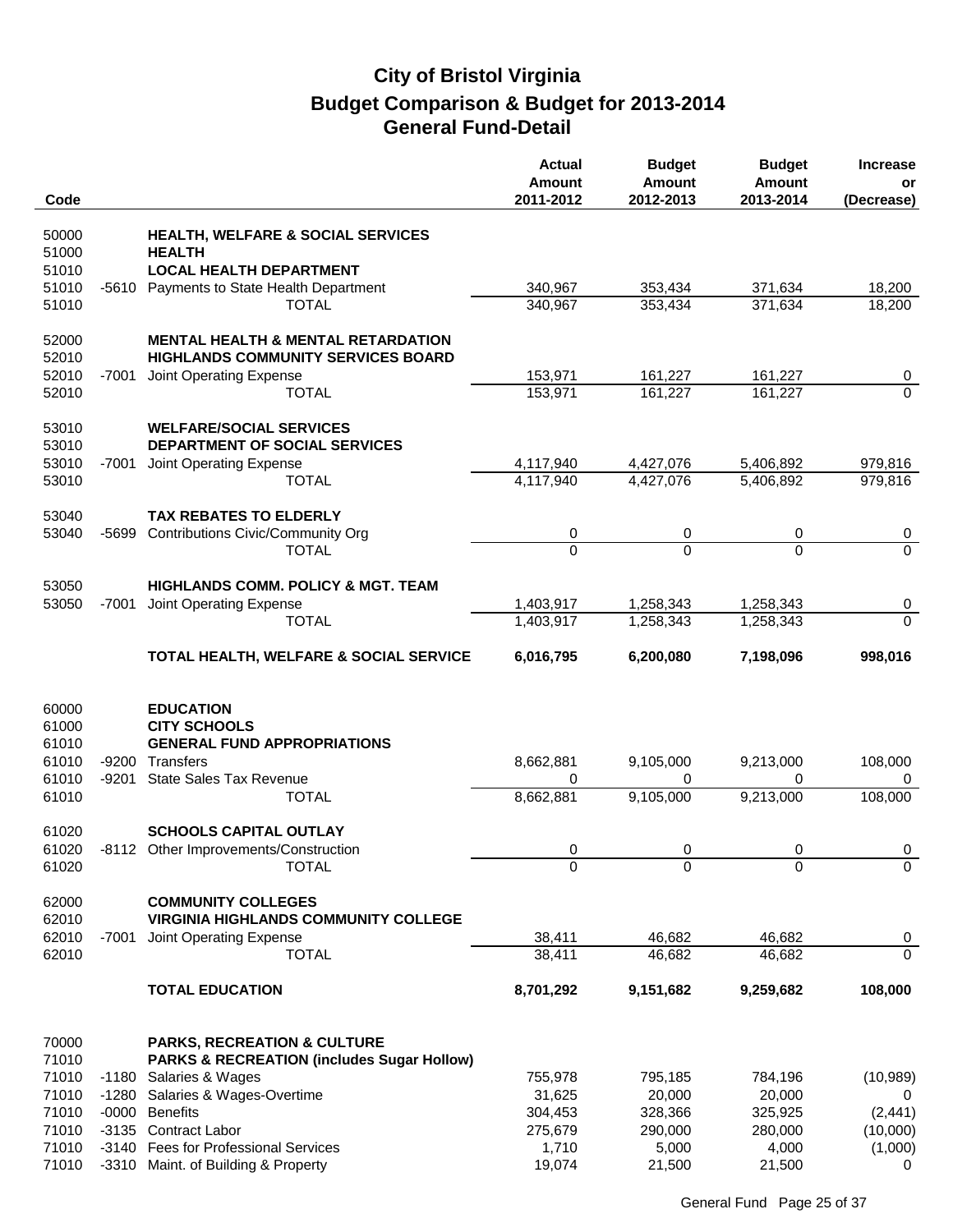| Code  |         |                                              | <b>Actual</b><br>Amount<br>2011-2012 | <b>Budget</b><br><b>Amount</b><br>2012-2013 | <b>Budget</b><br>Amount<br>2013-2014 | <b>Increase</b><br>or<br>(Decrease) |
|-------|---------|----------------------------------------------|--------------------------------------|---------------------------------------------|--------------------------------------|-------------------------------------|
|       |         |                                              |                                      |                                             |                                      |                                     |
| 71010 | $-3320$ | Maint. of Machinery & Equipment              | 14,750                               | 15,000                                      | 15,000                               | 0                                   |
| 71010 | $-3600$ | Advertising                                  | 2,150                                | 3,000                                       | 3,000                                | 0                                   |
| 71010 | $-5100$ | <b>Utilities</b>                             | 137,107                              | 150,000                                     | 150,000                              | 0                                   |
| 71010 | $-5100$ | Utilities-Investment Charges                 | 118,584                              | 119,000                                     | 119,000                              | 0                                   |
| 71010 | $-5210$ | Postage                                      | 518                                  | 1,000                                       | 700                                  | (300)                               |
| 71010 | $-5230$ | Communications                               | 17,819                               | 18,000                                      | 18,000                               | 0                                   |
| 71010 | $-5410$ | Lease-Rent of Equipment                      | 7,256                                | 8,600                                       | 8,600                                | 0                                   |
| 71010 |         | -5530 Travel Expense                         | 2,294                                | 1,500                                       | 1,500                                | 0                                   |
| 71010 | -5540   | <b>Education &amp; Training</b>              | 50                                   | 500                                         | 500                                  | 0                                   |
| 71010 | -5810   | Dues, Memberships & Subscriptions            | 580                                  | 450                                         | 450                                  | 0                                   |
| 71010 |         | -5850 Grant Revitalization                   | 2,896                                | 0                                           | 0                                    | 0                                   |
| 71010 | $-6001$ | <b>Printing &amp; Office Supplies</b>        | 3,281                                | 5,000                                       | 4,000                                | (1,000)                             |
| 71010 | $-6002$ | Food & Food Service Supplies                 | 5,080                                | 10,000                                      | 10,000                               | 0                                   |
| 71010 | $-6005$ | <b>Housekeeping Supplies</b>                 | 6,819                                | 6,500                                       | 6,500                                | 0                                   |
| 71010 | $-6007$ | Materials - Building & Property              | 91,958                               | 55,000                                      | 55,000                               | 0                                   |
| 71010 | $-6008$ | Motor Fuel & Lubricants                      | 62,761                               | 69,000                                      | 67,000                               | (2,000)                             |
| 71010 | $-6009$ | Repair Parts - Equipment                     | 25,988                               | 28,000                                      | 28,000                               | 0                                   |
| 71010 | $-6011$ | <b>Clothing &amp; Personal Supplies</b>      | 3,224                                | 4,500                                       | 4,500                                | 0                                   |
| 71010 | $-6014$ | <b>Operating Supplies &amp; Materials</b>    | 44,449                               | 30,000                                      | 30,000                               | 0                                   |
| 71010 |         | -8101 Other Equipment                        | 0                                    | 0                                           | 0                                    | 0                                   |
| 71010 |         | -8102 Office Furniture & Equipment           | 0                                    | 0                                           | 0                                    | 0                                   |
| 71010 |         | -8105 Vehicular Equipment                    | 0                                    | 0                                           | 0                                    | 0                                   |
| 71010 |         | -8106 Operational & Construction Equip       | 14,500                               | 14,500                                      | 0                                    | (14,500)                            |
| 71010 |         | -8112 Other Improvements or Construction     | 0                                    | 9,000                                       | 9,000                                | 0                                   |
| 71010 |         | <b>TOTAL</b>                                 | 1,950,583                            | 2,008,601                                   | 1,966,371                            | (42, 230)                           |
| 71020 |         | <b>EAST HILL CEMETERY</b>                    |                                      |                                             |                                      |                                     |
| 71020 | -5699   | <b>Contributions Civic/Community Org</b>     | 1,000                                | 1,000                                       | 1,000                                | 0                                   |
| 71020 |         | <b>TOTAL</b>                                 | 1,000                                | 1,000                                       | 1,000                                | $\mathbf 0$                         |
| 71030 |         | <b>SUGAR HOLLOW PARK/WALDO MILES RETREAT</b> |                                      |                                             |                                      |                                     |
| 71030 | $-0000$ | Salaries & Wages                             | 0                                    | 0                                           | 0                                    | 0                                   |
| 71030 | $-0000$ | <b>Benefits</b>                              | 0                                    | 0                                           | 0                                    | 0                                   |
| 71030 | $-3135$ | <b>Contract Labor</b>                        | 0                                    | 0                                           | 0                                    | 0                                   |
| 71030 |         | -3140 Fees for Professional Services         | 0                                    | 0                                           | 0                                    | 0                                   |
| 71030 |         | <b>TOTAL</b>                                 | 0                                    | $\Omega$                                    | $\Omega$                             | $\mathbf 0$                         |
| 71040 |         | <b>CLEAR CREEK GOLF COURSE</b>               |                                      |                                             |                                      |                                     |
| 71040 | $-1180$ | Salaries & Wages                             | 188,317                              | 216,615                                     | 224,543                              | 7,928                               |
| 71040 | $-0000$ | Salaries-Overtime                            | 1,262                                | 5,000                                       | 5,000                                | 0                                   |
| 71040 | $-0000$ | <b>Benefits</b>                              | 73,599                               | 89,068                                      | 90,124                               | 1,056                               |
| 71040 | $-3135$ | <b>Contract Labor</b>                        | 149,913                              | 120,000                                     | 126,000                              | 6,000                               |
| 71040 | $-3140$ | Fees for Professional Services               | 1,290                                | 2,000                                       | 2,000                                | 0                                   |
| 71040 | $-3310$ | Maint. of Building & Property                | 8,007                                | 4,500                                       | 3,500                                | (1,000)                             |
| 71040 | $-3320$ | Maint. of Machinery & Equipment              | 143                                  | 3,000                                       | 2,000                                | (1,000)                             |
| 71040 | $-3330$ | <b>Homeowners Association Maint</b>          | 4,670                                | 0                                           | 0                                    | 0                                   |
| 71040 | $-3600$ | Advertising                                  | 6,748                                | 8,000                                       | 7,000                                | (1,000)                             |
| 71040 | $-5100$ | <b>Utilities</b>                             | 36,376                               | 40,000                                      | 40,000                               | 0                                   |
| 71040 | $-5210$ | Postage                                      | 252                                  | 200                                         | 200                                  | 0                                   |
| 71040 | $-5230$ | Communications                               | 3,418                                | 3,700                                       | 4,300                                | 600                                 |
| 71040 | $-5410$ | Lease/Rent of Equipment                      | 67,333                               | 83,500                                      | 78,000                               | (5,500)                             |
| 71040 |         | -5530 Travel                                 | 740                                  | 500                                         | 500                                  | 0                                   |
| 71040 | -5540   | <b>Education &amp; Training</b>              | 359                                  | 2,000                                       | 2,000                                | 0                                   |
| 71040 |         | -5810 Dues, Memberships, & Subscriptions     | 3,340                                | 2,500                                       | 2,800                                | 300                                 |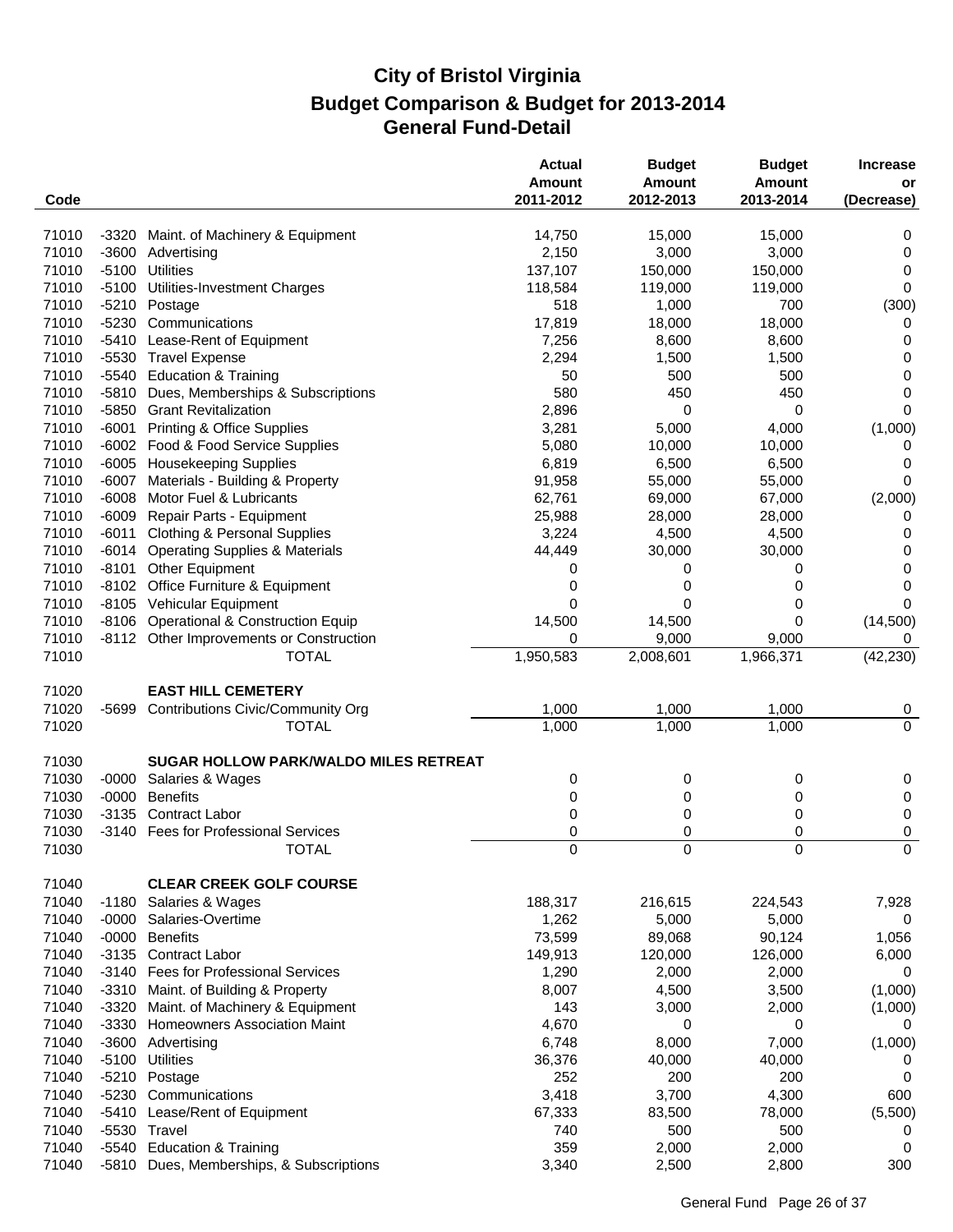| Code                    |         |                                                                                                                 | <b>Actual</b><br>Amount<br>2011-2012 | <b>Budget</b><br><b>Amount</b><br>2012-2013 | <b>Budget</b><br><b>Amount</b><br>2013-2014 | <b>Increase</b><br>or<br>(Decrease) |
|-------------------------|---------|-----------------------------------------------------------------------------------------------------------------|--------------------------------------|---------------------------------------------|---------------------------------------------|-------------------------------------|
| 71040                   | -5841   | Sales Tax                                                                                                       | 21,665                               | 23,100                                      | 23,100                                      | 0                                   |
| 71040                   | -5843   | Meal Tax                                                                                                        | 1,134                                | 1,900                                       | 1,900                                       | 0                                   |
| 71040                   | $-5845$ | <b>Credit Card Fees</b>                                                                                         | 10,342                               | 10,000                                      | 10,000                                      | 0                                   |
| 71040                   | $-6001$ | <b>Printing &amp; Office Supplies</b>                                                                           | 377                                  | 1,500                                       | 1,000                                       | (500)                               |
| 71040                   |         | -6002 Food & Beverage                                                                                           | 38,932                               | 35,000                                      | 40,000                                      | 5,000                               |
| 71040                   | $-6007$ | Materials - Building & Property                                                                                 | 72,588                               | 60,000                                      | 58,000                                      | (2,000)                             |
| 71040                   | $-6008$ | Motor Fuel & Lubricants                                                                                         | 16,175                               | 17,250                                      | 17,250                                      | 0                                   |
| 71040                   | $-6009$ | Repair Parts - Equipment                                                                                        | 32,813                               | 30,000                                      | 30,000                                      | 0                                   |
| 71040                   | $-6014$ | <b>Operating Supplies &amp; Materials</b>                                                                       | 12,883                               | 8,000                                       | 8,000                                       | 0                                   |
| 71040                   | $-6015$ | Merchandise for Resale                                                                                          | 99,706                               | 60,000                                      | 65,000                                      | 5,000                               |
| 71040                   | $-8101$ | Other Equipment                                                                                                 | 8,264                                | 6,000                                       | 6,000                                       | 0                                   |
| 71040                   |         | -8102 Office Furniture & Equipment                                                                              | 199                                  | 0                                           | 0                                           | 0                                   |
| 71040                   |         | -8105 Vehicular Equipment                                                                                       | 0                                    | 0                                           | 0                                           | 0                                   |
| 71040                   | $-8106$ | <b>Operational &amp; Construction Equip</b>                                                                     | 0                                    | 0                                           | 0                                           | 0                                   |
| 71040                   |         | -8112 Other Improvement or Construction                                                                         | 0                                    | 0                                           | 0                                           | 0                                   |
|                         |         |                                                                                                                 |                                      |                                             |                                             |                                     |
| 71040                   |         | <b>TOTAL</b>                                                                                                    | 860,845                              | 833,333                                     | 848,217                                     | 14,884                              |
| 73000                   |         | <b>LIBRARY</b>                                                                                                  |                                      |                                             |                                             |                                     |
| 73010                   |         | <b>PUBLIC LIBRARY SERVICE</b>                                                                                   |                                      |                                             |                                             |                                     |
| 73010                   | $-7001$ | Joint Operating Expense                                                                                         | 633,083                              | 674,978                                     | 687,637                                     | 12,659                              |
| 73010                   |         | -8112 Other Improvement or Construction                                                                         | 11,715                               | 0                                           | 0                                           | 0                                   |
| 73010                   |         | <b>TOTAL</b>                                                                                                    | 644,798                              | 674,978                                     | 687,637                                     | 12,659                              |
|                         |         | <b>TOTAL PARKS, RECREATION &amp; CULTURAL</b>                                                                   | 3,457,226                            | 3,517,912                                   | 3,503,225                                   | (14, 687)                           |
| 80000<br>81000<br>81010 |         | <b>COMMUNITY DEVELOPMENT</b><br>PLANNING & COMMUNITY DEVELOPMENT<br><b>COMMUNITY &amp; ECONOMIC DEVELOPMENT</b> |                                      |                                             |                                             |                                     |
| 81010                   | $-1155$ | Salaries & Wages                                                                                                | 228,777                              | 237,228                                     | 253,926                                     | 16,698                              |
| 81010                   | $-1255$ | Salaries & Wages-Overtime                                                                                       | 0                                    | 1,850                                       | 1,850                                       | 0                                   |
| 81010                   | $-0000$ | <b>Benefits</b>                                                                                                 | 76,135                               | 80,394                                      | 84,606                                      | 4,212                               |
| 81010                   | $-3140$ | <b>Fees for Professional Services</b>                                                                           | 10,199                               | 60,000                                      | 51,000                                      | (9,000)                             |
| 81010                   |         | -3320 Maint. of Machinery & Equipment                                                                           | 1,724                                | 500                                         | 500                                         | 0                                   |
| 81010                   |         | -3600 Advertising                                                                                               | 1,664                                | 2,000                                       | 2,000                                       | 0                                   |
| 81010                   |         | -5210 Postage                                                                                                   | 1,624                                | 1,200                                       | 1,200                                       | 0                                   |
| 81010                   |         | -5230 Communications                                                                                            | 4,004                                | 5,500                                       | 6,400                                       | 900                                 |
| 81010                   |         | -5410 Lease of Equipment                                                                                        | 2,213                                | 1,500                                       | 1,500                                       | 0                                   |
| 81010                   |         | -5530 Travel Expense                                                                                            | 3,954                                | 3,000                                       | 3,000                                       | 0                                   |
| 81010                   |         | -5540 Education & Training                                                                                      | 0                                    | 1,500                                       | 1,500                                       | 0                                   |
| 81010                   | $-5810$ | Dues, Memberships & Subscriptions                                                                               | 1,068                                | 1,000                                       | 1,000                                       | 0                                   |
| 81010                   | $-5891$ | <b>MPO Expenses</b>                                                                                             | 16,242                               | 0                                           | 0                                           | 0                                   |
| 81010                   | $-6001$ | <b>Printing &amp; Office Supplies</b>                                                                           | 1,543                                | 2,000                                       | 2,000                                       | 0                                   |
| 81010                   |         | -6002 Food & Food Service Supplies (Planning Commission                                                         | 893                                  | 800                                         | 800                                         | 0                                   |
| 81010                   | $-6008$ | Motor Fuel and Lubricants                                                                                       | 1,383                                | 1,150                                       | 1,400                                       | 250                                 |
| 81010                   | $-6009$ | Repair Parts & Equipment                                                                                        | 65                                   | 300                                         | 300                                         | 0                                   |
| 81010                   |         | -6014 Operating Supplies & Materials                                                                            | 1,994                                | 1,500                                       | 1,500                                       | 0                                   |
| 81010                   |         | -8102 Office Furniture & Equipment                                                                              | 0                                    | 0                                           | 0                                           | 0                                   |
| 81010                   |         | -8105 Vehicular Equipment                                                                                       | 4,890                                | 0                                           | 500                                         | 500                                 |
| 81010                   |         | <b>TOTAL</b>                                                                                                    | 358,372                              | 401,422                                     | 414,982                                     | 13,560                              |
|                         |         |                                                                                                                 |                                      |                                             |                                             |                                     |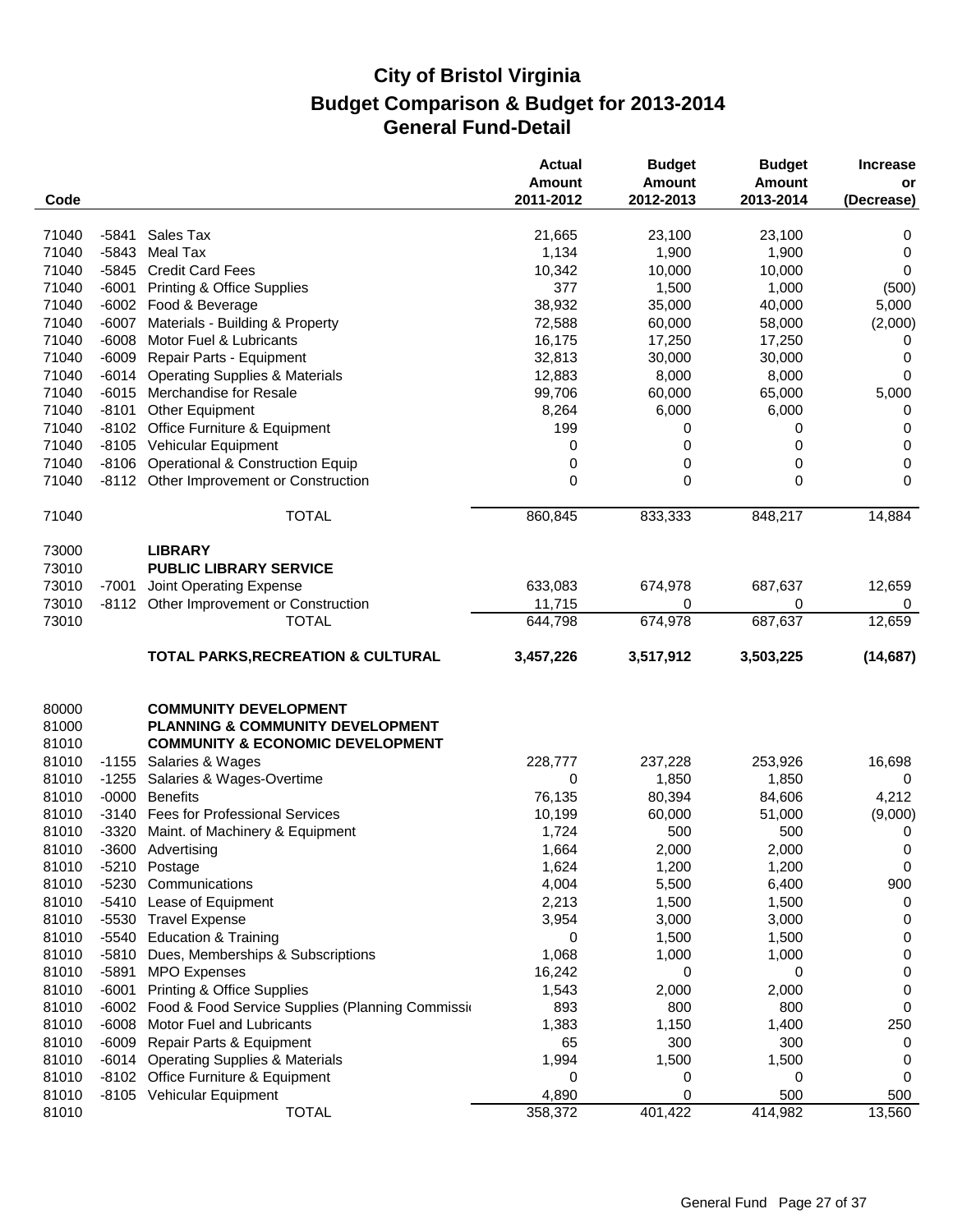| Code  |         |                                                    | <b>Actual</b><br>Amount<br>2011-2012 | <b>Budget</b><br><b>Amount</b><br>2012-2013 | <b>Budget</b><br><b>Amount</b><br>2013-2014 | <b>Increase</b><br>or<br>(Decrease) |
|-------|---------|----------------------------------------------------|--------------------------------------|---------------------------------------------|---------------------------------------------|-------------------------------------|
| 81020 |         | <b>ECONOMIC DEVELOPMENT COMMITTEE</b>              |                                      |                                             |                                             |                                     |
| 81020 |         | <b>TOTAL</b>                                       | $\Omega$                             | $\mathbf 0$                                 | $\Omega$                                    | $\Omega$                            |
| 81025 |         | <b>ECONOMIC DEVELOPMENT</b>                        |                                      |                                             |                                             |                                     |
| 81025 |         | -5700 Home Depot                                   | 133,557                              | 130,000                                     | 135,000                                     | 5,000                               |
| 81025 | $-5701$ | Alpha Natural Resources                            | 0                                    | 117,000                                     | 116,650                                     | (350)                               |
| 81025 |         | -5703 American Centry LLC                          | 165,000                              | 0                                           | 0                                           | 0                                   |
| 81025 | $-5704$ | Computer Haus NC (CityMac)                         | 576,020                              | 0                                           | 0                                           | 0                                   |
| 81025 | $-5705$ | <b>Istobal USA</b>                                 | 200,000                              | 0                                           | 0                                           | 0                                   |
| 81025 | $-5706$ | Olive Garden                                       | 0                                    | 155,000                                     | 150,000                                     | (5,000)                             |
| 81025 | -5707   | <b>Mellow Mushroom</b>                             | 34,606                               | 90,000                                      | 20,000                                      | (70,000)                            |
| 81025 |         | <b>TOTAL</b>                                       | 1,109,182                            | 492,000                                     | 421,650                                     | (70, 350)                           |
| 81030 |         | <b>TOURISM PROMOTION PROGRAM</b>                   |                                      |                                             |                                             |                                     |
| 81030 | $-5699$ | Chamber of Commerce-Convention & Visitor Burea     | 160,000                              | 175,000                                     | 175,000                                     | 0                                   |
| 81030 | $-5700$ | Rhythm & Roots, Contributions                      | 25,000                               | 25,000                                      | 25,000                                      | 0                                   |
| 81030 | $-5701$ | <b>Believe in Bristol</b>                          | 5,000                                | 0                                           | 0                                           | 0                                   |
| 81030 | $-5703$ | Christmas Décor                                    | 0                                    | 1,500                                       | 0                                           | (1,500)                             |
| 81030 | -5704   | Bristol Country Music Assoc (Commission for the Ar | 0                                    | 5,000                                       | 5,000                                       | 0                                   |
| 81030 |         | -5705 Round the Mountain                           | $\mathbf{0}$                         | 1,000                                       | 1,000                                       | 0                                   |
| 81030 |         | -5706 Rhythm & Roots (Commission for the Arts)     | 5,000                                | 0                                           | 0                                           | 0                                   |
| 81030 | -5707   | Chamber of Commerce-Bristol Youth Leadership       | 0                                    | 2,500                                       | 2,500                                       | 0                                   |
| 81030 |         | -5708 Friends of SW VA                             | 2,500                                | 7,500                                       | 7,500                                       | 0                                   |
| 81030 | -5709   | <b>Bristol Country Music Association</b>           | 0                                    | 100,000                                     | 100,000                                     | 0                                   |
| 81030 | $-5710$ | New River/Mt Rogers Workforce Inv                  | 2,133                                | 0                                           | 0                                           | 0                                   |
| 81030 | $-5711$ | Gentlemen of the Road                              | 0                                    | 0                                           | $\Omega$                                    | 0                                   |
| 81030 |         | <b>TOTAL</b>                                       | 199,633                              | 317,500                                     | 316,000                                     | (1,500)                             |
| 81040 |         | <b>UNITED WAY</b>                                  |                                      |                                             |                                             |                                     |
| 81040 | -5699   | <b>Contributions Civic/Community Org</b>           | 31,000                               | 31,000                                      | 31,000                                      | 0                                   |
| 81040 |         | <b>TOTAL</b>                                       | 31,000                               | 31,000                                      | 31,000                                      | $\mathbf 0$                         |
| 81050 |         | <b>MT. ROGERS PLANNING DIST. COMMISSION</b>        |                                      |                                             |                                             |                                     |
| 81050 | -7001   | Joint Operating Expense                            | 14,039                               | 14,464                                      | 14,464                                      | 0                                   |
| 81050 |         | <b>TOTAL</b>                                       | 14,039                               | 14,464                                      | 14,464                                      | $\overline{0}$                      |
| 81055 |         | VA. HERITAGE MUSIC TRAIL (Crooked Road)            |                                      |                                             |                                             |                                     |
| 81055 | -5699   | <b>Contributions Civic/Community Org</b>           | 0                                    | 0                                           | 0                                           | $\overline{0}$                      |
| 81055 |         | <b>TOTAL</b>                                       | $\Omega$                             | $\overline{0}$                              | $\Omega$                                    | $\overline{0}$                      |
| 81060 |         | <b>CHAMBER OF COMMERCE</b>                         |                                      |                                             |                                             |                                     |
| 81060 | -5699   | <b>Contributions Civic/Community (Parades)</b>     | 2,500                                | 1,000                                       | 1,000                                       | $\boldsymbol{0}$                    |
| 81060 |         | -5810 Membership Dues                              | 8,245                                | 7,614                                       | 7,614                                       | $\overline{0}$                      |
| 81060 |         | <b>TOTAL</b>                                       | 10,745                               | 8,614                                       | 8,614                                       | $\overline{0}$                      |
| 81080 |         | <b>KEEP BRISTOL BEAUTIFUL COMMITTEE</b>            |                                      |                                             |                                             |                                     |
| 81080 | -5699   | <b>Contributions Civic/Community Org</b>           | 12,500                               | 12,500                                      | 12,500                                      | $\overline{0}$                      |
| 81080 |         | <b>TOTAL</b>                                       | 12,500                               | 12,500                                      | 12,500                                      | $\overline{0}$                      |
| 81110 |         | Virginia's @CORRIDOR (Mt. Rogers Dev Partn)        |                                      |                                             |                                             |                                     |
| 81110 |         | -5699 Contributions Civic/Community Org            | 17,367                               | 17,835                                      | 17,835                                      | $\overline{0}$                      |
| 81110 |         | <b>TOTAL</b>                                       | 17,367                               | 17,835                                      | 17,835                                      | $\overline{0}$                      |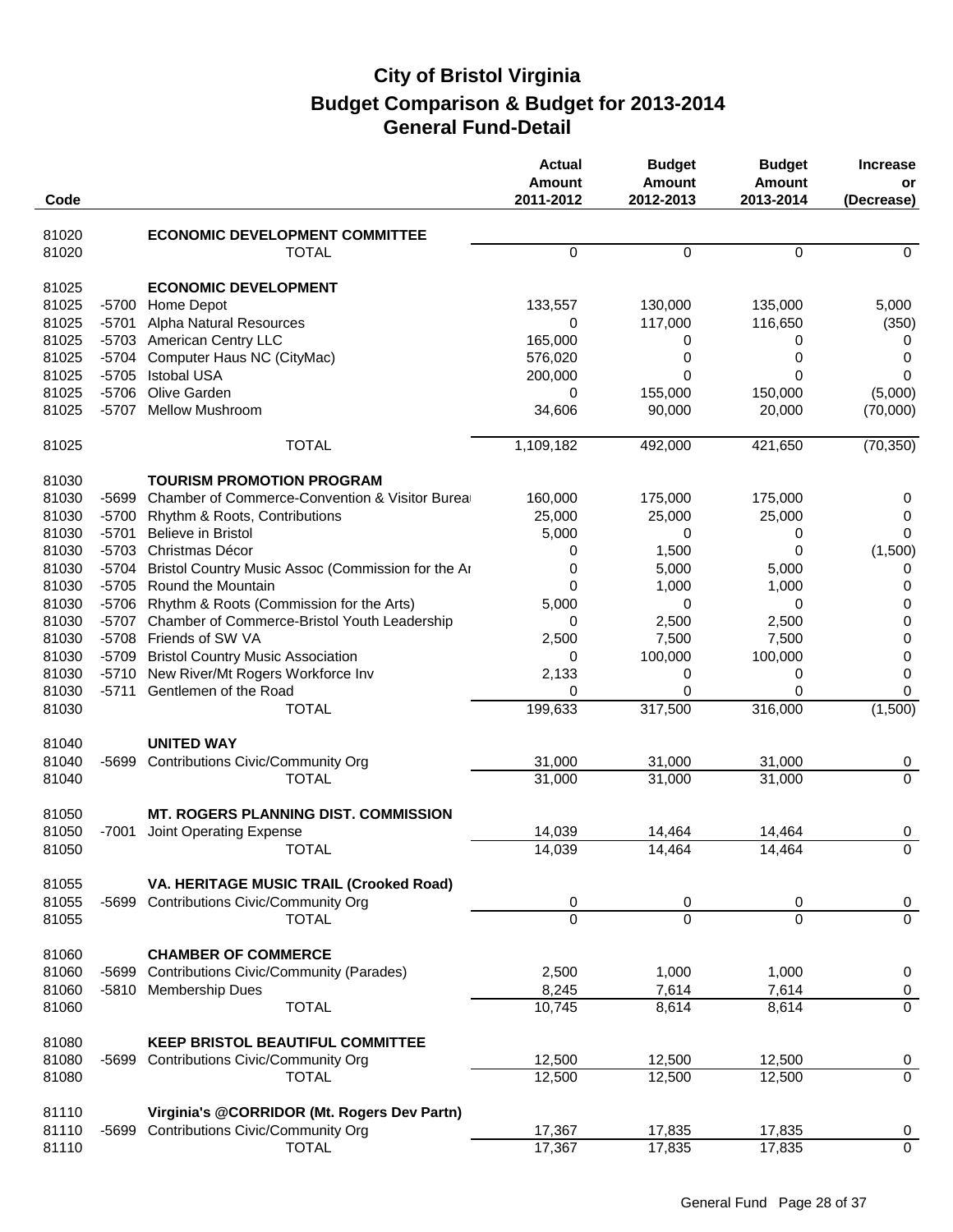| Code  |            |                                              | <b>Actual</b><br><b>Amount</b><br>2011-2012 | <b>Budget</b><br>Amount<br>2012-2013 | <b>Budget</b><br><b>Amount</b><br>2013-2014 | <b>Increase</b><br>or<br>(Decrease) |
|-------|------------|----------------------------------------------|---------------------------------------------|--------------------------------------|---------------------------------------------|-------------------------------------|
| 81140 |            | <b>DISTRICT 3 GOVERNMENTAL CO-OP</b>         |                                             |                                      |                                             |                                     |
| 81140 | -7001      | Joint Operating Expense                      | 9,899                                       | 10,166                               | 10,166                                      |                                     |
| 81140 |            | <b>TOTAL</b>                                 | 9,899                                       | 10,166                               | 10,166                                      | 0<br>$\overline{0}$                 |
| 81150 |            | <b>OFFICE ON YOUTH</b>                       |                                             |                                      |                                             |                                     |
| 81150 | $-1114$    | Salaries & Wages                             | 74,573                                      | 77,481                               | 78,005                                      | 524                                 |
| 81150 | $-0000$    | <b>Benefits</b>                              | 24,015                                      | 26,016                               | 25,933                                      | (83)                                |
| 81150 |            | -3140 Fees for Professional Services         | 0                                           | 0                                    | 0                                           | $\mathbf 0$                         |
| 81150 |            | -3310 Maint. of Bldg. & Property             | 4,967                                       | 0                                    | 3,492                                       | 3,492                               |
| 81150 | $-3320$    | Maint. of Machinery & Equipment              | 415                                         | 500                                  | 500                                         | 0                                   |
| 81150 | $-5100$    | <b>Utilities</b>                             | 4,086                                       | 0                                    | 0                                           | 0                                   |
| 81150 |            | -5210 Postage                                | 21                                          | 100                                  | 100                                         | 0                                   |
| 81150 | -5230      | Communications                               | 1,486                                       | 1,800                                | 2,200                                       | 400                                 |
| 81150 | $-5530$    | <b>Travel Expense</b>                        | 154                                         | 1,000                                | 500                                         | (500)                               |
| 81150 | -5540      | <b>Education &amp; Training</b>              | 0                                           | 0                                    | 0                                           | 0                                   |
| 81150 |            | -5842 Tobacco Grant                          | 29,950                                      | 0                                    | 0                                           | 0                                   |
| 81150 |            | -5843 GOSAP Grant                            | 452                                         | 0                                    | 0                                           | 0                                   |
| 81150 | -6001      | <b>Printing &amp; Office Supplies</b>        | 253                                         | 500                                  | 500                                         | $\pmb{0}$                           |
| 81150 |            | -6005 Food, Medical & Housekeeping, Supplies | 821                                         | 500                                  | 500                                         | $\pmb{0}$                           |
| 81150 | -6014      | <b>Operating Supplies &amp; Materials</b>    | 674                                         | 500                                  | 500                                         | 0                                   |
| 81150 |            | -8102 Office Furniture & Equipment           | 0                                           | 0                                    | 0                                           | 0                                   |
| 81150 |            | TOTAL                                        | 141,868                                     | 108,397                              | 112,230                                     | 3,833                               |
| 81180 |            | <b>FOREIGN TRADE ZONE</b>                    |                                             |                                      |                                             |                                     |
| 81180 | -7001      | Joint Operating Expense                      | 14,954                                      | 15,464                               | 15,464                                      | 0                                   |
| 81180 |            | <b>TOTAL</b>                                 | 14,954                                      | 15,464                               | 15,464                                      | $\mathbf 0$                         |
| 81190 |            | <b>ECONOMIC DEVELOPMENT ACTIVITIES</b>       |                                             |                                      |                                             |                                     |
| 81190 |            | -1114 Salaries & Wages                       | 24,504                                      | 25,487                               | 25,224                                      | (263)                               |
| 81190 | $-0000$    | <b>Benefits</b>                              | 6,489                                       | 6,390                                | 6,020                                       | (370)                               |
| 81190 | $-3140$    | <b>Professional Service</b>                  | 4,019                                       | 40,000                               | 17,000                                      | (23,000)                            |
| 81190 |            | -3600 Advertising                            | 0                                           | 25,000                               | 10,000                                      | (15,000)                            |
| 81190 |            | -5210 Postage                                | 175                                         | 0                                    | 800                                         | 800                                 |
| 81190 |            | -5810 Dues, Memberships & Subscriptions      | 1,825                                       | 0                                    | 2,000                                       | 2,000                               |
| 81190 |            | -6014 Operating Supplies & Materials         | 32,020                                      | 15,000                               | 40,000                                      | 25,000                              |
| 81190 |            | -8105 Office Furniture & Equipment           | 0                                           | 0                                    | 0                                           | $\overline{0}$                      |
| 81190 |            | -8105 Vehicular Equipment                    | 18,243                                      | 0                                    | 500                                         | 500                                 |
| 81190 | -8116 Land |                                              | 0                                           | 0                                    | 0                                           | 0                                   |
| 81190 |            | <b>TOTAL</b>                                 | 87,276                                      | 111,877                              | 101,544                                     | (10, 333)                           |
| 81210 |            | <b>DOWNTOWN FARMERS MARKET</b>               |                                             |                                      |                                             |                                     |
| 81210 | -5699      | <b>Contributions Civic/Community Org</b>     | 0                                           | 7,000                                | 0                                           | (7,000)                             |
| 81210 |            | <b>TOTAL</b>                                 | $\overline{0}$                              | 7,000                                | $\Omega$                                    | (7,000)                             |
| 81310 |            | <b>FAMILY PRESERVATION</b>                   |                                             |                                      |                                             |                                     |
| 81310 |            | -1114 Salaries & Wages                       | 19,833                                      | 20,550                               | 20,561                                      | 11                                  |
| 81310 | -0000      | <b>Benefits</b>                              | 1,657                                       | 1,705                                | 1,686                                       | (19)                                |
| 81310 |            | -3140 Fees for Professional Services         | 0                                           | 0                                    | 0                                           | 0                                   |
| 81310 |            | -5210 Postage                                | 178                                         | 200                                  | 200                                         | 0                                   |
| 81310 |            | -5230 Communications                         | 533                                         | 700                                  | 700                                         | $\boldsymbol{0}$                    |
| 81310 |            | -5530 Travel Expense                         | 0                                           | 50                                   | 50                                          | 0                                   |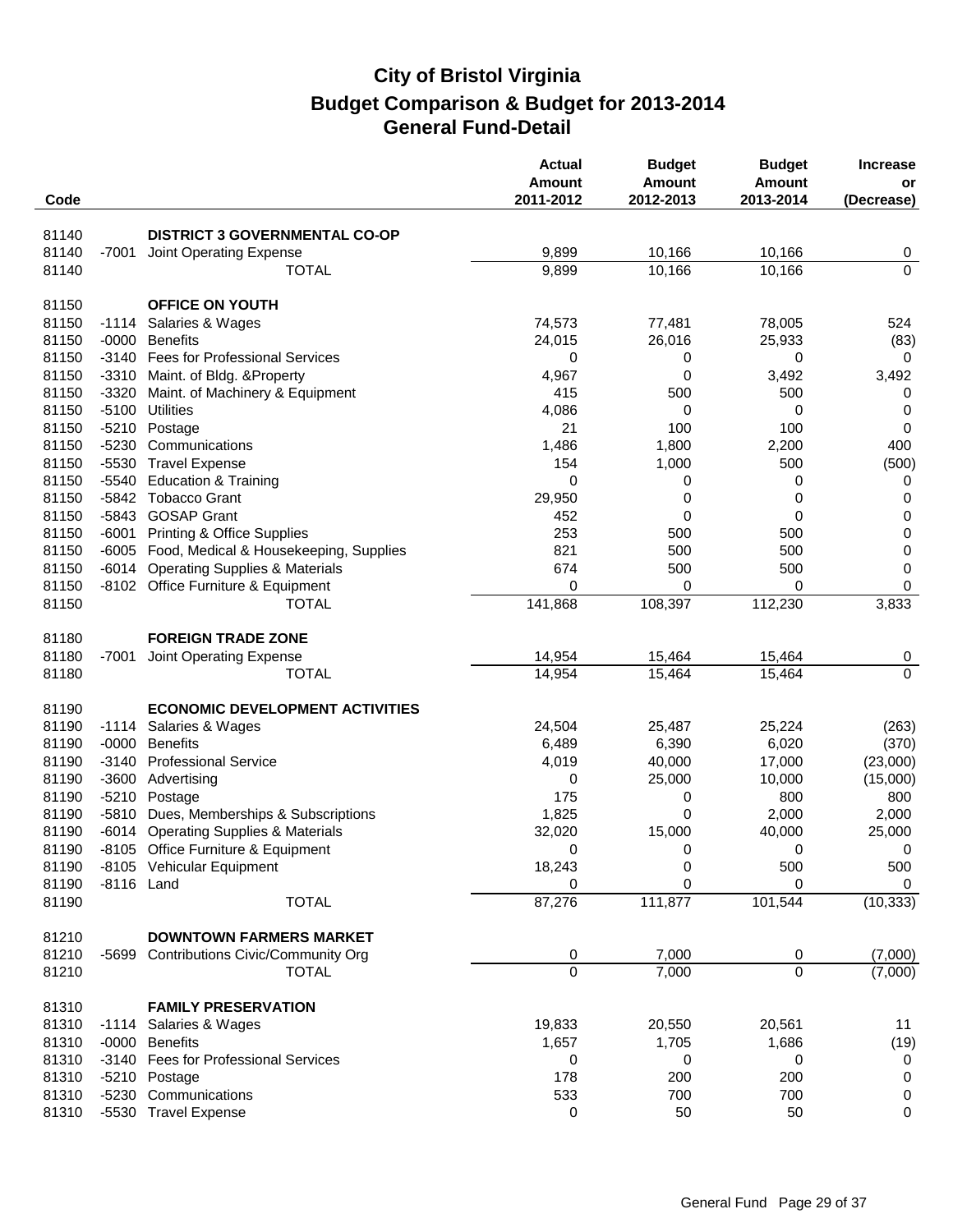| Code           |                    |                                                                 | <b>Actual</b><br><b>Amount</b><br>2011-2012 | <b>Budget</b><br><b>Amount</b><br>2012-2013 | <b>Budget</b><br><b>Amount</b><br>2013-2014 | <b>Increase</b><br>or<br>(Decrease) |
|----------------|--------------------|-----------------------------------------------------------------|---------------------------------------------|---------------------------------------------|---------------------------------------------|-------------------------------------|
|                |                    |                                                                 |                                             |                                             |                                             |                                     |
| 81310          | -5540              | <b>Education &amp; Training</b>                                 | 0                                           | $\mathbf 0$                                 | $\mathbf 0$                                 | 0                                   |
| 81310          | $-6001$            | <b>Printing &amp; Office Supplies</b>                           | 654                                         | 500                                         | 500                                         | 0                                   |
| 81310          |                    | -6005 Food, Medical & Housekeeping Supplies                     | 892                                         | 400                                         | 400                                         | 0                                   |
| 81310          | -6014              | <b>Operating Supplies &amp; Materials</b>                       | 1,944                                       | 1,000                                       | 1,000                                       | 0                                   |
| 81310          |                    | <b>TOTAL</b>                                                    | 25,690                                      | 25,105                                      | 25,097                                      | (8)                                 |
| 82010          |                    | <b>CODE COMPLIANCE</b>                                          |                                             |                                             |                                             |                                     |
| 82010          | $-1145$            | Salaries & Wages                                                | 32,662                                      | 33,417                                      | 33,751                                      | 334                                 |
| 82010          | $-0000$            | <b>Benefits</b>                                                 | 14,717                                      | 15,907                                      | 16,019                                      | 112                                 |
| 82010          | $-3140$            | <b>Fees for Professional Services</b>                           | 13,443                                      | 13,000                                      | 8,200                                       | (4,800)                             |
| 82010          | -3320              | Maintenance of Machinery & Equip                                | 368                                         | 500                                         | 300                                         | (200)                               |
| 82010          |                    | -3600 Advertising                                               | 0                                           | 0                                           | $\mathbf 0$                                 | 0                                   |
| 82010          | $-5210$            | Postage                                                         | 1,896                                       | 1,000                                       | 1,200                                       | 200                                 |
| 82010          | $-5230$            | Communications                                                  | 1,022                                       | 1,200                                       | 1,900                                       | 700                                 |
| 82010          | $-5530$            | <b>Travel Expense</b>                                           | 0                                           | 100                                         | 50                                          | (50)                                |
| 82010          | $-5540$            | <b>Education &amp; Training</b>                                 | 29                                          | 100                                         | 50                                          | (50)                                |
| 82010<br>82010 | $-6001$            | <b>Printing &amp; Office Supplies</b>                           | 324                                         | 300                                         | 300                                         | $\mathbf 0$                         |
| 82010          | $-6008$<br>$-6009$ | Motor Fuel & Lubricants<br><b>Repair Parts</b>                  | 1,112<br>0                                  | 1,150<br>500                                | 1,200<br>500                                | 50<br>$\mathbf 0$                   |
| 82010          | -6014              | <b>Operating Supplies &amp; Materials</b>                       | 815                                         | 800                                         | 500                                         | (300)                               |
| 82010          |                    | <b>TOTAL</b>                                                    | 66,387                                      | 67,974                                      | 63,970                                      | (4,004)                             |
|                |                    |                                                                 |                                             |                                             |                                             |                                     |
| 82020          |                    | <b>NON-CITY PROPERTY MAINTENANCE</b>                            |                                             |                                             |                                             |                                     |
| 82020          | $-1183$            | Salaries & Wages                                                | 8,037                                       | 20,000                                      | 20,000                                      | 0                                   |
| 82020          | $-0000$            | <b>Benefits</b>                                                 | 964                                         | 2,056                                       | 2,341                                       | 285                                 |
| 82020          | $-3320$            | Maint. of Machinery & Equipment                                 | 0                                           | 1,000                                       | 1,000                                       | 0                                   |
| 82020          | $-6001$            | <b>Printing &amp; Office Supplies</b>                           | 3                                           | 0                                           | 0                                           | 0                                   |
| 82020          | $-6009$            | Repair Parts - Equipment                                        | 118                                         | 800                                         | 800                                         | 0                                   |
| 82020          | $-6011$            | <b>Clothing &amp; Personal Supplies</b>                         | 66                                          | 100                                         | 100                                         | 0                                   |
| 82020          | $-6014$            | <b>Operating Supplies &amp; Materials</b>                       | 1,497                                       | 500                                         | 500                                         | 0                                   |
| 82020          |                    | -8112 Other Equipment<br><b>TOTAL</b>                           | 0                                           | 0                                           | 0                                           | 0                                   |
| 82020          |                    |                                                                 | 10,685                                      | 24,456                                      | 24,741                                      | 285                                 |
|                |                    | <b>TOTAL COMMUNITY DEVELOPMENT</b>                              | 2,109,597                                   | 1,665,774                                   | 1,590,257                                   | (75, 517)                           |
| 91000          |                    | <b>NON-DEPARTMENTAL</b>                                         |                                             |                                             |                                             |                                     |
| 91010          |                    | <b>CITY TRANSIT SYSTEM</b>                                      |                                             |                                             |                                             |                                     |
| 91010          | $-1181$            | Salaries & Wages                                                | 289,282                                     | 290,788                                     | 221,471                                     | (69, 317)                           |
| 91010          | $-1281$            | Salaries & Wages-Overtime                                       | 20,440                                      | 26,000                                      | 26,000                                      | 0                                   |
| 91010          | $-0000$            | <b>Benefits</b>                                                 | 125,248                                     | 127,972                                     | 104,761                                     | (23, 211)                           |
| 91010          | $-3135$            | <b>Contract Labor</b>                                           | 0                                           | 0                                           | 0                                           | 0                                   |
| 91010          | $-3140$            | <b>Fees for Professional Services</b>                           | 324                                         | 500                                         | 500                                         | 0                                   |
| 91010          | $-3310$            | Maint. of Bldg. & Property                                      | 0                                           | 500                                         | 2,000                                       | 1,500                               |
| 91010          | $-3320$            | Maint. of Machinery & Equipment                                 | 2,769                                       | 4,000                                       | 4,000                                       | 0                                   |
| 91010          | $-3600$            | Advertising                                                     | 0                                           | 2,000                                       | 1,000                                       | (1,000)                             |
| 91010          | $-5100$            | Utilities                                                       | 10,620                                      | 14,000                                      | 12,000                                      | (2,000)                             |
| 91010          | $-5210$            | Postage                                                         | 43                                          | 75                                          | 75                                          | 0                                   |
| 91010          | $-5230$            | Communications                                                  | 3,307                                       | 4,000                                       | 3,784                                       | (216)                               |
| 91010          | $-5530$            | <b>Travel Expense</b>                                           | 0                                           | 0                                           | 0                                           | 0                                   |
| 91010          | $-6001$            | <b>Printing &amp; Office Supplies</b>                           | 471                                         | 500                                         | 500                                         | 0                                   |
| 91010<br>91010 | $-6005$<br>$-6007$ | <b>Housekeeping Supplies</b><br>Materials - Building & Property | 924<br>0                                    | 1,000<br>500                                | 1,000<br>500                                | 0<br>0                              |
| 91010          | $-6008$            | Motor Fuel & Lubricants                                         | 44,954                                      | 50,600                                      | 48,000                                      | (2,600)                             |
| 91010          | -6009              | Repair Parts - Equipment                                        | 8,473                                       | 8,000                                       | 8,000                                       | 0                                   |
|                |                    |                                                                 |                                             |                                             |                                             |                                     |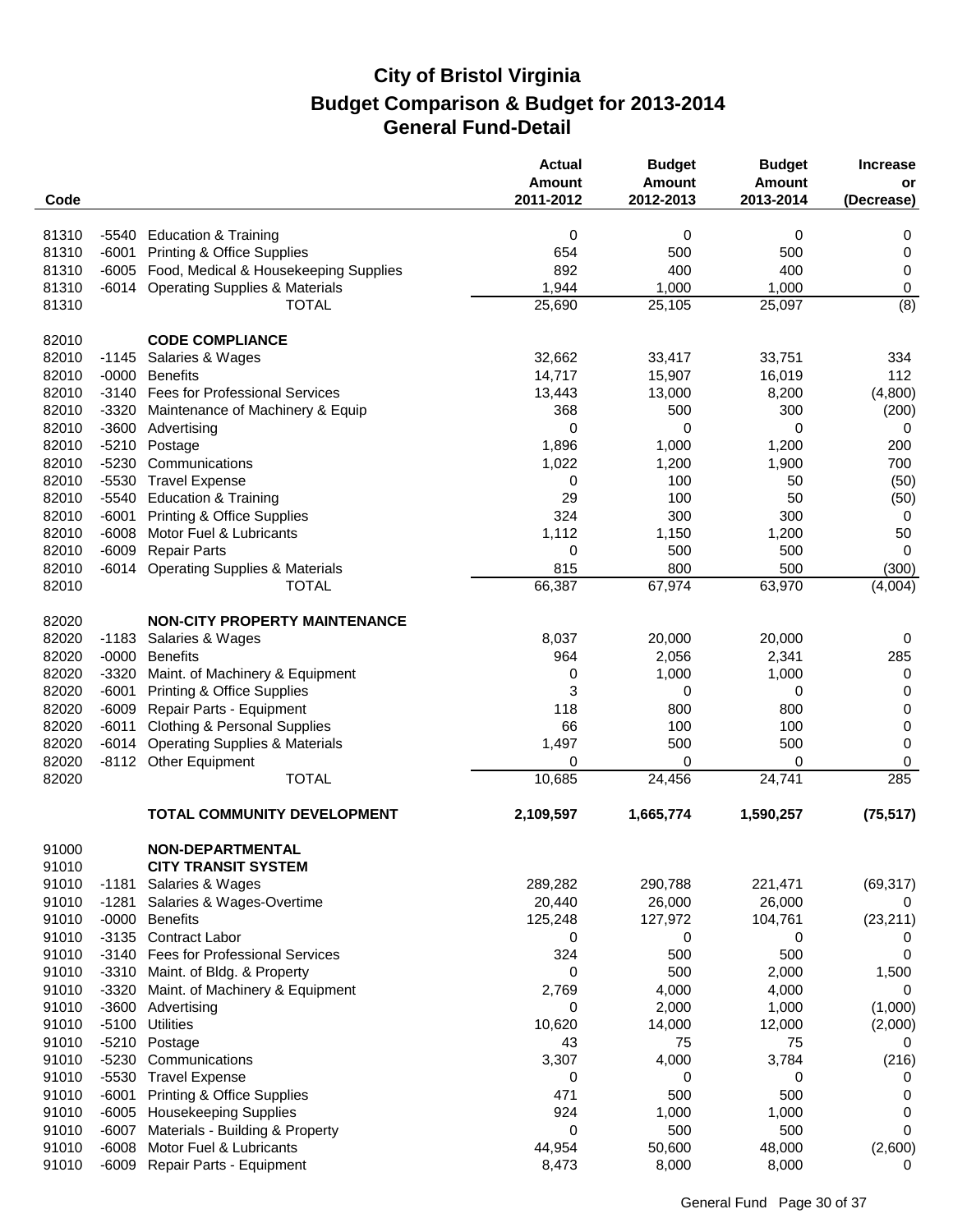|       |         |                                                    | <b>Actual</b><br>Amount<br>2011-2012 | <b>Budget</b><br><b>Amount</b> | <b>Budget</b><br><b>Amount</b> | <b>Increase</b><br>or |
|-------|---------|----------------------------------------------------|--------------------------------------|--------------------------------|--------------------------------|-----------------------|
| Code  |         |                                                    |                                      | 2012-2013                      | 2013-2014                      | (Decrease)            |
| 91010 | $-6011$ | <b>Clothing &amp; Personal Supplies</b>            | 0                                    | 500                            | 500                            | 0                     |
| 91010 | $-6014$ | <b>Operating Supplies &amp; Materials</b>          | 1,604                                | 1,000                          | 1,000                          | 0                     |
| 91010 |         | -8101 Other Equipment                              | 10,796                               | 0                              | 0                              | 0                     |
| 91010 | $-8102$ | Office Furniture & Equipment                       | 0                                    | 0                              | 0                              | 0                     |
| 91010 |         | -8105 Vehicular Equipment                          | 0                                    | 150,000                        | 100,000                        | (50,000)              |
| 91010 |         | <b>TOTAL</b>                                       | 519,256                              | 681,935                        | 535,091                        | (146, 844)            |
| 91020 |         | <b>CONTINGENCY FUND</b>                            |                                      |                                |                                |                       |
| 91020 | -5890   | <b>Contingent Fund</b>                             | 50,355                               | 150,000                        | 125,000                        | (25,000)              |
| 91020 | $-5891$ | <b>Contingent Fund-Project</b>                     | 10,016                               | 0                              | 0                              | 0                     |
| 91020 |         | <b>TOTAL</b>                                       | 60,371                               | 150,000                        | 125,000                        | (25,000)              |
| 91030 |         | <b>INSURANCE</b>                                   |                                      |                                |                                |                       |
| 91030 | $-5304$ | Insurance on Equipment                             | 91,991                               | 101,200                        | 106,261                        | 5,061                 |
| 91030 | -5307   | Professional Liability Insurance                   | 198,266                              | 218,900                        | 229,845                        | 10,945                |
| 91030 |         | -5308 Property & Contents Insurance                | 34,260                               | 38,500                         | 40,500                         | 2,000                 |
| 91030 |         | <b>TOTAL</b>                                       | 324,517                              | 358,600                        | 376,606                        | 18,006                |
| 91040 |         | <b>DUES</b>                                        |                                      |                                |                                |                       |
| 91040 | -5810   | Dues (Virginia Municipal League)                   | 8,300                                | 8,300                          | 8,530                          | 230                   |
| 91040 |         | <b>TOTAL</b>                                       | 8,300                                | 8,300                          | 8,530                          | 230                   |
| 91050 |         | <b>WASHINGTON COUNTY REVENUE</b><br><b>SHARING</b> |                                      |                                |                                |                       |
| 91050 | -5880   | <b>Revenue Sharing Expense</b>                     | 57,079                               | 70,000                         | 85,000                         | 15,000                |
| 91050 |         | <b>TOTAL</b>                                       | 57,079                               | 70,000                         | 85,000                         | 15,000                |
|       |         | NON-DEPARTMENTAL                                   | 969,523                              | 1,268,835                      | 1,130,227                      | (138, 608)            |
| 94000 |         | <b>DEBT SERVICE</b>                                |                                      |                                |                                |                       |
| 94010 |         | <b>EDUCATION</b>                                   |                                      |                                |                                |                       |
| 94010 | $-9111$ | Other Long Term Debt Redemption                    | 285,000                              | 275,000                        | 240,000                        | (35,000)              |
| 94010 | $-9120$ | Interest on Long Term Debts                        | 53,563                               | 44,163                         | 36,000                         | (8, 163)              |
| 94010 | $-9130$ | Other Debt Service Costs                           | 1,135                                | 1,500                          | 1,500                          | 0                     |
| 94010 |         | <b>TOTAL</b>                                       | 339,698                              | 320,663                        | 277,500                        | (43, 163)             |
| 94030 |         | <b>GENERAL/SOLID WASTE/CLEAR CREEK</b>             |                                      |                                |                                |                       |
| 94030 | $-9110$ | Serial Bond Redemption                             | 611,700                              | 1,446,800                      | 1,023,400                      | (423, 400)            |
| 94030 |         | -9112 Temporary Notes                              | 3,300,000                            | 0                              | 0                              | 0                     |
| 94030 |         | -9120 Interest on Long Term Debts                  | 910,674                              | 1,396,300                      | 1,567,601                      | 171,301               |
| 94030 | $-9121$ | Interest on Temp. Notes                            | 42,955                               | 40,000                         | 40,000                         | 0                     |
| 94030 | -9130   | <b>Other Debt Service Costs</b>                    | 4,000                                | 5,000                          | 5,000                          | 0                     |
| 94030 |         | -9160 QSCB Principle Payment                       | 187,500                              | 0                              | 0                              | 0                     |
| 94030 |         | <b>TOTAL</b>                                       | 5,056,829                            | 2,888,100                      | 2,636,001                      | (252,099)             |
| 94030 |         | <b>DEBT SERVICE RESERVE</b>                        |                                      |                                |                                |                       |
| 94030 | -9141   | Debt Service Budget Reserve                        | 0                                    | 760,500                        | 0                              | (760, 500)            |
| 94030 |         | <b>TOTAL</b>                                       | 0                                    | 760,500                        | 0                              | (760, 500)            |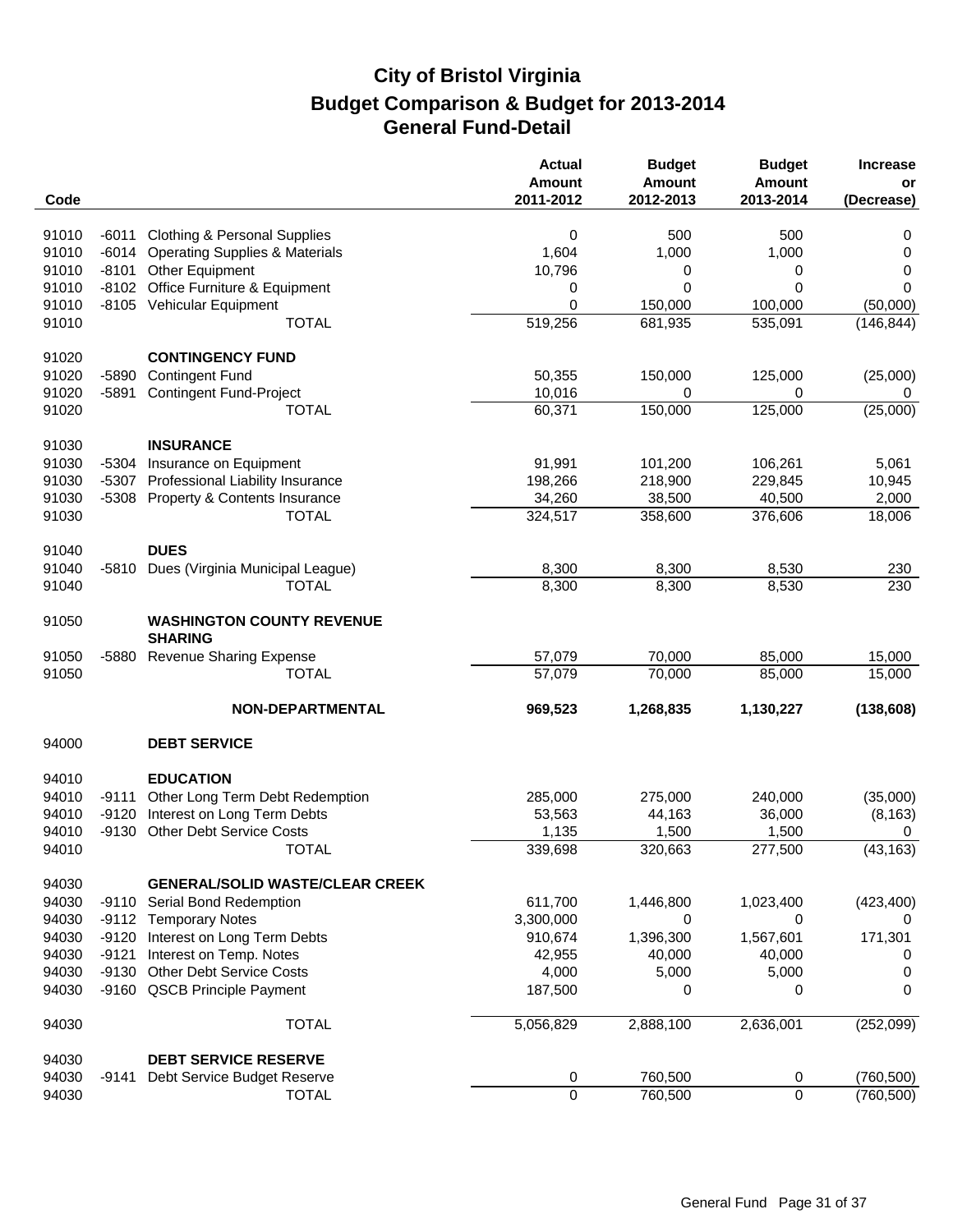| Code           |            |                                                                                    | <b>Actual</b><br><b>Amount</b><br>2011-2012 | <b>Budget</b><br><b>Amount</b><br>2012-2013 | <b>Budget</b><br><b>Amount</b><br>2013-2014 | <b>Increase</b><br>or<br>(Decrease) |
|----------------|------------|------------------------------------------------------------------------------------|---------------------------------------------|---------------------------------------------|---------------------------------------------|-------------------------------------|
|                |            |                                                                                    |                                             |                                             |                                             |                                     |
| 94600<br>94600 |            | LOCAL AID TO COMMOMWEALTH-CONTRA REVENUE<br>-7003 State Reduction Payment          | 0                                           | $\pmb{0}$                                   | $\pmb{0}$                                   | 0                                   |
| 94600          |            | <b>TOTAL</b>                                                                       | $\mathbf 0$                                 | $\mathbf 0$                                 | $\mathbf 0$                                 | $\mathbf 0$                         |
|                |            | <b>DEBT</b>                                                                        | 5,396,526                                   | 3,969,263                                   | 2,913,501                                   | (1,055,762)                         |
|                |            |                                                                                    |                                             |                                             |                                             |                                     |
| 95040<br>95040 |            | <b>BRISTOL FLOOD DAMAGE REDUCTION PROGRAM</b><br>-3140 Professional Services       | 0                                           | 100,000                                     | 0                                           | (100,000)                           |
| 95040          |            | <b>TOTAL</b>                                                                       | 0                                           | 100,000                                     | $\Omega$                                    | (100,000)                           |
|                |            |                                                                                    |                                             |                                             |                                             |                                     |
| 95610          |            | SIGNAL @ EUCLID/VANCE-100% VDOT                                                    |                                             |                                             |                                             |                                     |
| 95610<br>95610 | -8112      | -3140 Professional Services<br>Other Improvements & Construction                   | 3,872<br>0                                  | 10,000<br>190,305                           | 0<br>0                                      | (10,000)                            |
| 95610          | -8116 Land |                                                                                    | 5,809                                       | 15,000                                      | 0                                           | (190, 305)<br>(15,000)              |
|                |            |                                                                                    |                                             |                                             |                                             |                                     |
| 95610          |            | <b>TOTAL</b>                                                                       | 9,681                                       | 215,305                                     | $\mathbf 0$                                 | (215, 305)                          |
| 95620          |            | SIGNAL @ LEE/VALLEY-100% VDOT                                                      |                                             |                                             |                                             |                                     |
| 95620          |            | -3140 Professional Services                                                        | 0                                           | 10,000                                      | 10,000                                      | 0                                   |
| 95620          |            | -8112 Other Improvements & Construction                                            | 0                                           | 236,900                                     | 237,000                                     | 100                                 |
| 95620          | -8116 Land |                                                                                    | 0                                           | 0                                           | 0                                           | 0                                   |
| 95620          |            | <b>TOTAL</b>                                                                       | 0                                           | 246,900                                     | 247,000                                     | 100                                 |
| 95630          |            | SIGNAL @ LEE/BONHAM-100% VDOT                                                      |                                             |                                             |                                             |                                     |
| 95630          |            | -3140 Professional Services                                                        | 0                                           | 10,000                                      | 10,000                                      | 0                                   |
| 95630          | $-8112$    | Other Improvements & Construction                                                  | 0                                           | 167,750                                     | 227,000                                     | 59,250                              |
| 95630          | -8116 Land |                                                                                    | 0                                           | 0                                           | 0                                           | 0                                   |
| 95630          |            | <b>TOTAL</b>                                                                       | $\mathbf 0$                                 | 177,750                                     | 237,000                                     | 59,250                              |
| 95640          |            | <b>DOWNTOWN STREETSCAPE-100% VDOT</b>                                              |                                             |                                             |                                             |                                     |
| 95640          |            | -3140 Professional Services                                                        | 0                                           | 0                                           | 0                                           | 0                                   |
| 95640          |            | -8112 Other Improvements & Construction                                            | 574,055                                     | 0                                           | 0                                           | 0                                   |
| 95640          |            | -8116 Land                                                                         | $\Omega$                                    | 0                                           | 0                                           | 0                                   |
| 95640          |            | <b>TOTAL</b>                                                                       | 574,055                                     | 0                                           | 0                                           | $\mathbf 0$                         |
|                |            |                                                                                    |                                             |                                             |                                             |                                     |
| 95650<br>95650 |            | TRAFFIC SIGNAL LED REPLACEMENTS-100% Dept of Energy<br>-3140 Professional Services | 0                                           | 0                                           | 0                                           | 0                                   |
| 95650          |            | -8112 Other Improvements & Construction                                            | 390,472                                     | 0                                           | 0                                           | 0                                   |
| 95650          | -8116 Land |                                                                                    | 0                                           | 0                                           | 0                                           | 0                                   |
|                |            |                                                                                    |                                             |                                             |                                             |                                     |
| 95650          |            | <b>TOTAL</b>                                                                       | 390,472                                     | 0                                           | $\mathbf 0$                                 | $\mathbf 0$                         |
| 95660          |            | STATE ST/COMMONWEALTH SAFETY IMPROVEMENTS-100% VDOT                                |                                             |                                             |                                             |                                     |
| 95660          |            | -3140 Professional Services                                                        | 0                                           | 5,000                                       | 0                                           | (5,000)                             |
| 95660          |            | -8112 Other Improvements & Construction                                            | 0                                           | 50,000                                      | 0                                           | (50,000)                            |
| 95660          | -8116 Land |                                                                                    | 0                                           | 0                                           | 0                                           | 0                                   |
| 95660          |            | <b>TOTAL</b>                                                                       | $\mathbf 0$                                 | 55,000                                      | 0                                           | (55,000)                            |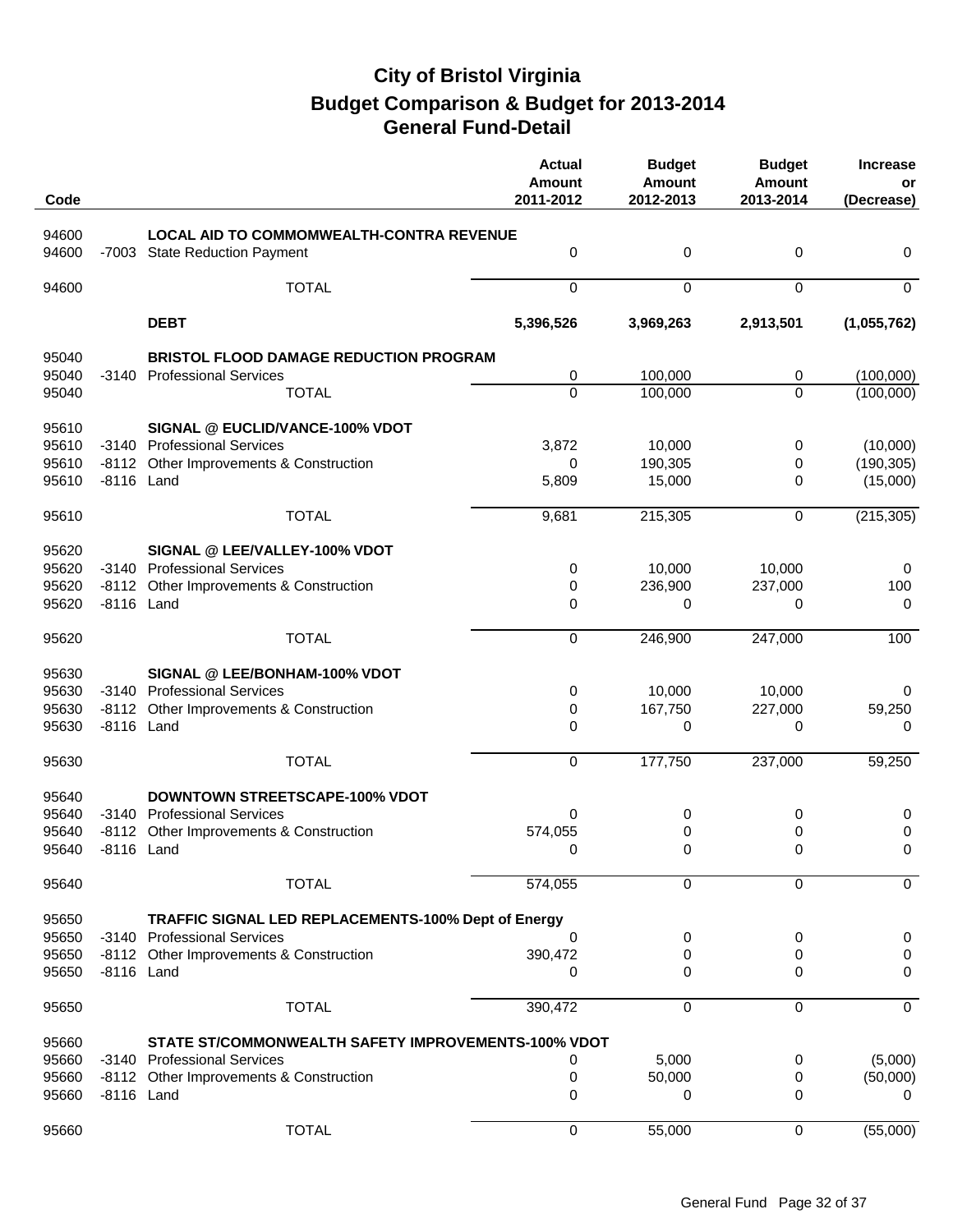| Code  |            |                                                | <b>Actual</b><br><b>Amount</b><br>2011-2012 | <b>Budget</b><br><b>Amount</b><br>2012-2013 | <b>Budget</b><br><b>Amount</b><br>2013-2014 | <b>Increase</b><br>or<br>(Decrease) |
|-------|------------|------------------------------------------------|---------------------------------------------|---------------------------------------------|---------------------------------------------|-------------------------------------|
| 95670 |            | <b>LINDEN DRIVE SIDEWALK-100% VDOT</b>         |                                             |                                             |                                             |                                     |
| 95670 |            | -3140 Professional Services                    | 0                                           | 5,000                                       | 5,000                                       | 0                                   |
| 95670 | -8112      | Other Improvements & Construction              | 0                                           | 47,000                                      | 47,000                                      | 0                                   |
| 95670 | -8116 Land |                                                | 0                                           | 0                                           | 0                                           | 0                                   |
| 95670 |            | <b>TOTAL</b>                                   | 0                                           | 52,000                                      | 52,000                                      | $\mathbf 0$                         |
| 95680 |            | SIGNAL @ EUCLID AVE/COMMONWEALTH AVE-100% VDOT |                                             |                                             |                                             |                                     |
| 95680 |            | -3140 Professional Services                    | 5,872                                       | 10,000                                      | 0                                           | (10,000)                            |
| 95680 |            | -8112 Other Improvements & Construction        | 89                                          | 284,040                                     | 0                                           | (284, 040)                          |
| 95680 | -8116 Land |                                                | 13,418                                      | 0                                           | $\Omega$                                    | 0                                   |
| 95680 |            | <b>TOTAL</b>                                   | 19,379                                      | 294,040                                     | 0                                           | (294, 040)                          |
| 95690 |            | LEE HIGHWAY WIDENING EXIT 7-98% VDOT           |                                             |                                             |                                             |                                     |
| 95690 |            | -3140 Professional Services                    | 3,698                                       | 0                                           | 0                                           | 0                                   |
| 95690 |            | -8112 Other Improvements & Construction        | 0                                           | 2,000,000                                   | 5,000,000                                   | 3,000,000                           |
| 95690 | -8116 Land |                                                | 0                                           | 0                                           | 0                                           | 0                                   |
| 95690 |            | <b>TOTAL</b>                                   | 3,698                                       | 2,000,000                                   | 5,000,000                                   | 3,000,000                           |
| 95700 |            | <b>CENTRAL OFFICE RENOVATIONS-SCHOOLS</b>      |                                             |                                             |                                             |                                     |
| 95700 | $-3140$    | <b>Professional Services</b>                   | 0                                           | 0                                           | 0                                           | 0                                   |
| 95700 | -8112      | Other Improvements & Construction              | 2,765,416                                   | 0                                           | 0                                           | 0                                   |
| 95700 | -8116 Land |                                                | 0                                           | $\mathbf 0$                                 | 0                                           | 0                                   |
| 95700 |            | <b>TOTAL</b>                                   | 2,765,416                                   | $\mathbf 0$                                 | $\mathbf 0$                                 | $\mathbf 0$                         |
| 95710 |            | <b>FIVE POINTS ROUNDABOUT</b>                  |                                             |                                             |                                             |                                     |
| 95710 | -3140      | <b>Professional Services</b>                   | 0                                           | 0                                           | 0                                           | 0                                   |
| 95710 | -8112      | Other Improvements & Construction              | 0                                           | 178,000                                     | 178,000                                     | 0                                   |
| 95710 | -8116 Land |                                                | 0                                           | 0                                           | 0                                           | 0                                   |
| 95710 |            | <b>TOTAL</b>                                   | 0                                           | 178,000                                     | 178,000                                     | $\mathbf 0$                         |
| 95720 |            | <b>EXIT 5 PROJECT</b>                          |                                             |                                             |                                             |                                     |
| 95720 |            | -3140 Professional Services                    | 32,980                                      | 0                                           | 0                                           | 0                                   |
| 95720 |            | -8112 Other Improvements & Construction        | 0                                           | 0                                           | 0                                           | 0                                   |
| 95720 | -8116 Land |                                                | 0                                           | 0                                           | 0                                           | 0                                   |
| 95720 |            | <b>TOTAL</b>                                   | 32,980                                      | $\mathbf 0$                                 | 0                                           | $\mathbf 0$                         |
| 95725 |            | LEE HIGHWAY ROAD PROJECT-EXIT 5                |                                             |                                             |                                             |                                     |
| 95725 |            | -3140 Professional Services                    | 0                                           | 0                                           | 0                                           | 0                                   |
| 95725 |            | -8112 Other Improvements & Construction        | 0                                           | 0                                           | 0                                           | 0                                   |
| 95725 | -8116 Land |                                                | 0                                           | 0                                           | 0                                           | 0                                   |
| 95725 |            | <b>TOTAL</b>                                   | 0                                           | 0                                           | 0                                           | 0                                   |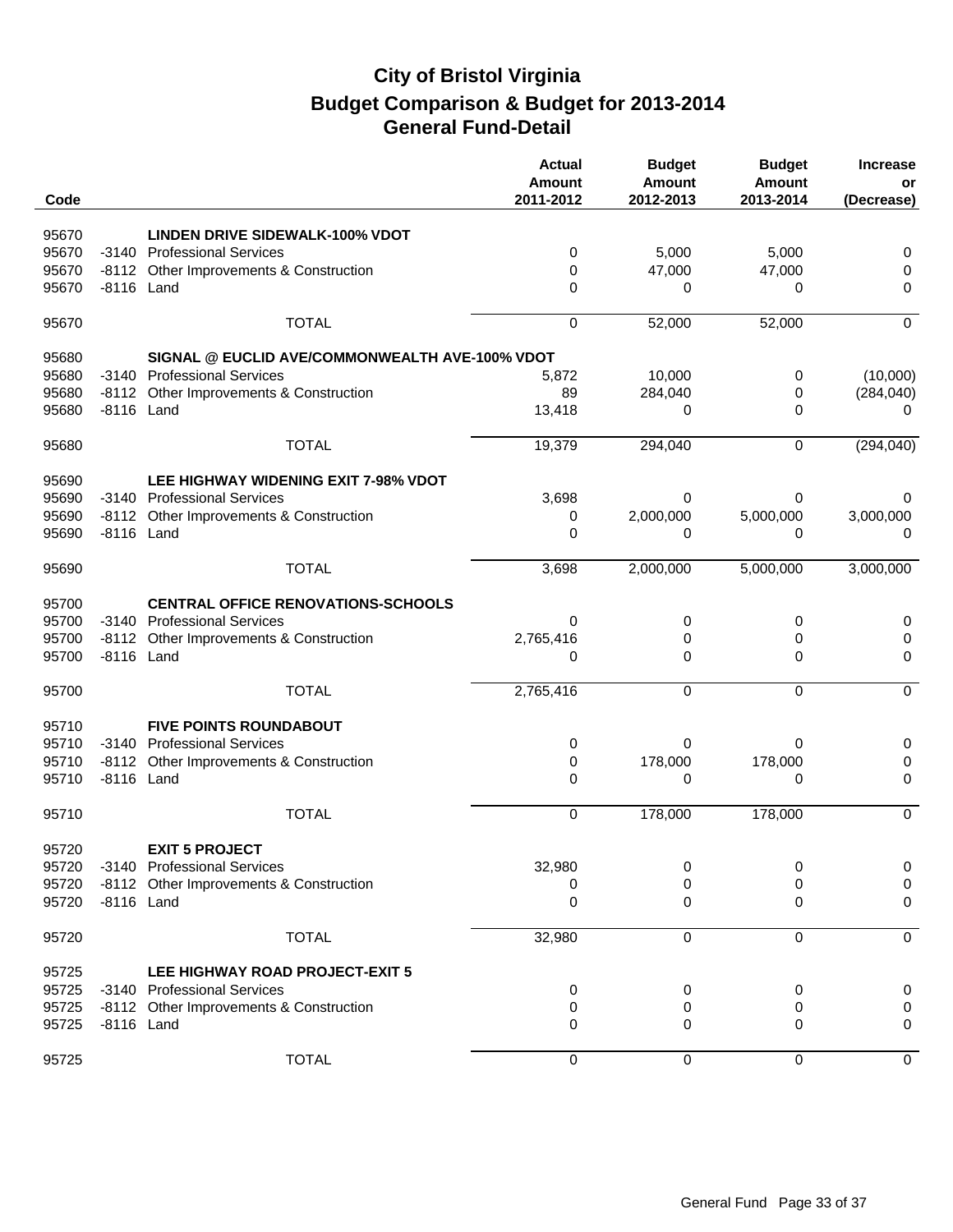| Code  |            |                                               | <b>Actual</b><br><b>Amount</b><br>2011-2012 | <b>Budget</b><br><b>Amount</b><br>2012-2013 | <b>Budget</b><br><b>Amount</b><br>2013-2014 | <b>Increase</b><br>or<br>(Decrease) |
|-------|------------|-----------------------------------------------|---------------------------------------------|---------------------------------------------|---------------------------------------------|-------------------------------------|
|       |            |                                               |                                             |                                             |                                             |                                     |
| 95730 |            | LEE HIGHWAY-ALEXIS DR/OLD AIRPORT RD-98% VDOT |                                             |                                             |                                             |                                     |
| 95730 | $-3140$    | <b>Professional Services</b>                  | 0                                           | 0                                           | 100,000                                     | 100,000                             |
| 95730 | $-8112$    | Other Improvements & Construction             | $\Omega$                                    | 0                                           | 300,000                                     | 300,000                             |
| 95730 | -8116 Land |                                               | $\Omega$                                    | $\Omega$                                    | 0                                           | $\Omega$                            |
| 95730 |            | <b>TOTAL</b>                                  | $\overline{0}$                              | $\Omega$                                    | 400,000                                     | 400,000                             |
| 97070 |            | <b>BONHAM ROAD CORRIDOR</b>                   |                                             |                                             |                                             |                                     |
| 97070 | $-3140$    | <b>Professional Services</b>                  | 90,001                                      | 0                                           | 0                                           | 0                                   |
| 97070 | $-8112$    | Other Improvements or Construction            | 2,015,104                                   | 0                                           | 0                                           | 0                                   |
| 97070 | -8116 Land |                                               | 0                                           | 0                                           | 0                                           | 0                                   |
| 97070 |            | <b>TOTAL</b>                                  | 2,105,105                                   | $\Omega$                                    | $\Omega$                                    | 0                                   |
| 97080 |            | <b>RESTING TREE</b>                           |                                             |                                             |                                             |                                     |
| 97080 | $-3140$    | <b>Professional Services</b>                  | 795                                         | 0                                           | 0                                           | 0                                   |
| 97080 | $-8112$    | Other Improvements or Construction            | 85                                          | 0                                           | 0                                           | 0                                   |
| 97080 | -8116 Land |                                               | $\Omega$                                    | 0                                           | 0                                           | 0                                   |
| 97080 |            | <b>TOTAL</b>                                  | 880                                         | $\Omega$                                    | $\Omega$                                    | $\Omega$                            |
|       |            | <b>CAPITAL/SPECIAL PROJECTS</b>               | 5,901,666                                   | 3,318,995                                   | 6,114,000                                   | 2,795,005                           |
| 99000 |            | <b>TRANSFER</b>                               |                                             |                                             |                                             |                                     |
| 99000 | $-9200$    | Transfer to Clear Creek Golf Course           | 2,996,108                                   | 0                                           | 0                                           | 0                                   |
| 99000 | $-9201$    | Transfer to Solid Waste Disposal Fund         | 0                                           | 867,811                                     | 2,438,021                                   | 1,570,210                           |
| 99000 |            | -9210 Transfer for Capital Projects           | 0                                           | $\Omega$                                    | 0                                           | 0                                   |
| 99000 |            | <b>TOTAL</b>                                  | 2,996,108                                   | 867,811                                     | 2,438,021                                   | 1,570,210                           |
|       |            | <b>TOTAL NON-DEPARTMENTAL</b>                 | 15,263,823                                  | 9,424,904                                   | 12,595,749                                  | 3,170,845                           |
|       |            | <b>EXPENDITURES TOTALS</b>                    | 56,847,344                                  | 51,128,334                                  | 55,626,071                                  | 4,497,737                           |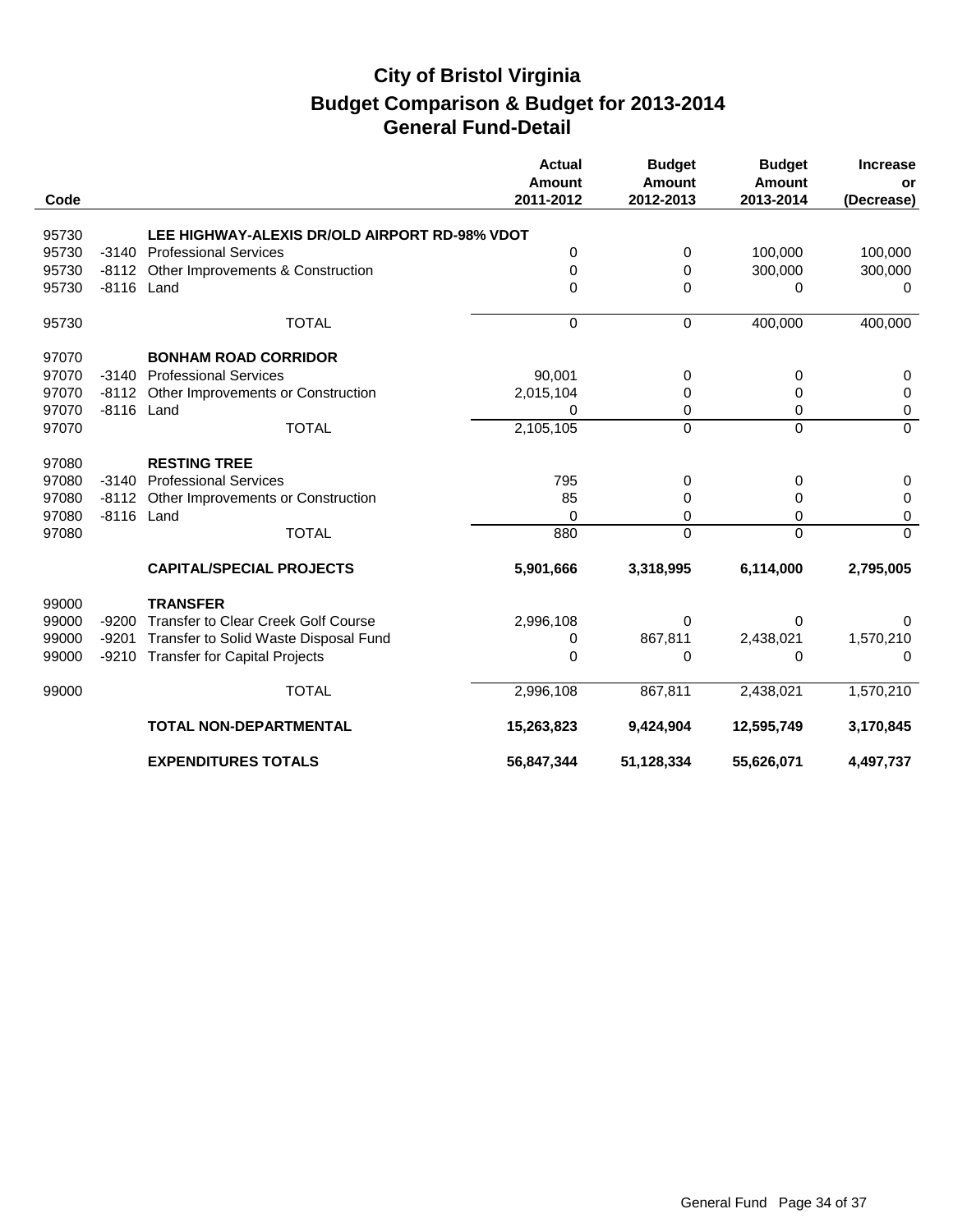# **City of Bristol Virginia Solid Waste Disposal Fund-Detail Budget Comparison & Budget for 2013-2014**

| Code  |                |                                                 | <b>Actual</b><br><b>Amount</b><br>2011-2012 | <b>Budget</b><br><b>Amount</b><br>2012-2013 | <b>Budget</b><br><b>Amount</b><br>2013-2014 | <b>Increase</b><br>or<br>(Decrease) |
|-------|----------------|-------------------------------------------------|---------------------------------------------|---------------------------------------------|---------------------------------------------|-------------------------------------|
|       | <b>REVENUE</b> |                                                 |                                             |                                             |                                             |                                     |
| 10000 |                | <b>DISPOSAL OPERATING REVENUE</b>               |                                             |                                             |                                             |                                     |
| 10000 |                | -0001 Disposal Fees                             | 4,433,030                                   | 3,800,000                                   | 3,400,000                                   | (400,000)                           |
| 10000 |                | -0002 Recycling Income                          | 30,783                                      | 35,000                                      | 30,000                                      | (5,000)                             |
| 10000 |                | -0003 Miscellaneous                             | 0                                           | 0                                           | 0                                           | 0                                   |
| 10000 |                | -0004 Mulch Compost                             | 49,256                                      | 55,000                                      | 55,000                                      | $\Omega$                            |
| 10000 |                | -0005 Landfill Gas                              | 0                                           | 100,000                                     | 200,000                                     | 100,000                             |
|       |                | <b>TOTAL</b>                                    | 4,513,069                                   | 3,990,000                                   | 3,685,000                                   | (305,000)                           |
| 10010 |                | <b>COLLECTION OPERATING REVENUE</b>             |                                             |                                             |                                             |                                     |
| 10010 |                | -0001 Waste Collection Fees                     | 1,043,218                                   | 1,041,592                                   | 1,131,592                                   | 90,000                              |
| 10010 |                | -0002 Garbage Can Fees                          | 2,270                                       | 3,000                                       | 3,000                                       | 0                                   |
| 10010 |                | -0003 Dumpster Permit Fee                       | 0                                           | 0                                           | 77,000                                      | 77,000                              |
|       |                | <b>TOTAL</b>                                    | 1,045,488                                   | 1,044,592                                   | 1,211,592                                   | 167,000                             |
| 20000 |                | <b>NON-OPERATING REVENUE</b>                    |                                             |                                             |                                             |                                     |
| 20000 |                | -0001 Interest Income                           | 298                                         | 0                                           | 0                                           | 0                                   |
| 20000 |                | -0004 Transfer from General Fund                | 0                                           | 867,811                                     | 2,438,021                                   | 1,570,210                           |
| 20000 |                | -0005 Transfer From Capital Improvement Reserve | 0                                           | 0                                           | 0                                           | 0                                   |
| 20000 |                | -0006 Sale of Equipment                         | 66,546                                      | 0                                           | 10,000                                      | 10,000                              |
| 20000 |                | -0007 Other                                     | 141                                         | 0                                           | 0                                           | 0                                   |
| 20000 |                | -0099 Insurance Adjustment & Recovery           | 28,423                                      | 1,000                                       | 1,000                                       | $\Omega$                            |
|       |                | <b>TOTAL</b>                                    | 95,408                                      | 868,811                                     | 2,449,021                                   | 1,580,210                           |
| 41010 |                | <b>PROCEEDS FROM INDEBTEDNESS</b>               |                                             |                                             |                                             |                                     |
| 41010 |                | -0001 Local Bond Issues                         | $\mathbf 0$                                 | 1,600,000                                   | 0                                           | (1,600,000)                         |
|       |                | <b>TOTAL</b>                                    | $\pmb{0}$                                   | 1,600,000                                   | $\mathbf 0$                                 | (1,600,000)                         |
|       |                | <b>TOTAL REVENUES</b>                           | 5,653,965                                   | 7,503,403                                   | 7,345,613                                   | (157, 790)                          |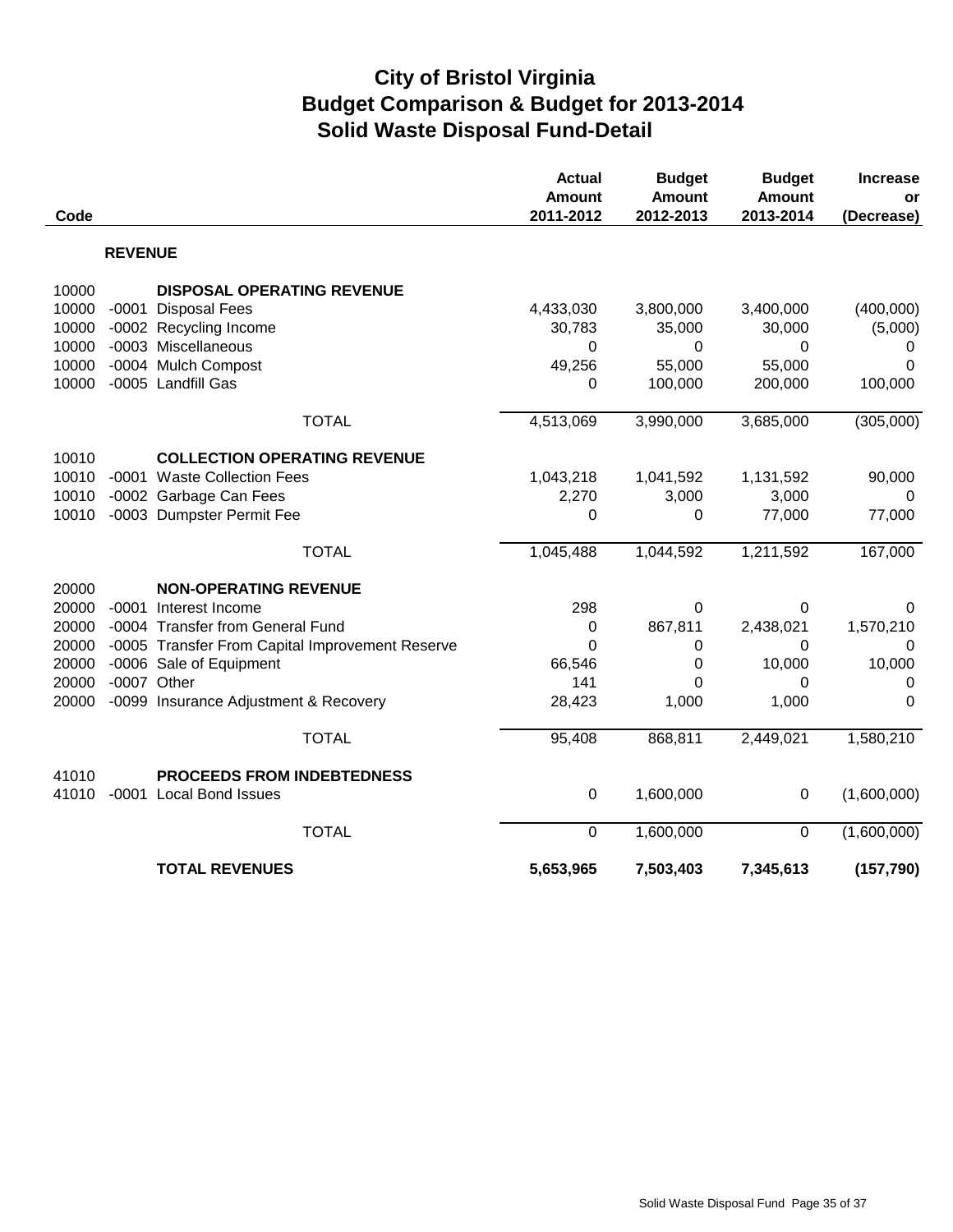# **City of Bristol Virginia Solid Waste Disposal Fund-Detail Budget Comparison & Budget for 2013-2014**

| Code  |                 |                                                  | <b>Actual</b><br><b>Amount</b><br>2011-2012 | <b>Budget</b><br><b>Amount</b><br>2012-2013 | <b>Budget</b><br><b>Amount</b><br>2013-2014 | <b>Increase</b><br>or<br>(Decrease) |
|-------|-----------------|--------------------------------------------------|---------------------------------------------|---------------------------------------------|---------------------------------------------|-------------------------------------|
|       | <b>EXPENSES</b> |                                                  |                                             |                                             |                                             |                                     |
| 11010 |                 | <b>DISPOSAL PERSONNEL SERVICES</b>               |                                             |                                             |                                             |                                     |
| 11010 |                 | -1180 Salaries & Wages                           | 734,812                                     | 778,358                                     | 695,594                                     | (82, 764)                           |
| 11010 |                 | -1280 Salaries & Wages-Overtime                  | 51,971                                      | 70,000                                      | 70,000                                      | 0                                   |
| 11010 |                 | -0000 Benefits                                   | 334,882                                     | 376,142                                     | 333,590                                     | (42, 552)                           |
| 12010 |                 | <b>TOTAL</b>                                     | 1,121,665                                   | 1,224,500                                   | 1,099,184                                   | (125, 316)                          |
| 12010 |                 | <b>DISPOSAL OPERATIONAL EXPENSES</b>             |                                             |                                             |                                             |                                     |
| 12010 |                 | -3135 Contract Labor                             | 13,427                                      | 0                                           | 0                                           | 0                                   |
| 12010 |                 | -3140 Professional Services                      | 233,441                                     | 192,000                                     | 250,000                                     | 58,000                              |
|       |                 | 12010 -3145 Recycle Expenses                     | 128,151                                     | 120,000                                     | 120,000                                     | 0                                   |
| 12010 |                 | -3146 Environmental Expenses                     | 15,061                                      | 15,000                                      | 10,000                                      | (5,000)                             |
| 12010 |                 | -3310 Maintenance of Building & Property         | 13,372                                      | 50,000                                      | 40,000                                      | (10,000)                            |
| 12010 |                 | -3320 Maintenance of Machinery & Equipment       | 39,405                                      | 60,000                                      | 50,000                                      | (10,000)                            |
| 12010 |                 | -3600 Advertising                                | 1,511                                       | 1,500                                       | 3,000                                       | 1,500                               |
| 12010 |                 | -5100 Utilities                                  | 377,169                                     | 335,000                                     | 350,000                                     | 15,000                              |
| 12010 |                 | -5210 Postage                                    | 1,723                                       | 1,500                                       | 2,000                                       | 500                                 |
| 12010 |                 | -5230 Communications                             | 10,366                                      | 9,100                                       | 9,000                                       | (100)                               |
| 12010 |                 | -5410 Lease/Rent of Equipment                    | 308,305                                     | 360,000                                     | 363,500                                     | 3,500                               |
| 12010 |                 | -5530 Travel Expense                             | 1,701                                       | 3,000                                       | 2,000                                       | (1,000)                             |
| 12010 |                 | -5540 Education and Training                     | 3,594                                       | 3,000                                       | 2,000                                       | (1,000)                             |
| 12010 |                 | -5810 Dues, Memberships & Subscriptions          | 1,124                                       | 1,500                                       | 1,500                                       | 0                                   |
| 12010 |                 | -6001 Printing & Office Supplies                 | 1,872                                       | 2,000                                       | 2,000                                       | 0                                   |
| 12010 |                 | -6005 Housekeeping Supplies                      | 2,773                                       | 3,500                                       | 3,000                                       | (500)                               |
| 12010 |                 | -6007 Material-Building & Property               | 116,531                                     | 160,000                                     | 200,000                                     | 40,000                              |
| 12010 |                 | -6008 Motor Fuel and Lubricants                  | 283,549                                     | 299,000                                     | 299,000                                     | 0                                   |
| 12010 |                 | -6009 Repair Parts-Equipment                     | 86,925                                      | 80,000                                      | 80,000                                      | $\mathbf 0$                         |
| 12010 |                 | -6011 Clothing & Personal Supplies               | 11,685                                      | 9,200                                       | 9,200                                       | 0                                   |
| 12010 |                 | -6014 Operating Supplies & Materials             | 135,866                                     | 100,000                                     | 80,000                                      | (20,000)                            |
| 12010 |                 | -7001 Operation Expense                          | 25,384                                      | 25,000                                      | 25,000                                      | 0                                   |
| 12010 |                 | -8101 Other Equipment                            | 0                                           | 48,500                                      | 44,000                                      | (4,500)                             |
|       |                 | 12010 -8102 Office Furniture & Equipment         | 0                                           | $\pmb{0}$                                   | $\pmb{0}$                                   | 0                                   |
|       |                 | 12010 -8105 Vehicular Equipment                  | 0                                           | 0                                           | 0                                           | 0                                   |
|       |                 | 12010 -8106 Operational & Construction Equipment | 0                                           | 75,000                                      | 0                                           | (75,000)                            |
|       |                 | 12010 -8112 Other Improvements or Construction   | 0                                           | 1,600,000                                   | 0                                           | (1,600,000)                         |
| 12010 |                 | -9130 Other Debt Service Costs                   | 4,363                                       | 0                                           | 0                                           | 0                                   |
|       |                 | <b>TOTAL</b>                                     | 1,817,299                                   | 3,553,800                                   | 1,945,200                                   | (1,608,600)                         |
| 12020 |                 | <b>REFUSE COLLECTION</b>                         |                                             |                                             |                                             |                                     |
|       |                 | 12020 -1180 Salaries & Wages                     | 395,117                                     | 420,976                                     | 392,531                                     | (28, 445)                           |
| 12020 |                 | -1280 Salaries & Wages-Overtime                  | 8,637                                       | 12,000                                      | 12,000                                      | 0                                   |
| 12020 |                 | -0000 Benefits                                   | 188,443                                     | 202,627                                     | 182,646                                     | (19, 981)                           |
| 12020 |                 | -3135 Contract Labor                             | 9,161                                       | 14,000                                      | 14,000                                      | 0                                   |
| 12020 |                 | -3140 Fees for Professional Services             | 22,628                                      | 24,500                                      | 24,500                                      | 0                                   |
| 12020 |                 | -3320 Maint. of Machinery & Equipment            | 12,058                                      | 20,000                                      | 20,000                                      | 0                                   |
| 12020 |                 | -3600 Advertising                                | 1,380                                       | 3,500                                       | 0                                           | (3,500)                             |
| 12020 |                 | -5100 Utilities                                  | 0                                           | 0                                           | 0                                           | 0                                   |